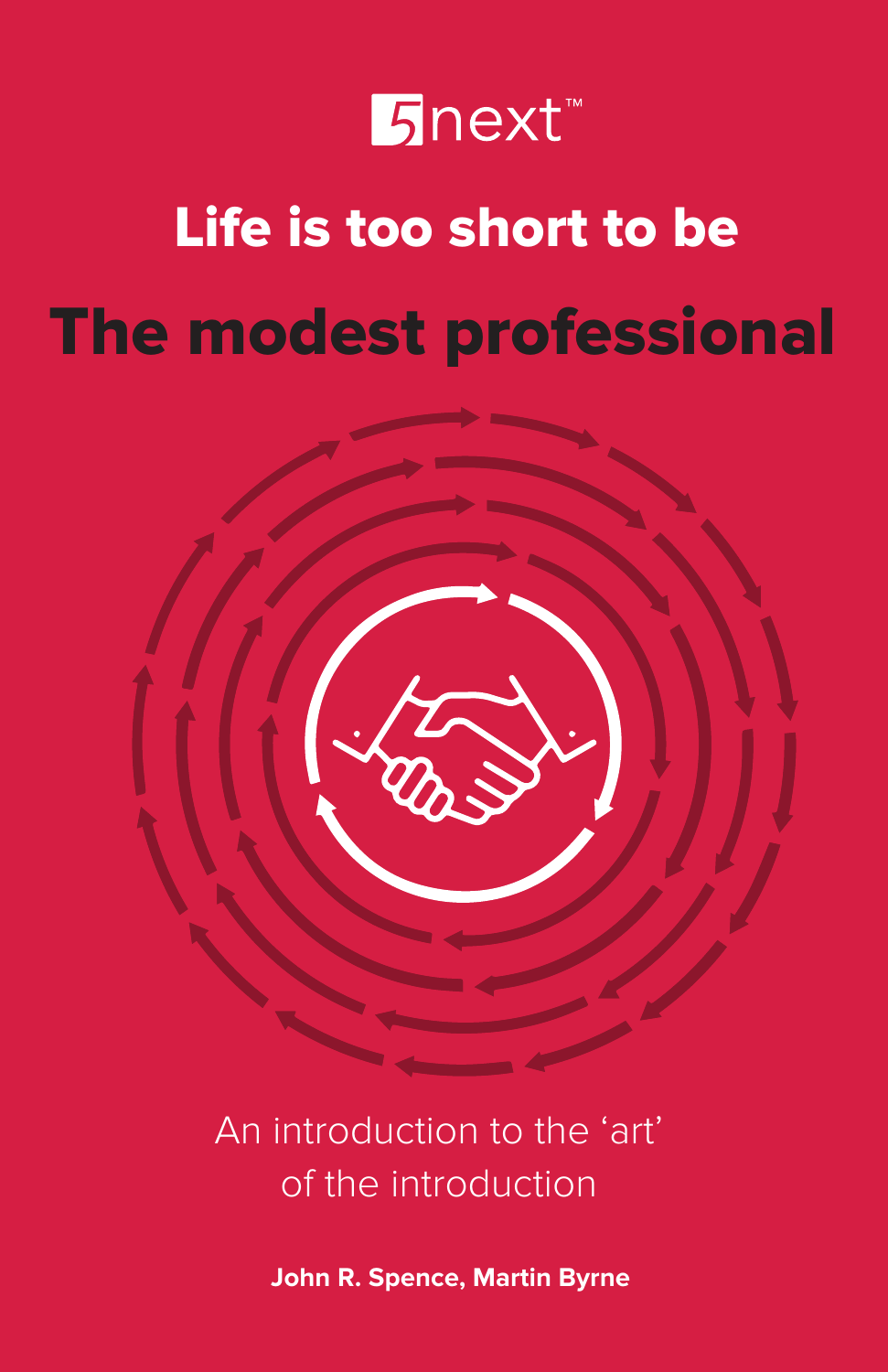#### **© 2018 Published by 5next Ltd**

#### **John R. Spence, Martin Byrne Life is too short to be THE MODEST PROFESSIONAL**

All rights reserved. No part of this publication may be reproduced, stored in a retrieval system or transmited in any form or by any means, electronic, mechanical, photocopying, recording or otherwise without the prior permision of the publisher or in accordance with the provisions of the Copyright, Designs and Patents Act 1988 or under the terms of any licence permitting limited copying issued by the Copyright Licensing Angency.

**Published by:** 5next Ltd

**Text Design by:** Aleksander Góra

**Cover Design by:** Aleksander Góra

A CIP record for this book is acailable from the Library of Congress Cataloging-in-Publication Data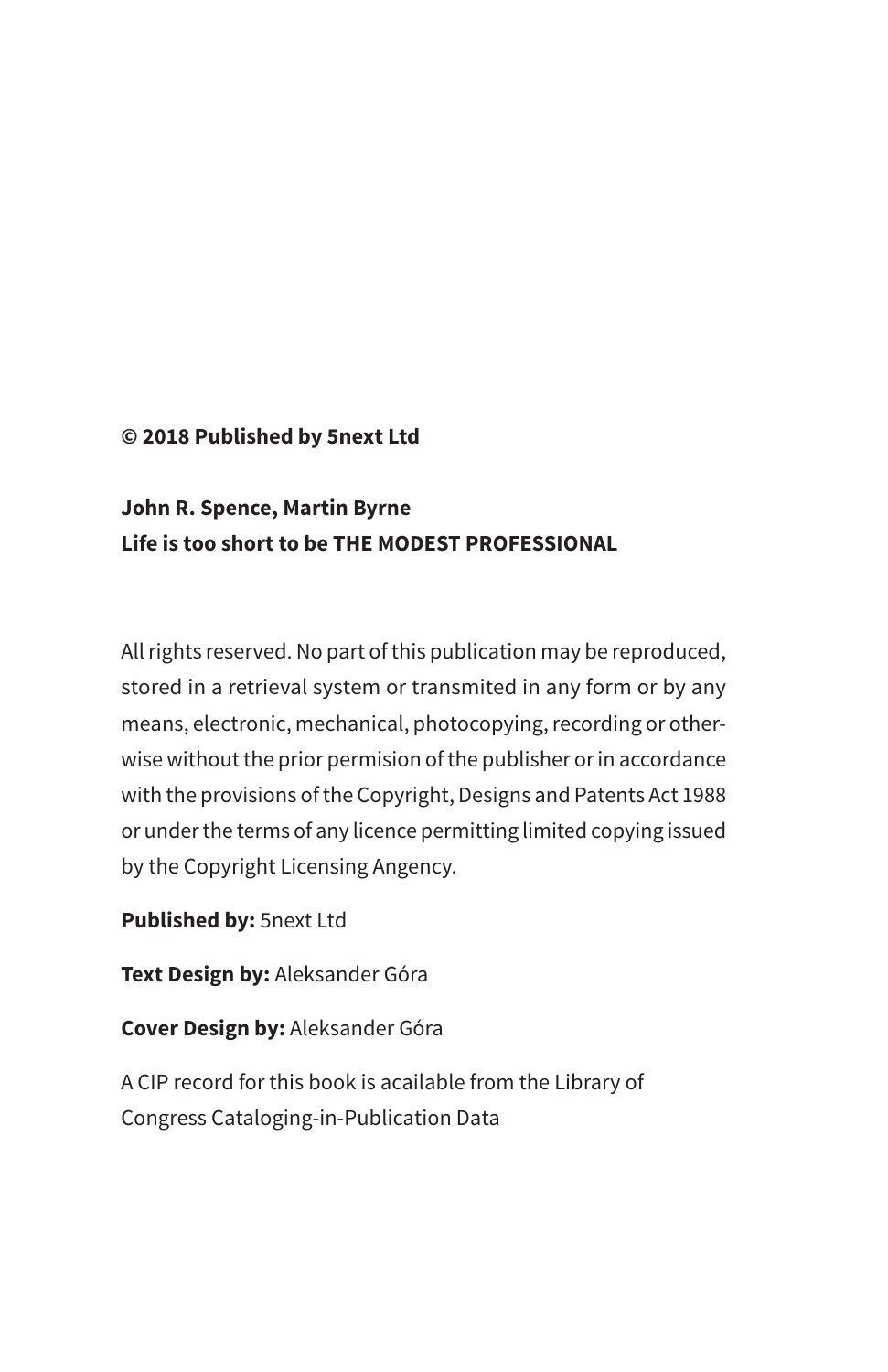*John R. Spence & Martin Byrne*

#### **Life is too short to be THE MODEST PROFESSIONAL**

*5next.io*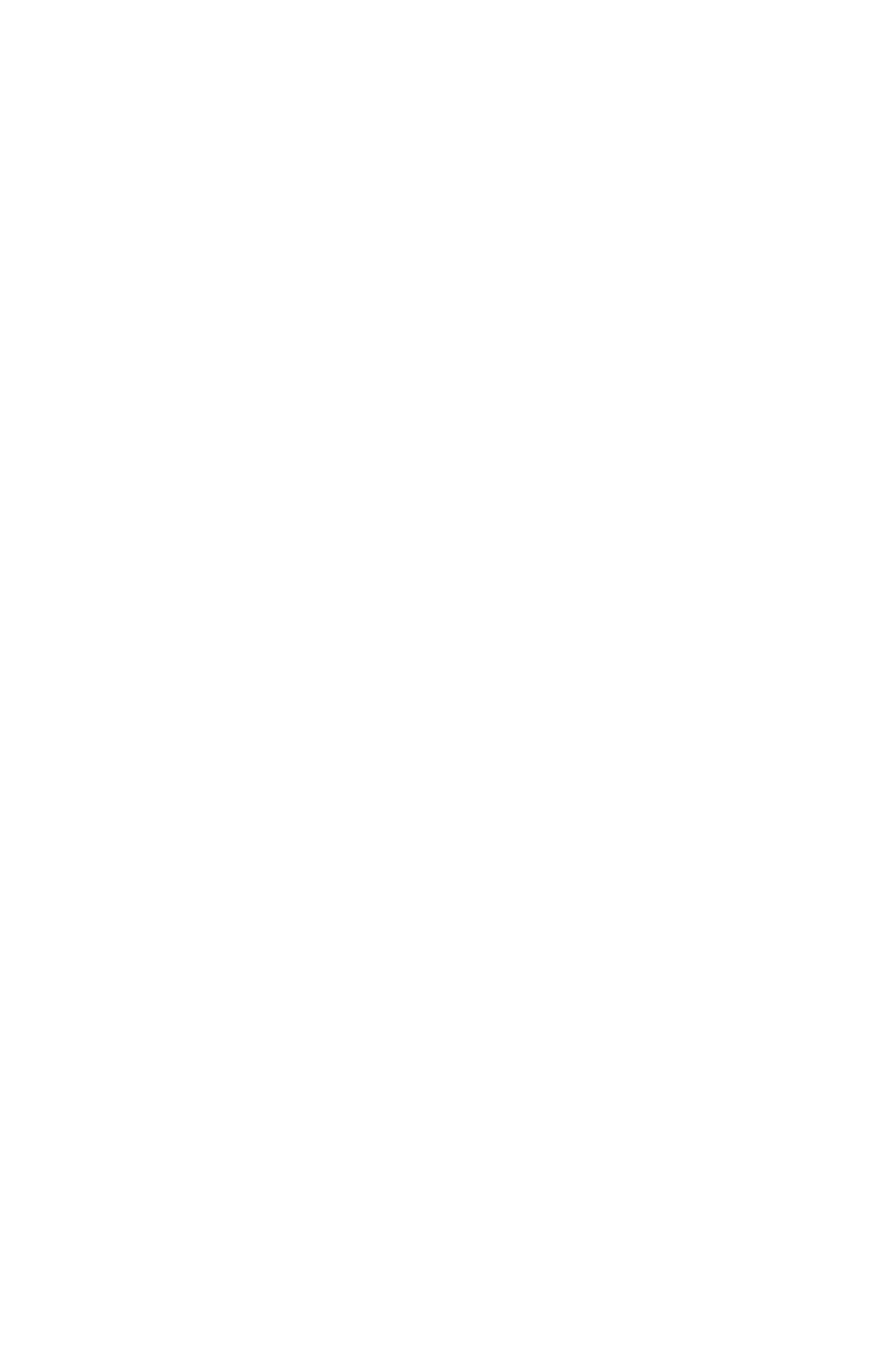## **Life is too short to be The modest professional**

**An introduction to the 'art' of the introduction**

*'A comfort zone is a beautiful place but nothing ever grows there'*

- **Unaccredited**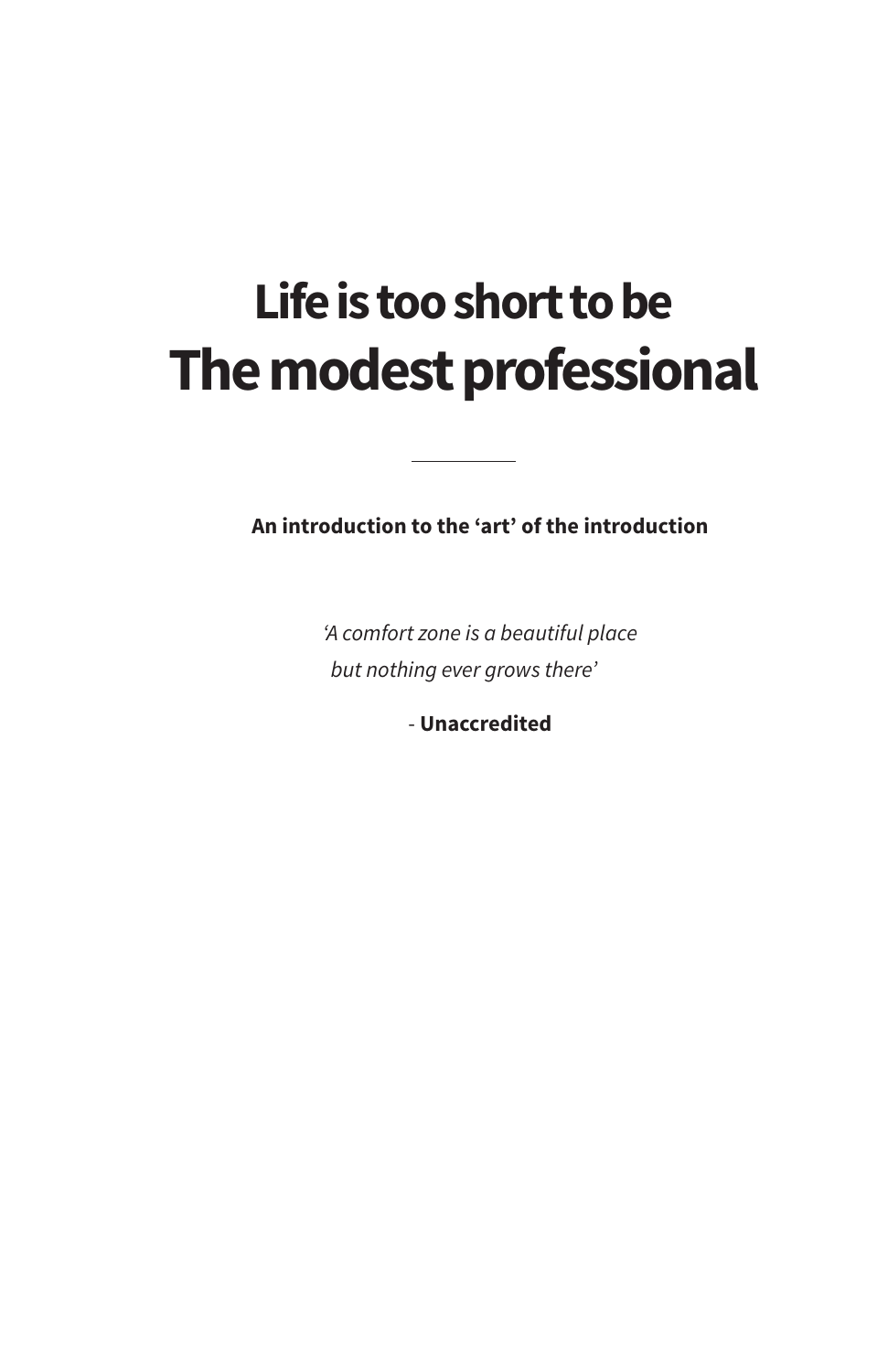#### LIFE IS TOO SHORT TO BE THE MODEST PROFESSIONAL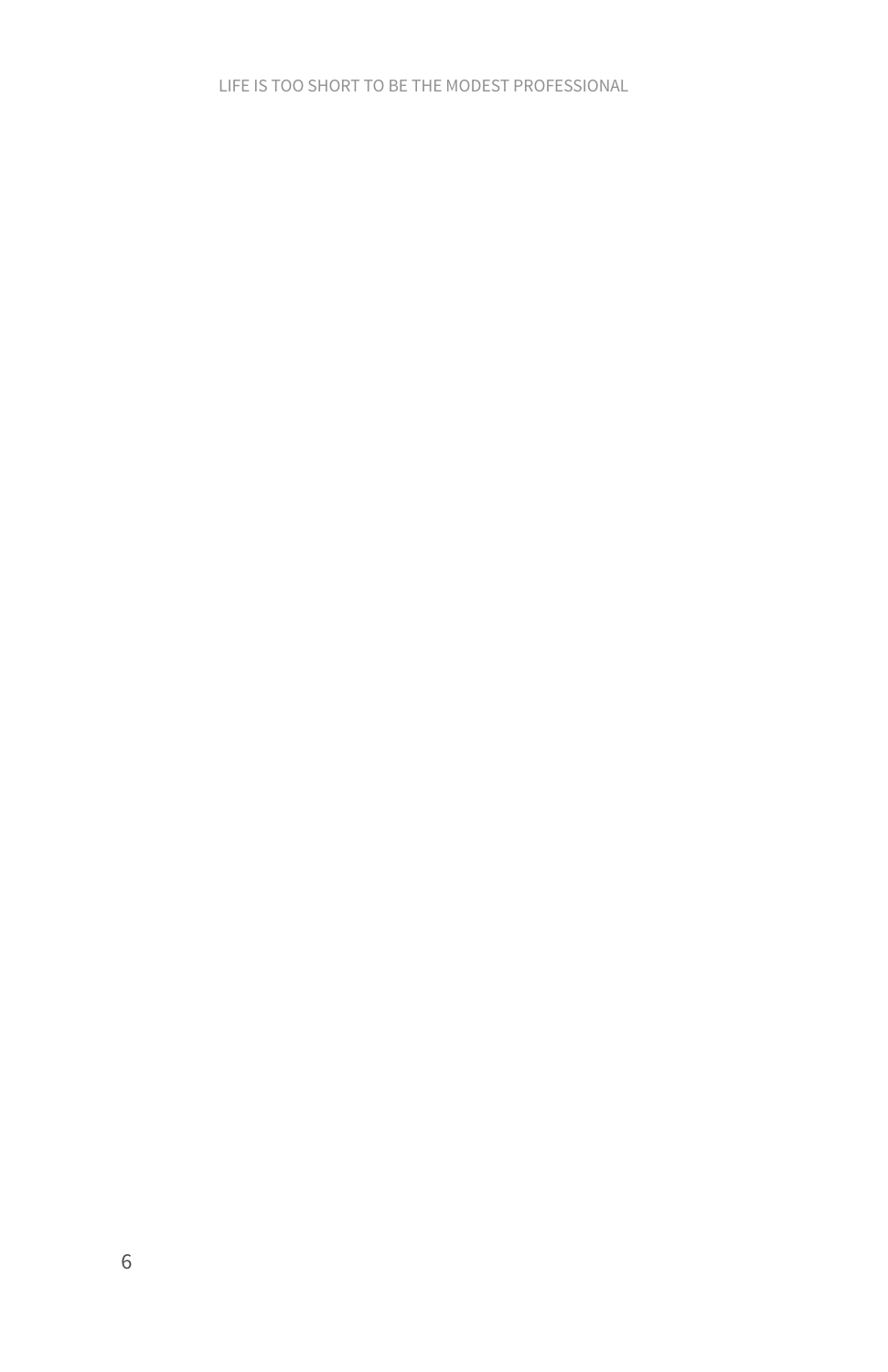## Content

| So how do you find your contacts and your clients?14   |
|--------------------------------------------------------|
| Communicate your total value as a connection20         |
|                                                        |
| What is the key to being introduced?32                 |
|                                                        |
|                                                        |
| Follow through counts for everything41                 |
|                                                        |
| Our template for a professional introduction request49 |
|                                                        |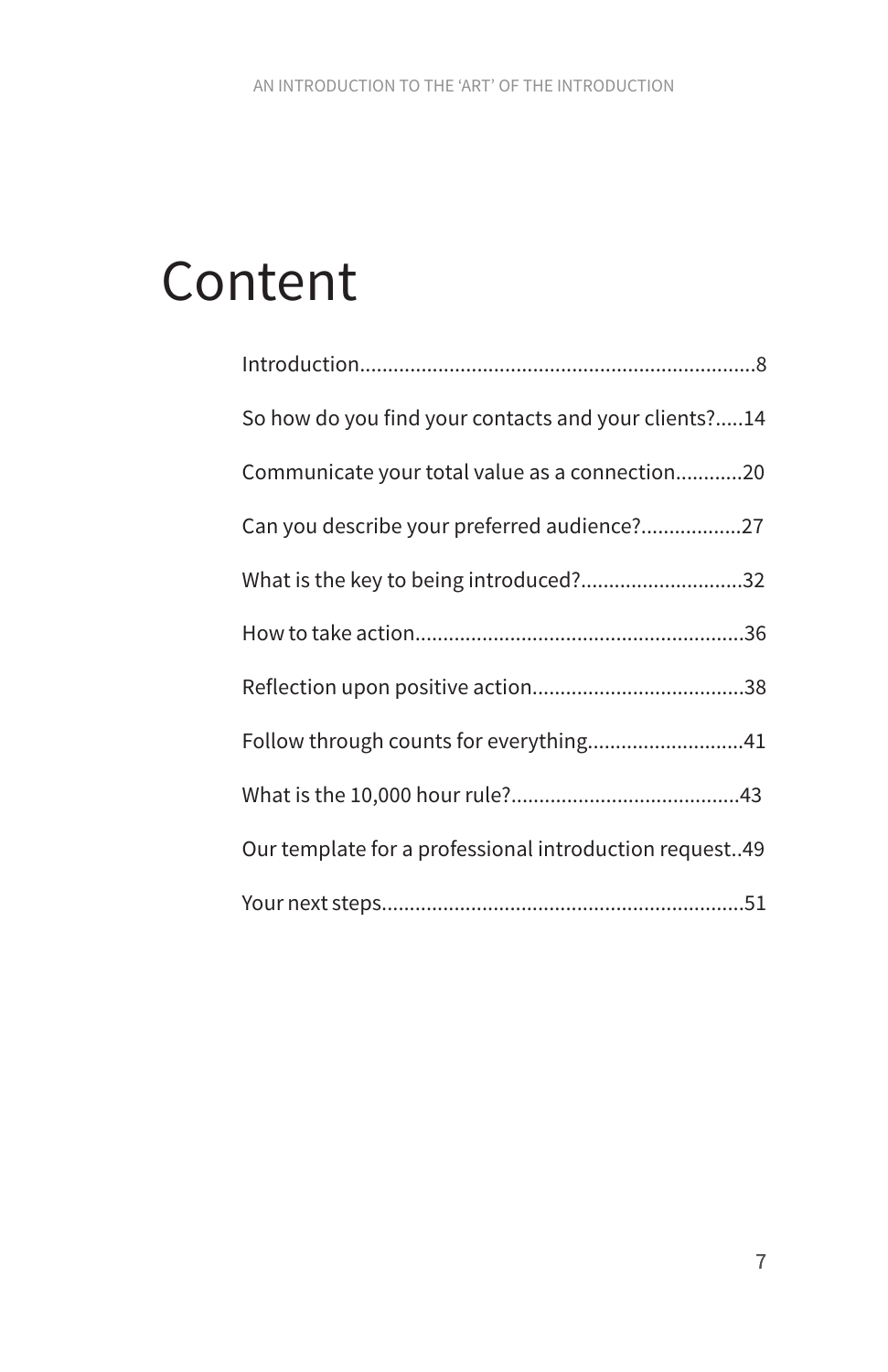### Introduction

We have all heard the comment that; 'it's not what you know but who you know'. There is a truth in that. All of us have seen professionals with equal technical skills and ability yet achieve different career and business outcomes. Ambition does play its part but time and time again the better connected person will achieve more with their skills set on the basis of who they know.

Life is too short to rue that reality and this publication will guarantee that you succeed in building your network into something that delivers the results you are seeking if you develop and follow the processes described.

Professional introductions are recognised to be the most cost-effective and trusted way to win new business opportunities. It is the simple, yet not easy, process of working with a network of individuals who understand and trust your offer well enough to refer you into their network of connections on the basis that the need and relevance of your service or product exists.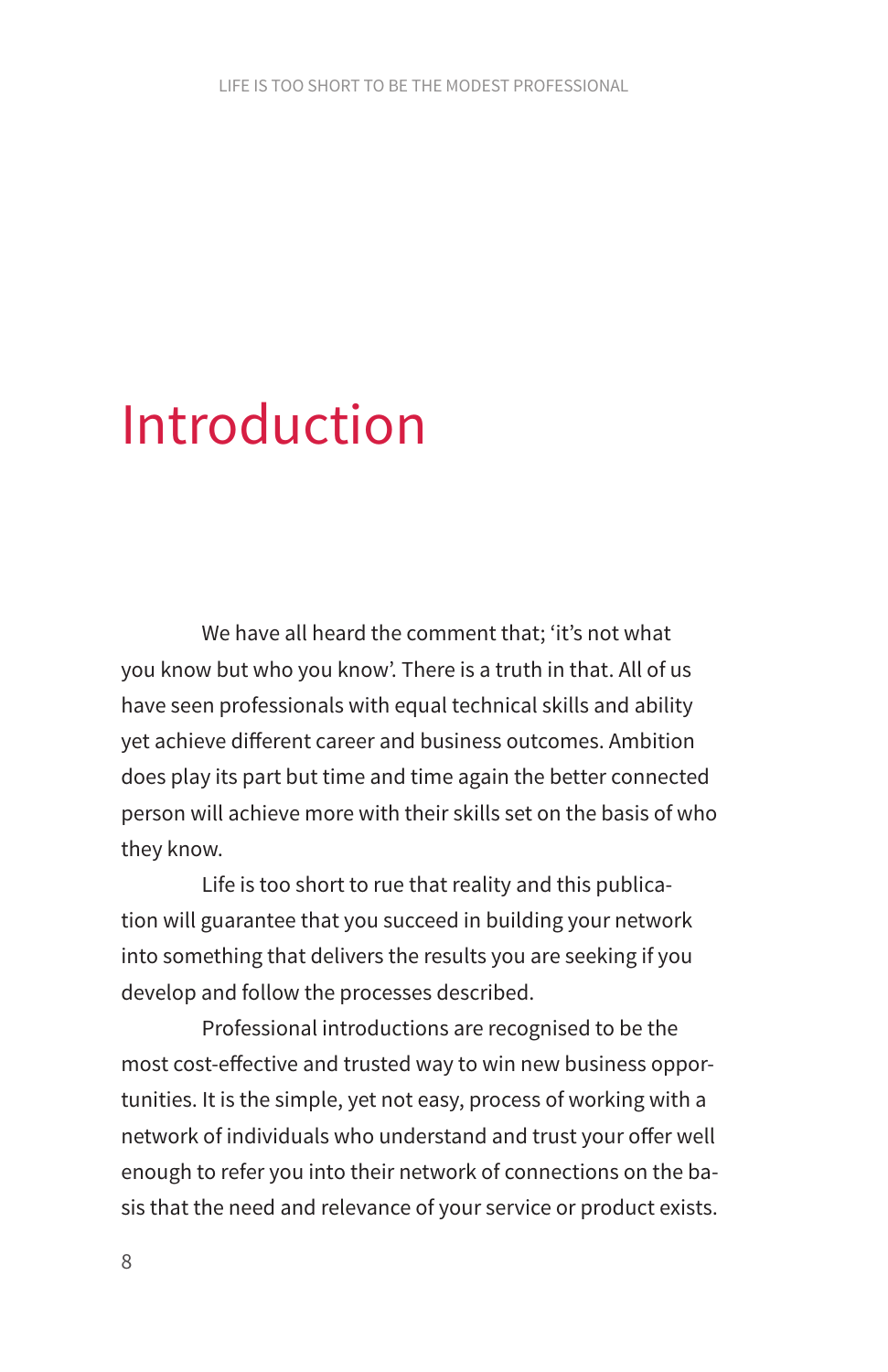Within the profession of business development the ability to find new clients, new customers, new commercial introductions and the appropriate professional strategic connections decides whether or not your business development is a success and whether your career reaches its maximum potential. However so often people search for alternatives.

This may include; hard copy marketing such as handing out leaflets, placing adverts in shops, buying internet leads and investing heavily into the use of social media. It can also include distributing dozens and dozens of business cards in the hope that this will create some type of meaningful connection with a market place. Then there is the process of meeting as many people as possible on the basis of some sort of 60 second burst of information as part of a club or group.

Any time spent with a top performing adviser within any profession or industry will make you realise that being referred and introduced by a 3rd party is the only way to create meaningful connections.

> *'Take a long, hard look at your lead generation methodologies. It's really all about the leads. Do your best to always move from less assertive methodologies to those that are more assertive and more effective. That's where the results are'*

#### - **Ken Krogue**

In business it really is about leads and lead generation is where the real commercial results are achieved. If you master your ability to make introductions count then you will count. There are many reasons for referral marketing being the only way to generate success.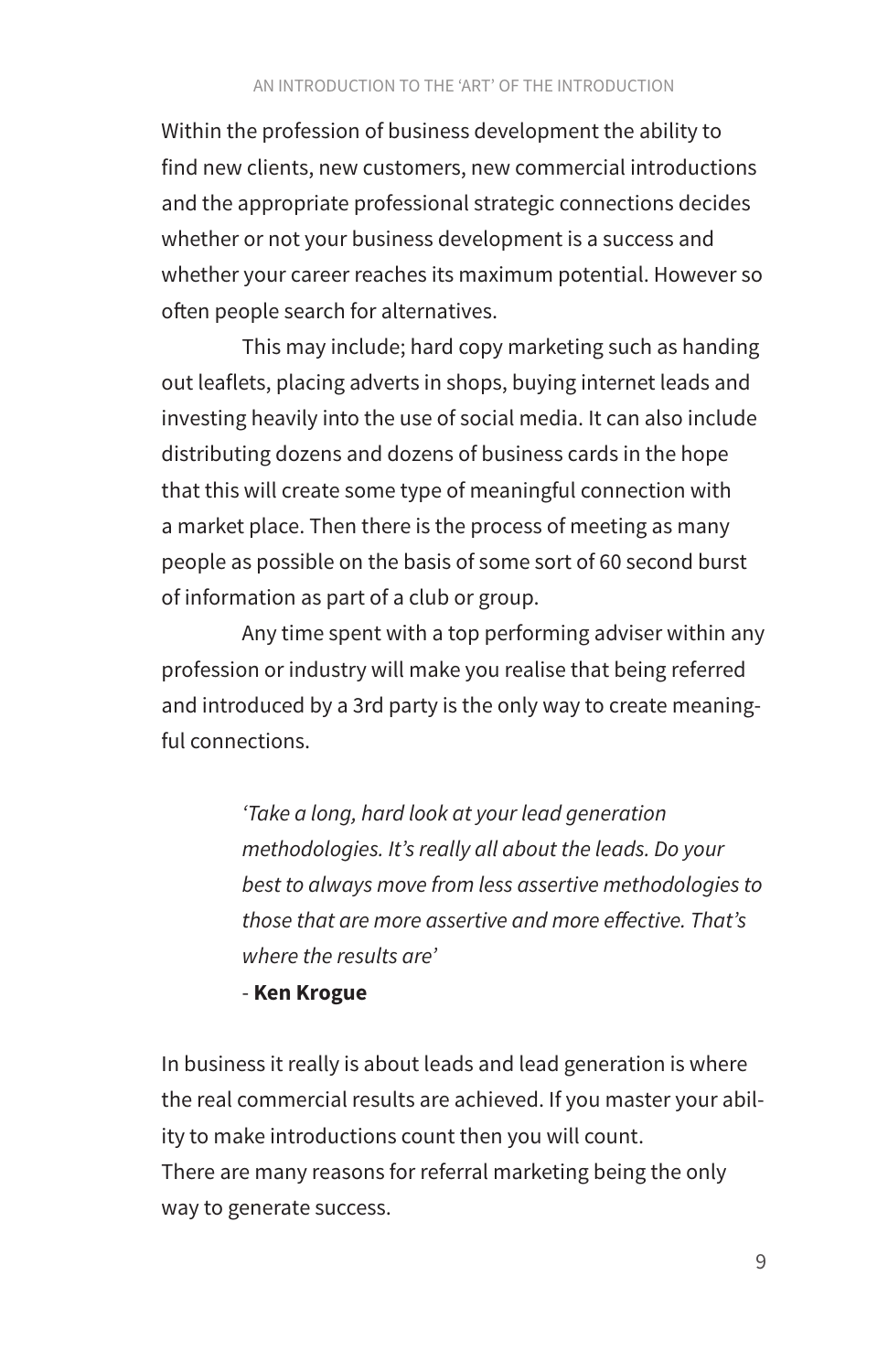The first reason is the use of your time.

*'If you love life, don't waste time, for time is what life is made up of'* - **Bruce Lee**

Meeting people that are not interested in what you are able to offer or what you represent is an immense waste of your time. The top business development professionals protect their time use dramatically as this is their most valuable and finite resource. Time is potentially free but time wasted can never be recovered.

> *'Time wasters are life wasters'* **- Sunday Adelaja**

If you are referred by a 3rd party it is highly unlikely that they will introduce you to somebody who is not fit for purpose for a conversation about what you do. Also the people that have been introduced to you out of respect for the person making the introduction will give you the appropriate time to present your professional skill. They would not have agreed to be connected if otherwise.

The second reason is that you will also discover that when you start to be introduced to people in this manner that they are mostly just like the referrer. What that means to you is they will refer and introduce you in exactly the same way because that is just how they met you.

This process cuts down dramatically on the amount of time that you have to spend searching for new connections and allows you to focus on your existing ones. This will help them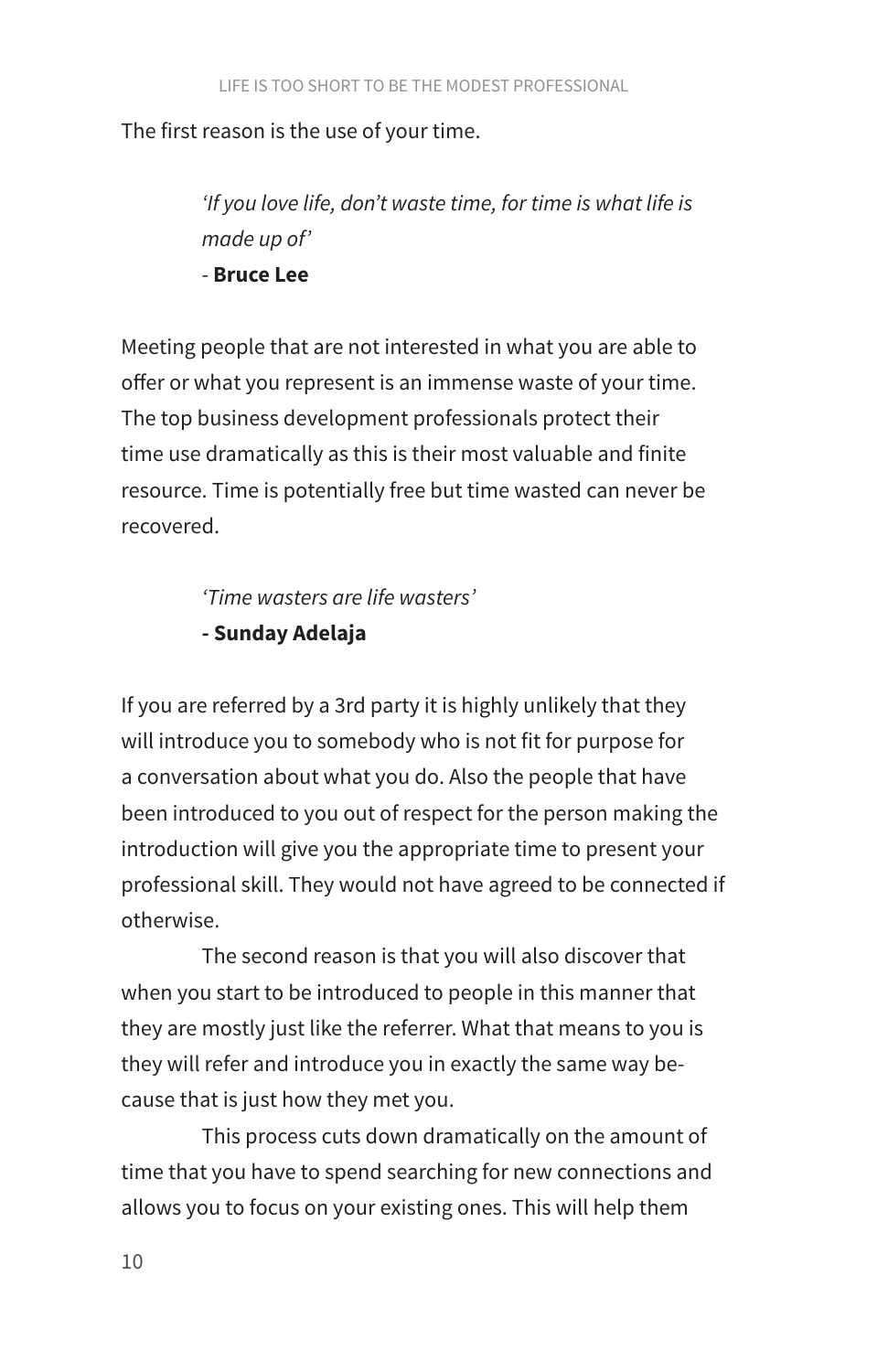feel more comfortable in recommending you as you become less of a commodity and it eventually becomes a virtuous circle that takes your business development to a much higher level of success.

> *'92% of respondents reported that a positive recommen dation from a friend, family member, or someone they trust is the biggest influence on whether they buy a product or service'*

- **Paul M. Rand**

This unique publication courtesy of 5next.io is to equip you with a proven referral and introduction process that is professional and appropriate. It will link you and your profession to your target audience.

> *'The aim of marketing is to know and understand the customer so well the product or service fits him and sells itself'*

#### - **Peter F. Drucker**

Our journey in building this skill is to understand that when you are asking to be referred it is absolutely crucial to ensure that the referee recognises that your skill set is relevant to the person that they are introducing you to. If you are not relevant it is very difficult for a referral to introduce you to a 3rd party. You are essentially asking them to make a potential connection on no clear cut relevance which is very, very, difficult.

We are going to use the acronym **RELEVANT** © to master the process because being relevant is everything in being introduced.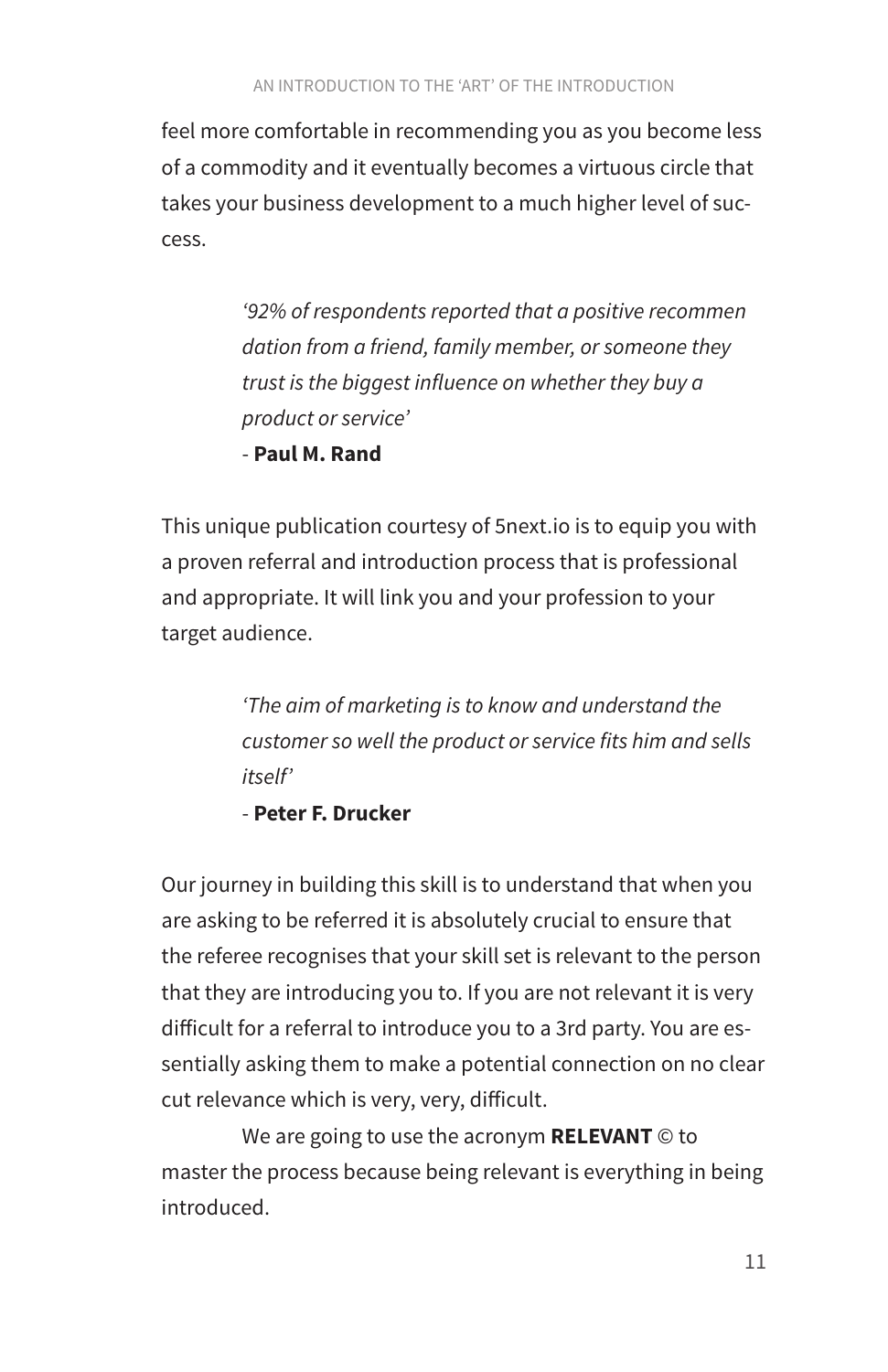- Reveal how you build your connections to your referral and introduction source
- Emphasise the value you deliver to introductions
- Look for listeners to meet...not for leads to do business with as you are building a network
- Expertise is the key to getting an introduction as this is an easy currency to buy into
- Validate the process in your mind before making the ask
- Action comes from validation and this is an action activity
- Next moves after receiving an introduction decide if you will get another
- Training is the key to generating this ability

This acronym will help you position the strategic steps that you need to make when asking for a referral. Do not assume that asking for an introduction will be a natural conversation that you can invent as you go along.

> *'Practice does not make perfect. Only perfect practice makes perfect'* - **Vince Lombardi**

It is recognised that 90% of the reason the top business development professional are able to build client banks is through the soft skill of asking for introductions. On that basis you need to invest as much time in this technique as you did on the hard technical skills you possess to perform in your profession.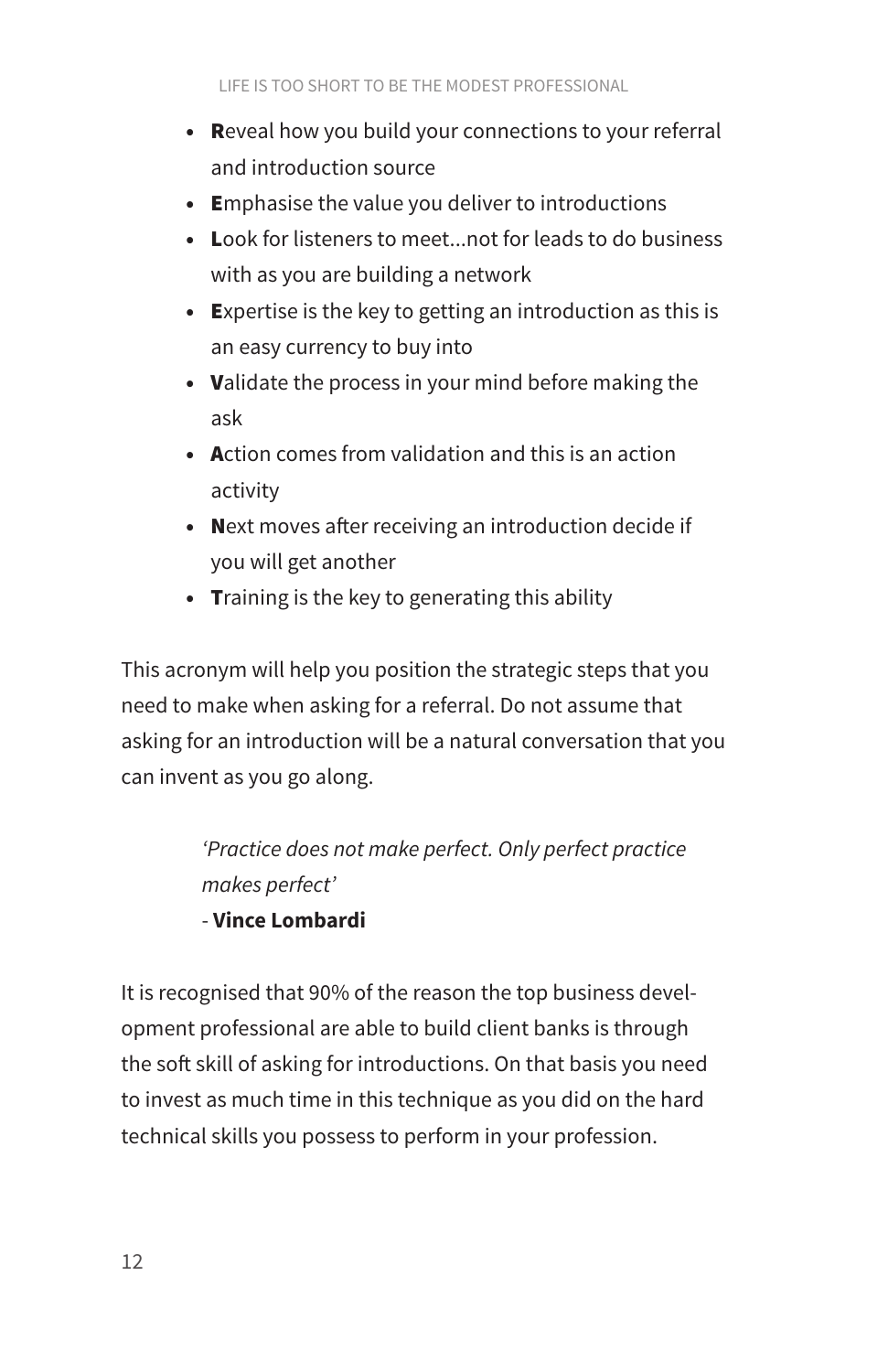*'Hard skills are specific, teachable abilities that can be defined and measured, such as typing, writing, math, reading and the ability to use software programs. By contrast, soft skills are less tangible and harder to quantify, such as etiquette, getting along with others, listening and engaging in small talk'*

- **Unaccredited**

In this publication are the steps that you need to follow through to ensure that each client you acquire introduces you to at least one more and that the connections that you possess are able to support you connect with your market. Make yourself relevant by using the tools that we have provided in this publication.

*The 5next application manages and supports this process for you.*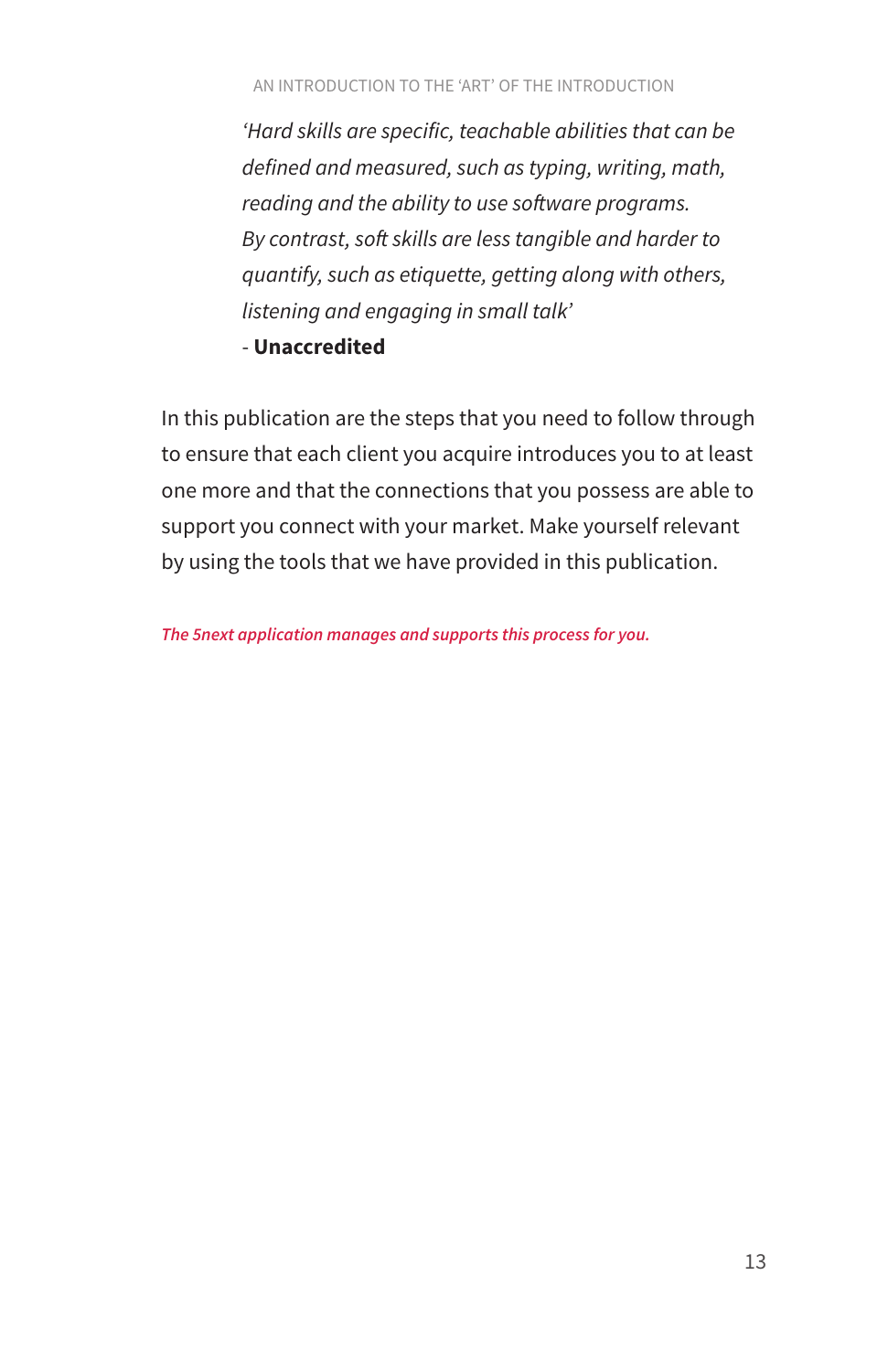CHAPTER ONE

# How do you find your contacts and your clients?

In the first instance you must reveal to your clients and current professional connections exactly how you obtain and connect with potential clients. Communicate that you work through introductions only. Make it clear and share why you are obliged to work in this manner and that you are also happy to be introduced via this method. Make sure that they are comfortable with that knowledge.

> *'People influence people. Nothing influences people more than a recommendation from a trusted friend. A trusted referral is the holy grail of advertising'*

- **Mark Zuckerberg**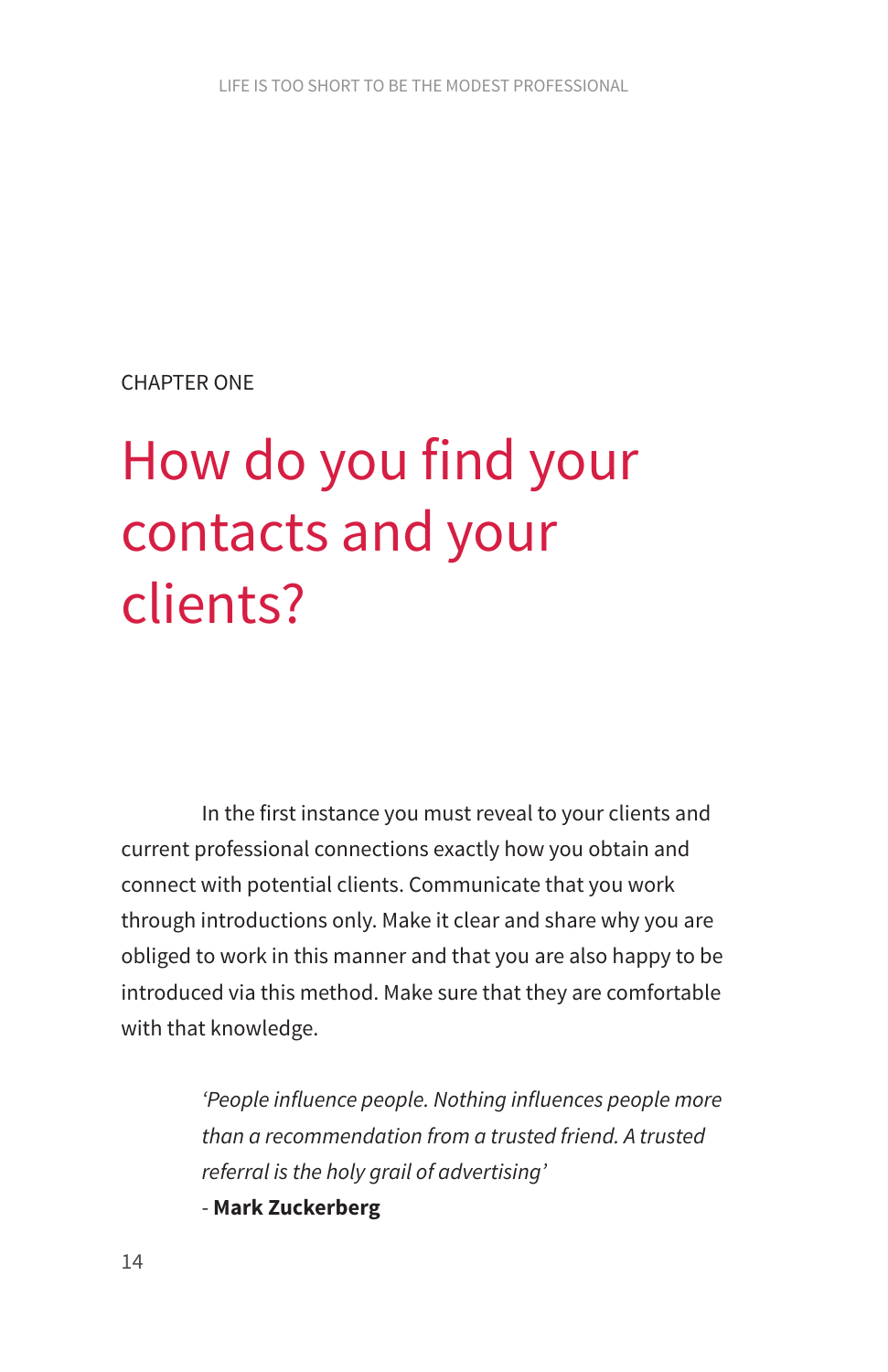#### AN INTRODUCTION TO THE 'ART' OF THE INTRODUCTION

This is the key conversation that you need to master and deliver in the style that is appropriate to you, your offer of service, your marketplace and your relationship with the client or professional connection. It is vital that you explain that you work via introductions and that your network of connections gets value from you being part of their circle too.

Consider the style of the conversation as essentially you are looking to raise your professional profile. Conversations are always different depending on who you're talking to and it is easy sometimes to slip to the left or the right of what is the centre ground you should be looking to occupy. Too formal or too casual can make the connection, client or professional, question whether they will look good by association in recommending you to their existing relationships. If the reward for the connection or client is not primarily about remuneration, then it can only be about enhanced reputation, theirs before yours.

If your offer is one that a customer would not wish to refer to a competitor then think about who you could form an alliance with that is not competing with you but is speaking to the type of people that you wish to connect with. Who has the same natural client bank as you? This is what you are looking to achieve.

Your professional profile is everything in terms of being visible as someone competent in offering the service that you do. Every connection you have will decide to refer you on the basis of their perception of your competence.

> *'One customer, well taken care of, could be more valuable than \$10,000 of advertising'* - **Jim Rohn**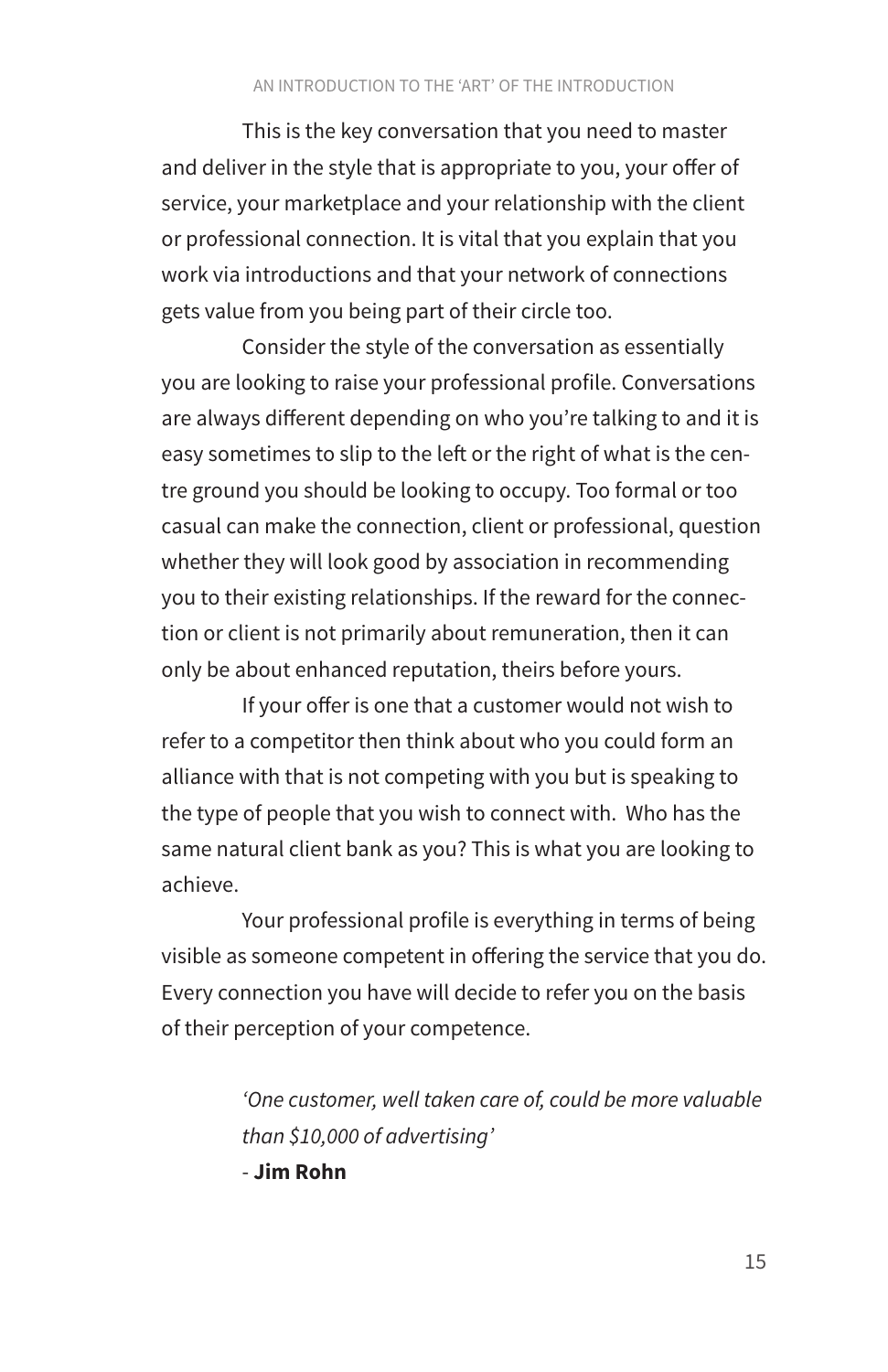Be very clear that you are not only looking for people in the market for what you deliver professionally. Think in terms of developing strategic relationships especially introductions to those that you can be introduced to who may have connections and relevance into the market place that you perform in.

In the **5next.io method** we refer to these connections as having 'joint venture potential'

> 'Alliances and partnerships produce stability when they reflect realities and interests'

#### - **Stephen Kinzer**

Talk all these different points through with your potential introduction source. Often examples given of existing relationships makes it easier for them to visualise themselves working with you. If they can place themselves in the shoes of one of your happy and successful relationships they are very likely to aspire to achieve the same relationship with you. Your objective is to be a valuable point of reference to as many people as possible in the market space you wish to generate a leading profile in.

#### **So let's go through the concept of that conversation.**

You need to reinforce that you build your professional reputation only through referral and introduction. If you are not a big corporate, and maybe you are not, it is easy to position yourself as the opposite of a large, possibly impersonal, potentially uncaring, not as focused on detail and less accountable for a poor service, company.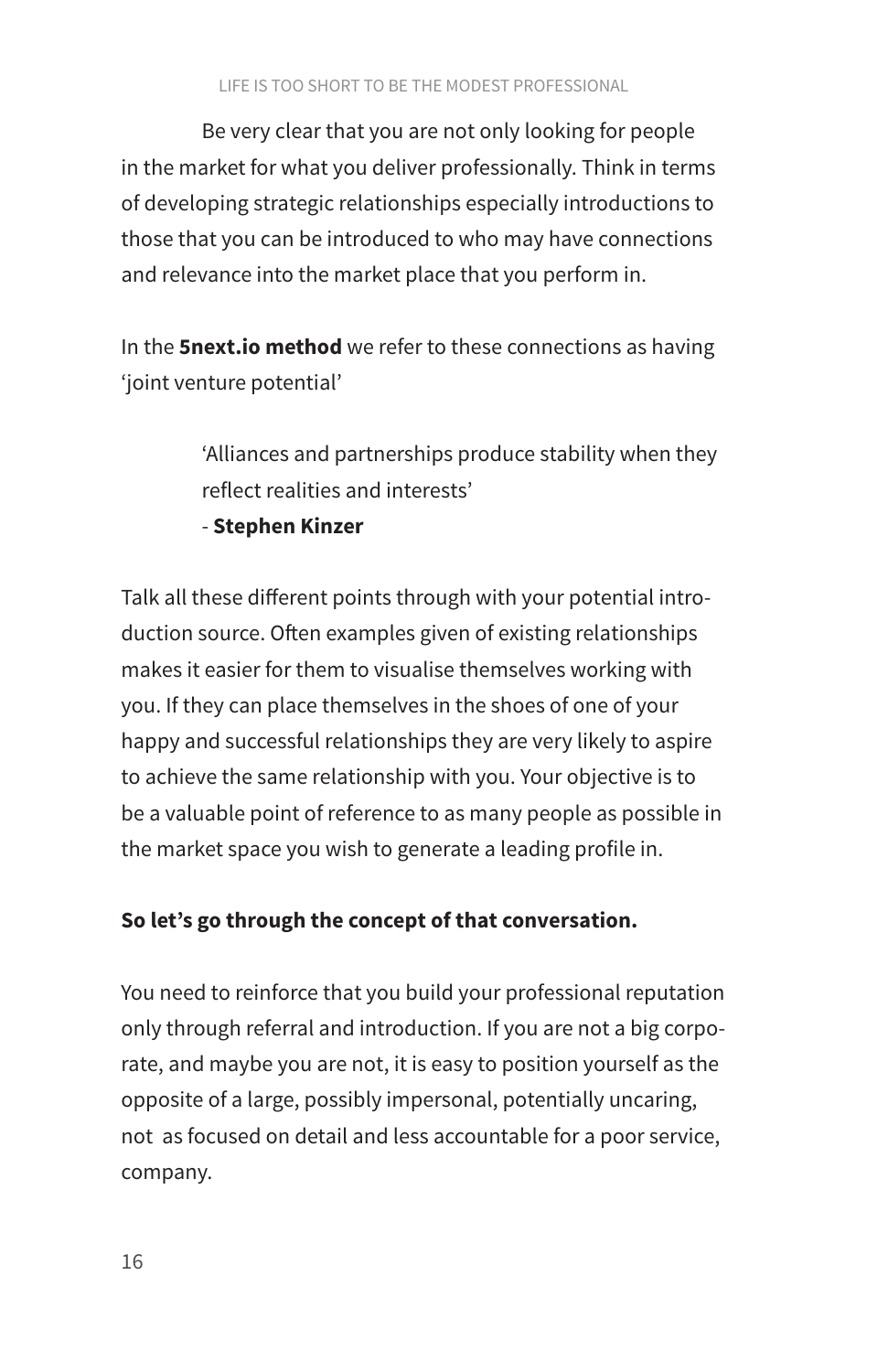#### AN INTRODUCTION TO THE 'ART' OF THE INTRODUCTION

You don't have a million pound advertising budget, and you alone are responsible for the satisfaction of your clients. In real terms this is a very powerful statement that you are making. You are communicating that you are confident about who you are in the marketplace. If you take that further then you are confident about what you offer and you are prepared to stand on your own personal reputation to deliver the service for that offer.

#### **If you don't say it people won't hear it.**

People often buy the "why" of what people do more than the "what". Remember, you are not bragging about your own perception of your reputation but sharing the "why" to make it easier for people to introduce you to their connections.

Here are three reasons you must reveal the crucial information that you are building a long term professional network and intend to work by recommendation only.

#### **Reason number 1**

The marketplace you work in is not worrying about how you intend to grow your business and professional career. It doesn't care. Do not assume that, your clients, your friends or your business associates, are reflecting on this for one moment as these groups are focusing on their:

- Own life
- Own core business
- Own career
- Own revenue challenges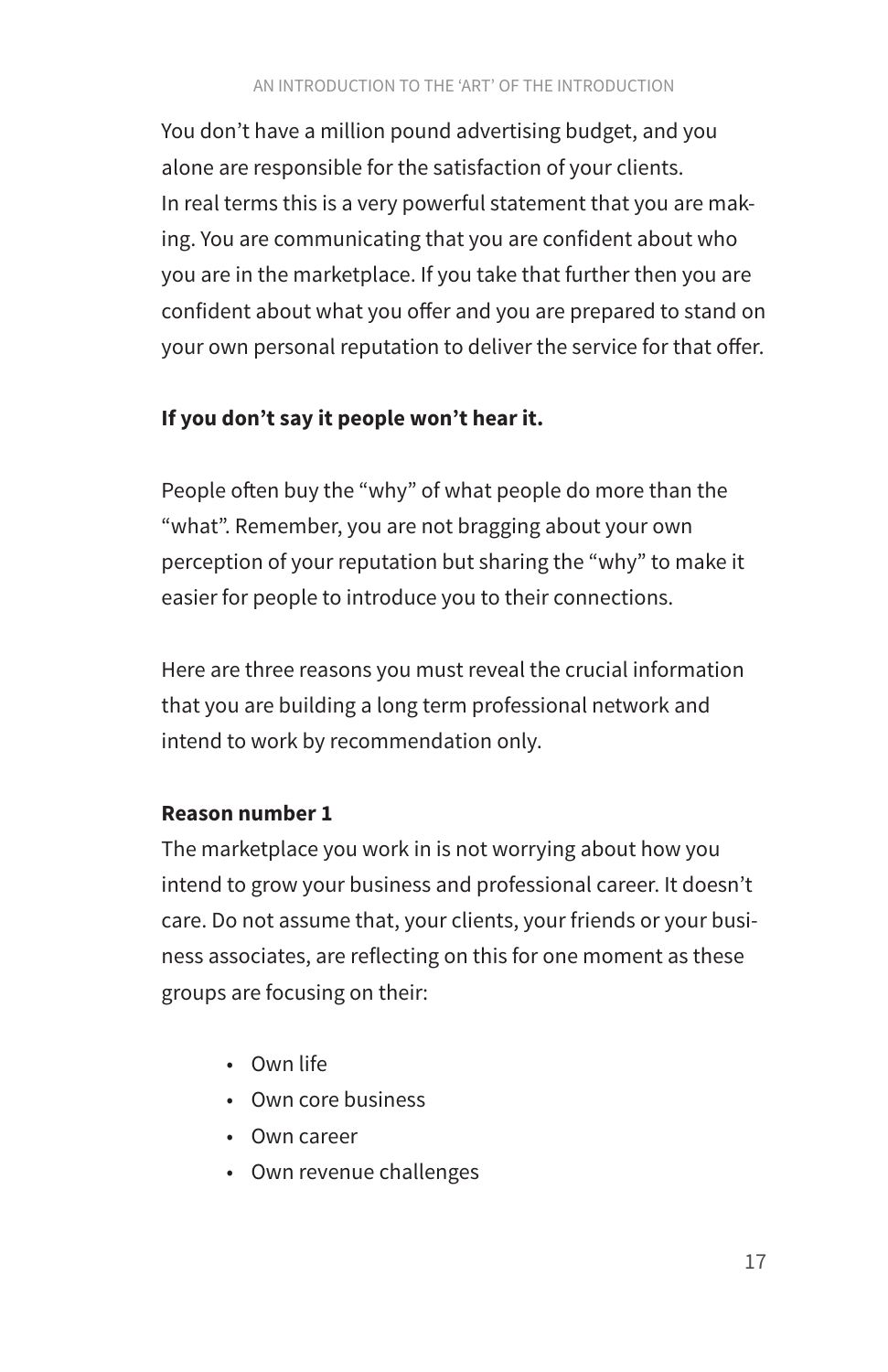The reality is most people you talk to are more interested in their own business than yours, and therefore, the only way to really engage with them on any meaningful basis is to talk to them about their business in the first instance. They will (or should) ask you about yours, which leads on nicely to you being able to share your crucial information with them. If they don't, well, it's already a one way relationship and you will have to consider the value very carefully.

#### **Reason number 2**

Good works are not enough to grow a business. It is a modern myth that your reputation alone will generate enquiries. There is no evidence that this will happen. It is unlikely your reputation standing alone will create the connections that you need.

Do not assume that delivering good work will generate more work and on top of that consider this:

- The results you achieve for your clients will not create introductions, unless you ask for them
- It is not a client's priority to introduce or market you
- Clients focus on the day-to-day workings of their own business and their own lives

#### **Reason number 3**

You might appear to be too busy to take on more work and this may inadvertently send the message that you are already fully committed and could suggest you may become overwhelmed if introductions are made. You must communicate that you are continually open for business and make it clear that you have the professional capacity to handle more work.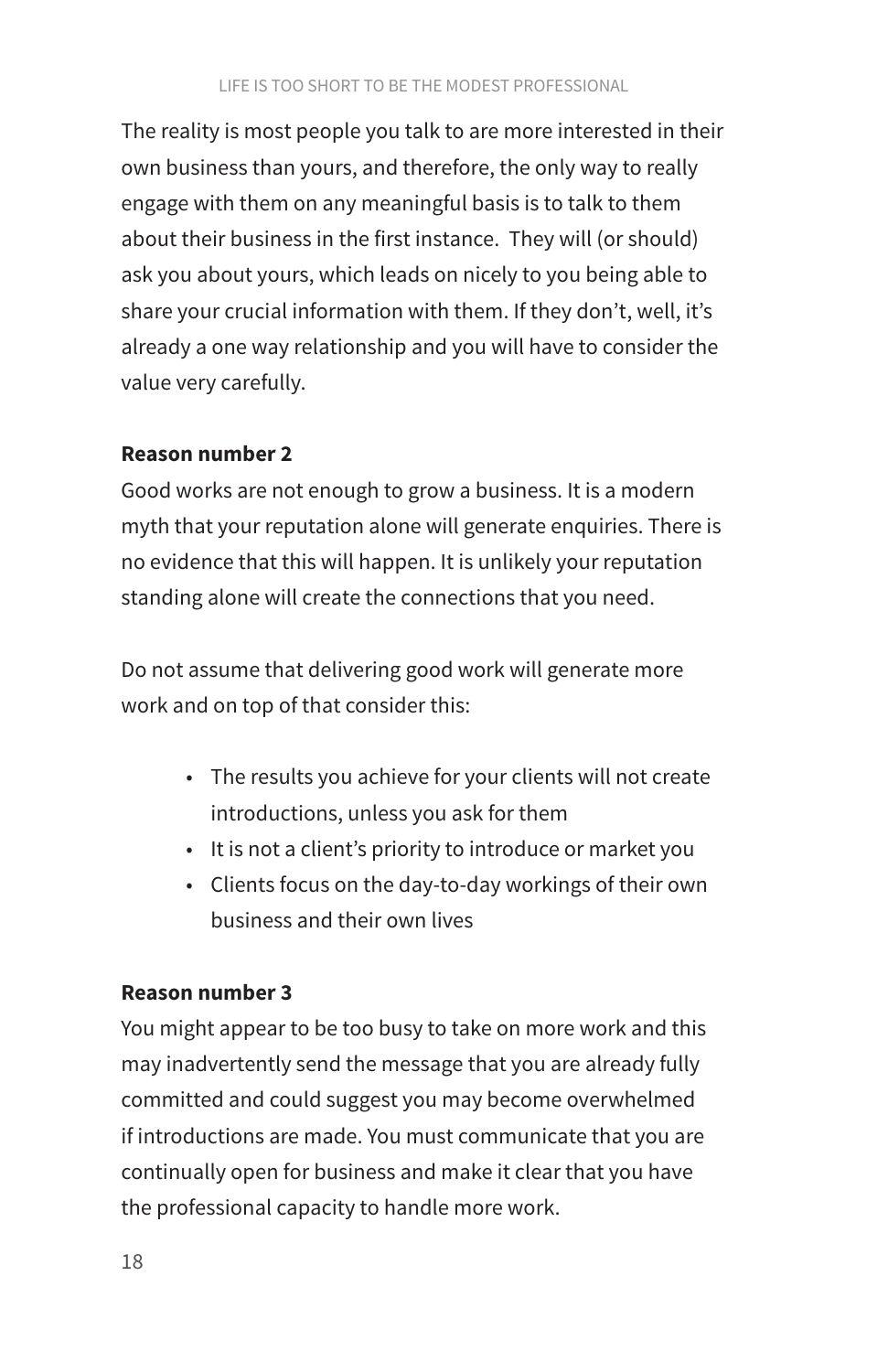Explaining the upgrade in systems you have undergone since becoming busier is a good way to explain it. Not in an overly techie way. Even asking how they cope with increased business volumes and relating it to your own situation make a stronger connection as they see similarities in business character, growth and innovation.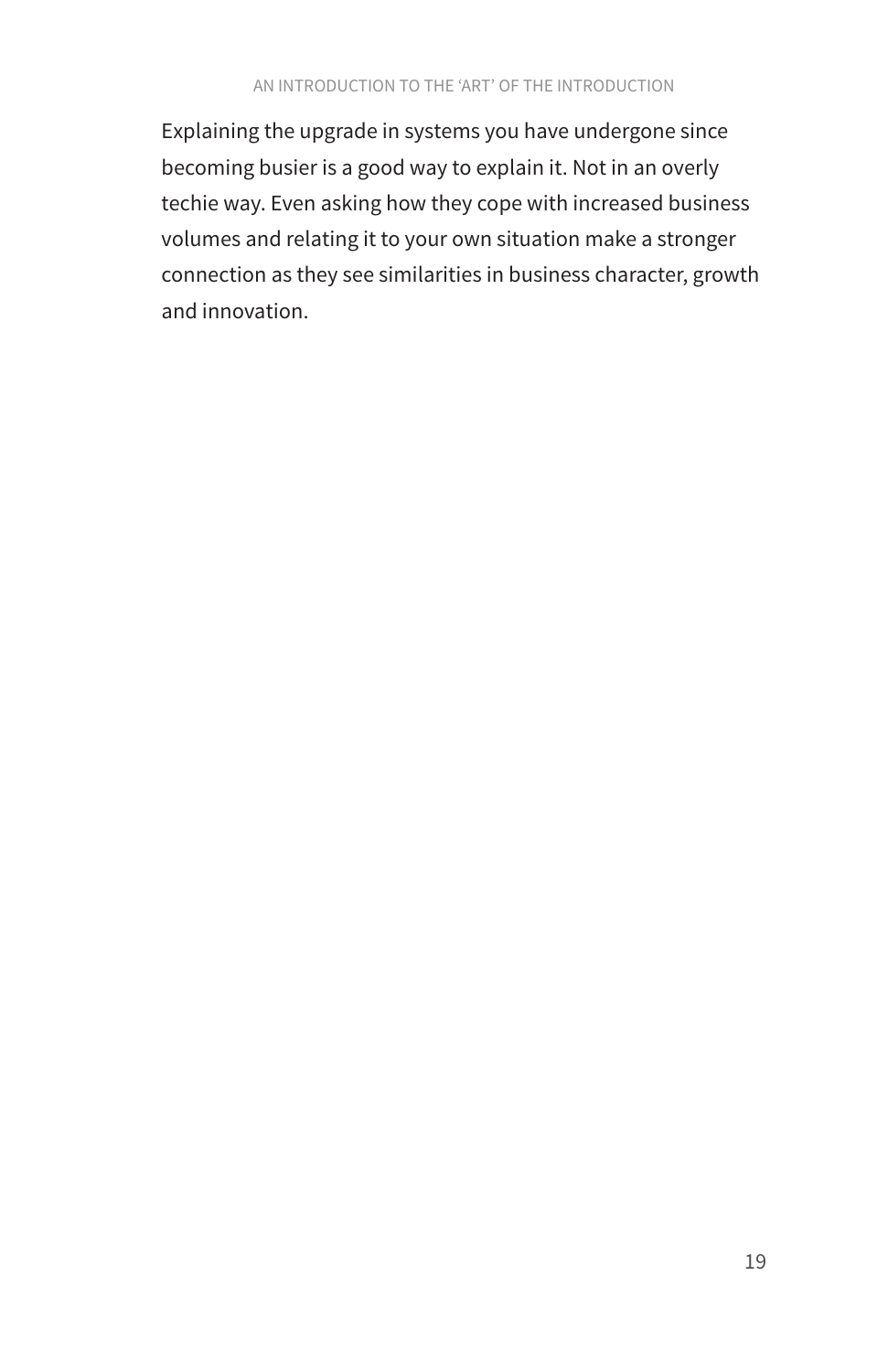#### CHAPTER TWO

## Communicate your total value as a connection

The way to be introduced accurately is to package clearly and easily the value that you deliver to a 3rd party connection. This is a series consideration as we all face the same problem, which is the evaluation of potential connections in a shorter and shorter time frame due to time pressure and the volume of potential introductions. The two barriers we all face to being introduced as being of value are:

#### **Noise**

The market is awash with 'ME TOO' offers which means meeting new contacts with: a similar education, a similar online profile, a similar marketing message, a similar 60 second elevator pitch and this all becomes similar 'ME TOO' noise with the punch line: 'SO WHAT'?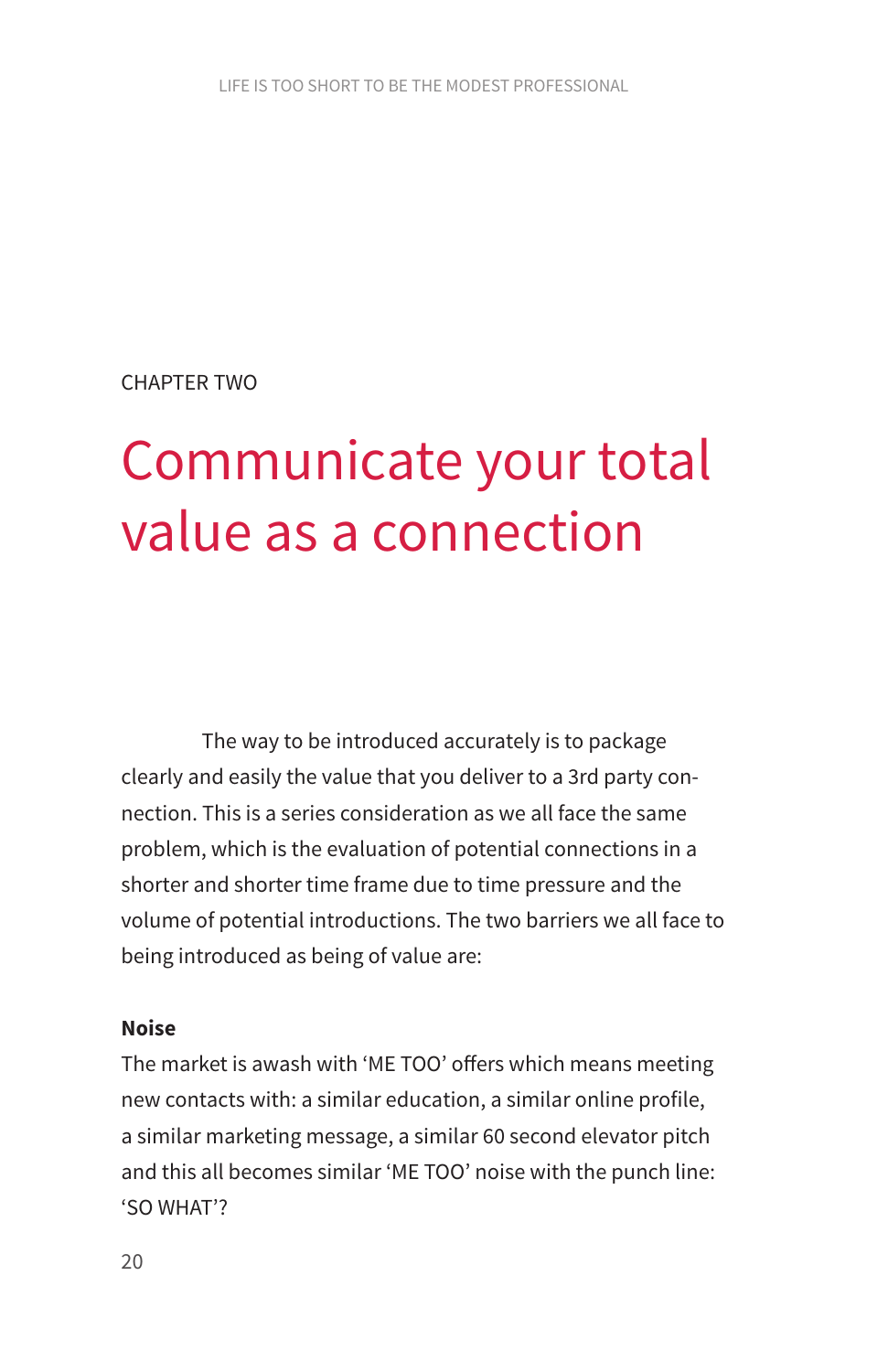#### **Time**

Professionals are too time poor for strategic evaluation to work out 'what is what' and 'who is who'. So our ability to communicate our total value as a connection is vital to attract the attention of the audience that we seek.

If you fail to communicate this then you are also noise and part of the networking arena of exchanging of business cards, attending networking groups, schmoozing at mixer events, shaking hand at trade shows, connecting via net-based tools. The value that you deliver is what existing connections, your new connections and potential clients will understand and buy into and the potential involved by building a relationship with you. It is your value that can be communicated more clearly rather than your skill set and technical ability. We all have qualifications, offices, staff, crms and mobile phones…So What? People connect with value more easily and more accurately. You need to emphasise your value.

What is the benefit of working with you, who can benefit, how can they tell others about it easily?

> *'Here is a powerful yet simple rule. Always give people more than they expect to get'* - **Nelson Boswell**

You have to make it easy for the referrer to do this. This means developing a transferable soundbite that they can repeat to others that conveys your value easily. Your value will need to be something that is easy to buy into.

One method is to think about the financial value of the service that you deliver in a context that makes sense. Another is demonstrate that be working with you they solve one of their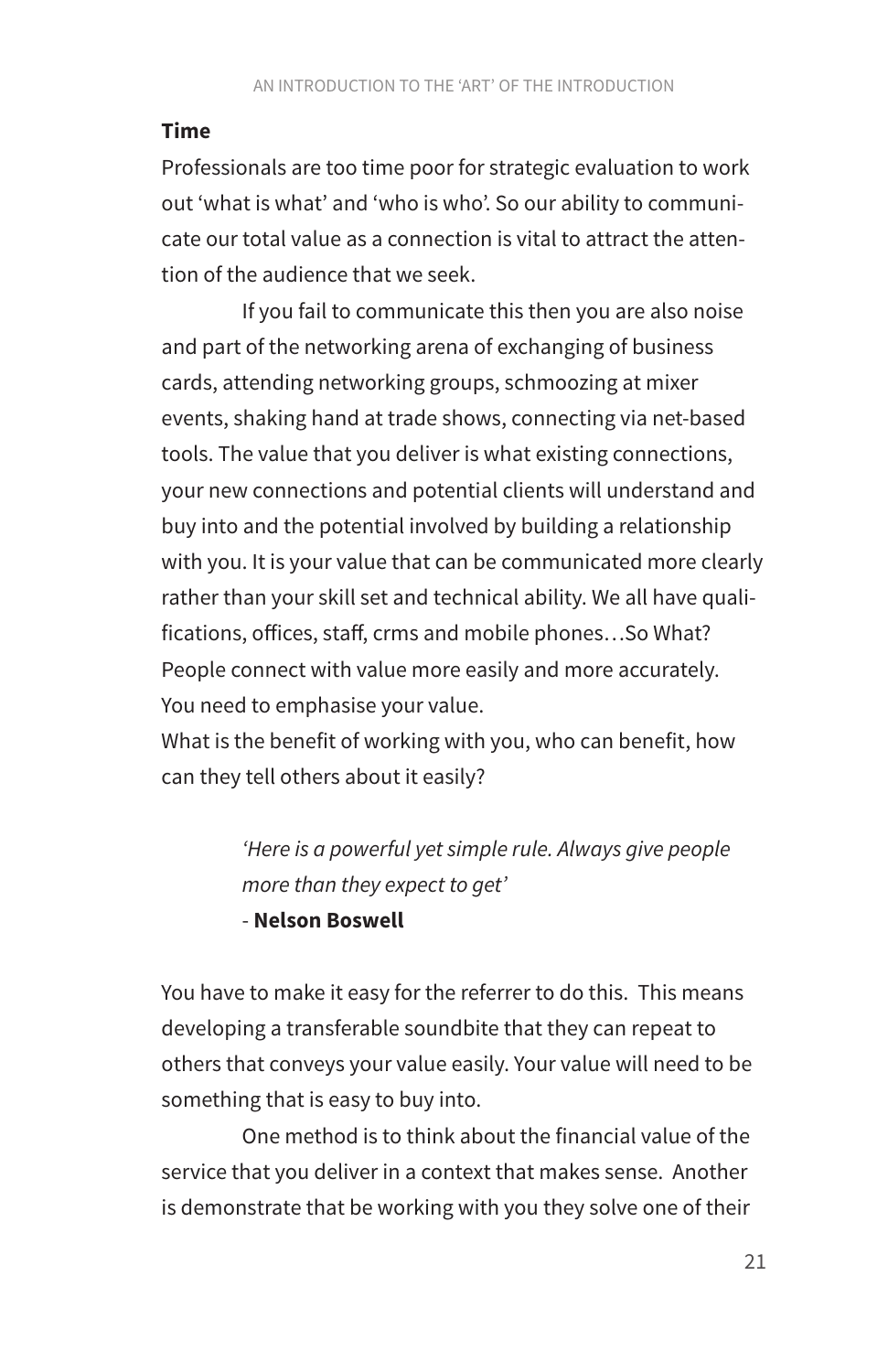#### potential problems: client acquisition and retention.

*'People are not interested in your product or your business; they are interested in solving their own problems'*

#### - **James Dillehay**

The easiest method of communicating worth is to convert the benefit case straight into money. However this can sound too much like a 'pitch' unless handled correctly and not everyone will be motivated by additional revenue, especially when it may be far less proportionate to their own revenue/client value Also some offers are less able to be converted into a cash value and therefore the value must lie elsewhere. The currency of social-commercial-comfort is one that is discussed at length in the **5next publication 'The 3° of separation'.**

Does your position and status generate opportunities to the person referring you? Most people are looking for two-way relationships. That can be a major consideration when professionals consider advancing you as an introduction over other options? What do you represent in those terms to the person you are being introduced to beyond what you deliver as a profession? It has to be customer or client centric so think about what you represent. What is the value you bring over and above similar individuals in a similar profession?

Don't forget, they have to like you as well or at the least not dislike you. The reality is if they don't like you what you have to offer and how much it is, is irrelevant, they will find someone they do like. That is human nature. Have you ever wanted a product or service but been put off by someone being rude to you and thought "I'll buy it somewhere else then" There has to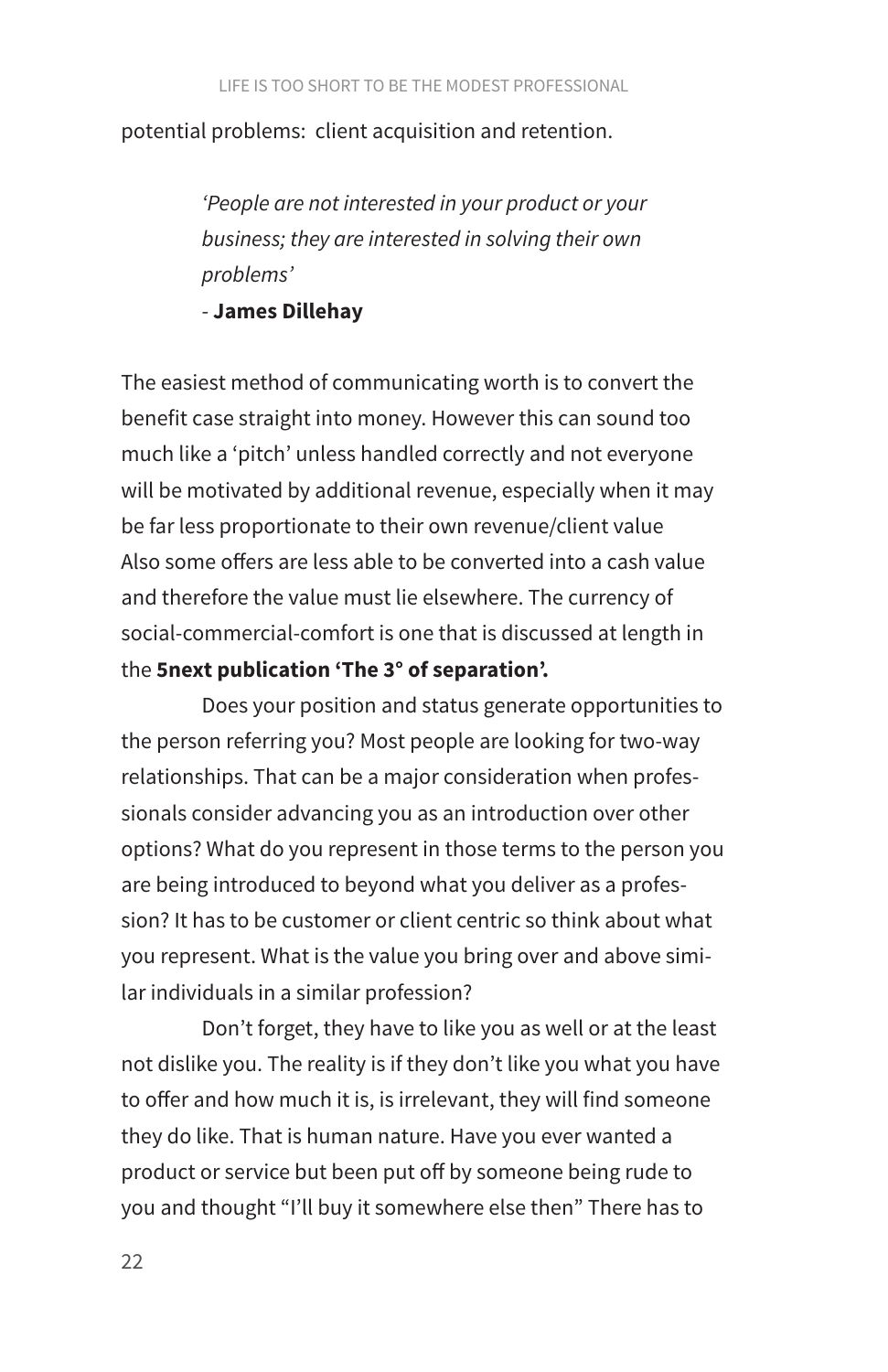be a know, like, trust element to the proceedings as if it is purely transactional, it is unlikely to last.

> *'It's not the employer who pays the wages. Employers only handle the money. It's the customer who pays the wages'*

#### - **Henry Ford**

So in terms of a logical process that will work for you think about the following structure:

- Take the time to build a personal element to the relationship, build the rapport.
- Reinforce the value of your delivery and skill to your client or connection.
- Do not assume that they will appreciate the application of your skill unless you explain it in layman's terms so that is absolutely clear what you have delivered.
- Hidden expertise will not help you become referable.
- Your clients 'do not know what they do not know'.

*Plain English (or layman's terms) is a style of communication that uses easy to understand, plain language with an emphasis on clarity, brevity, and avoidance of overly complex vocabulary. It is commonly used in relation to official government or business communication. The goal is to write or speak in a way that is easily understood by the target audience. It is clear and straightforward, concise, free of clichés and needless technical jargon, and appropriate to the audience's developmental or educational level and their familiarity with the topic.*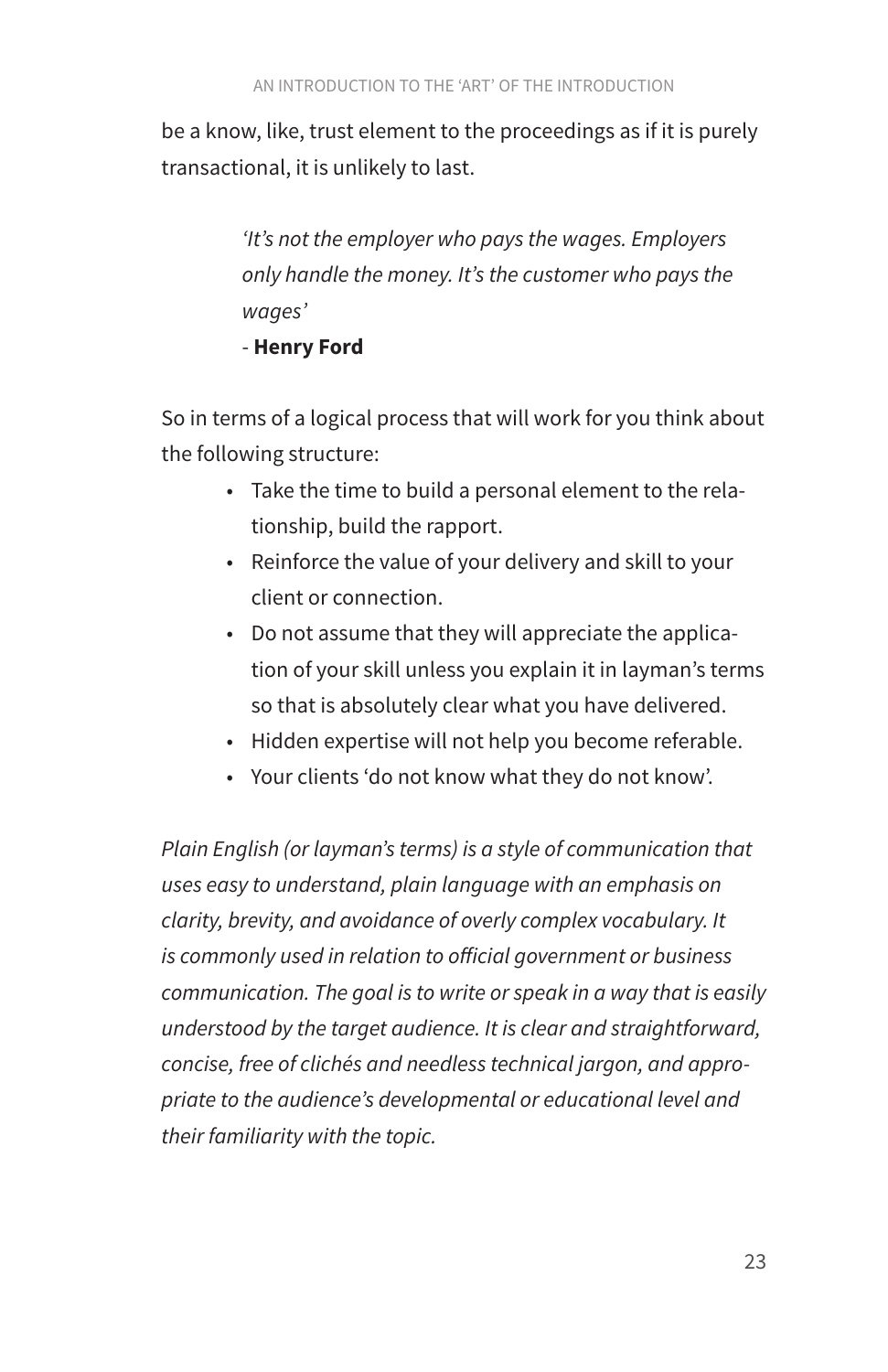If they are a client for example why not explain exactly what actions you have taken, that they may not be aware of that ensured what you delivered and the service that they received is a bespoke match to their needs? Think in terms about your 'total value' clarity.

#### *'If you count all your assets, you always show a profit'* - **Robert Quillen**

Make sure that all your assets are being counted by your connection or client:

- Turn your results into money where it is appropriate
- Discuss the measurable results they achieved by working with you
- Remind them and re-explain why they decided to work with you
- Remind them and clarify why people work with you
- Remind them and clarify the benefit to them of you being part of someone's network

The key to this process is to remember that you are not reminding them of the obvious and also gratitude has a very, very, short shelf life when you are dealing with satisfied clients.

> *'Feeling gratitude and not expressing it is like wrapping a present and not giving it'*

- **William Arthur Ward**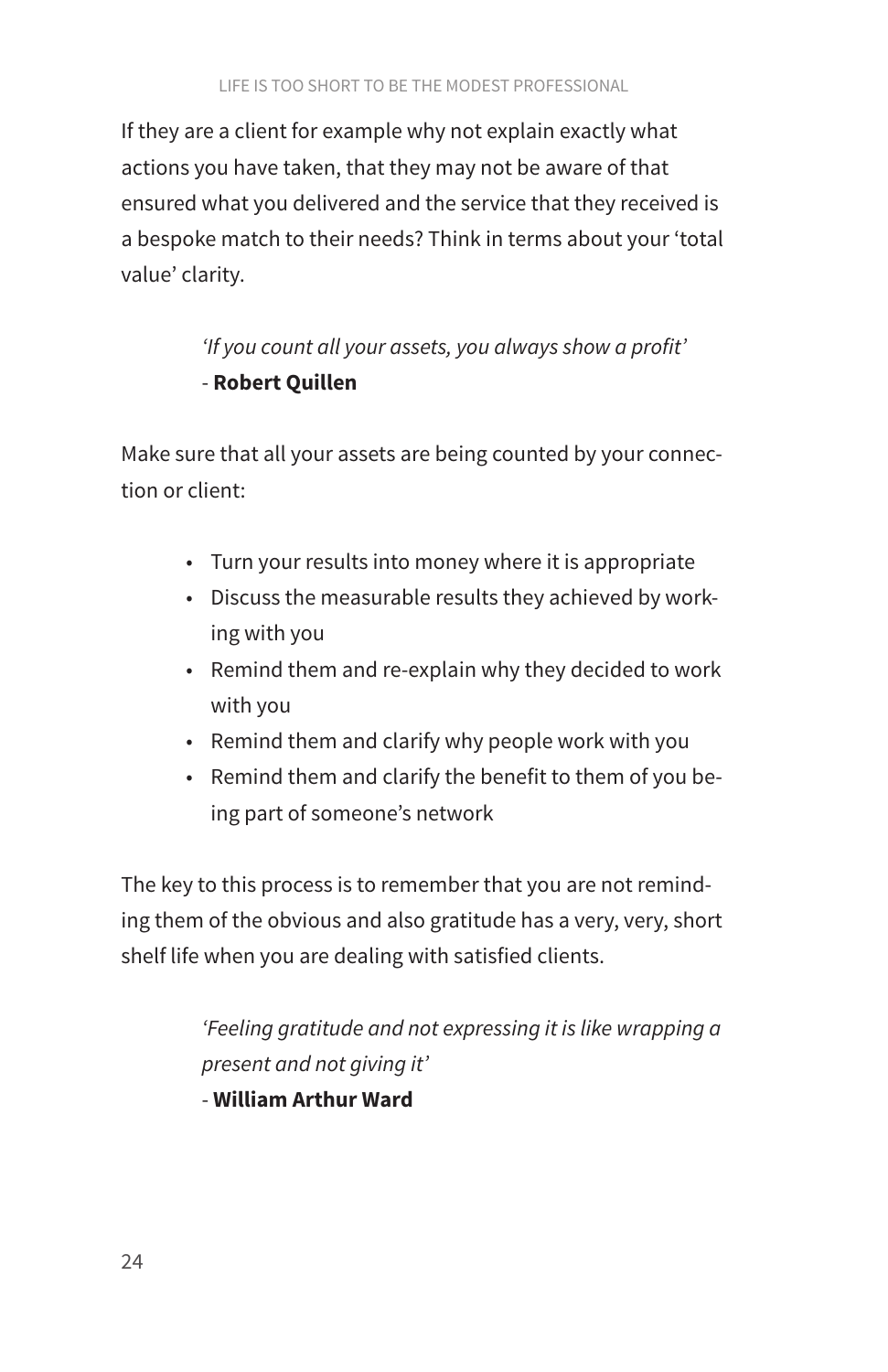Consider it from the point of you of your connections and client's:

- They are too busy focusing on their lives to reflect on what you do
- They take you for granted
- They have not considering the total value of what you have delivered
- They are not focused on you or your value at all

Open the referral process at the right time in the conversation by asking the appropriate leading questions which could include the following:

- What does your client or contact think about your delivery?
- What has been their experience of working with you?
- Why did the client choose you?
- Why do they think that clients chose you?
- What financial results were achieved?
- Explain and quantify the results you delivered
- Explain how you value them and how you would value a relationship with them
- Monetise the outcome by converting the overall outcome into a cash value

If you use this process you will create testimonials of real power and of real financial value.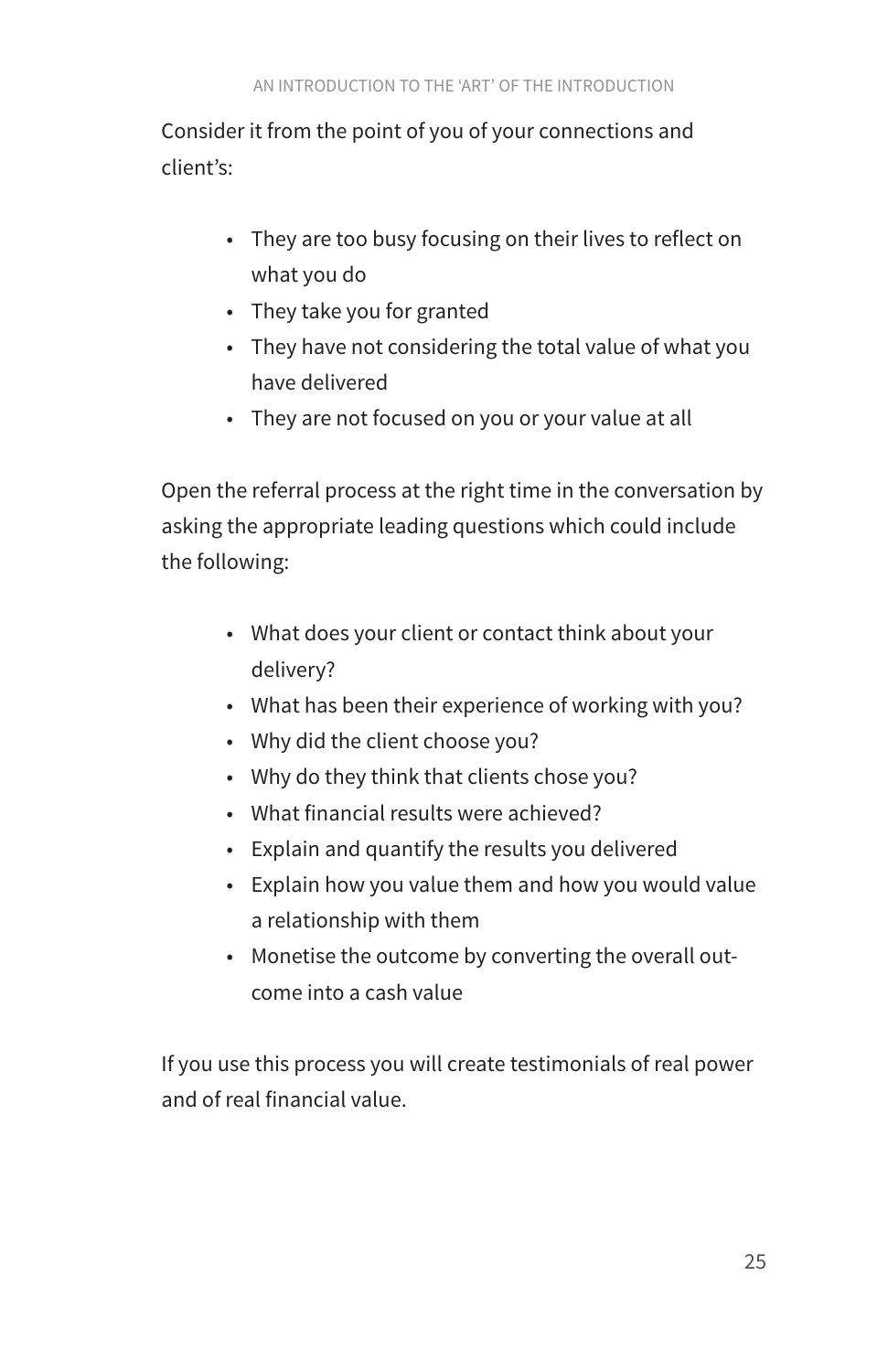*'No matter what your product is, you are ultimately in the education business. Your customers need to be constantly educated about the many advantages of doing business with you, trained to use your products more effectively, and taught how to make never-ending improvement in their lives'*

- **Robert G. Allen**

Think about the bigger picture of being connected to you and the value that it reflects back to them. Search for the suggestions that cue up what you should talk about. Don't forget the "Small stuff" which is vital in building a relationship. Like, know, trust.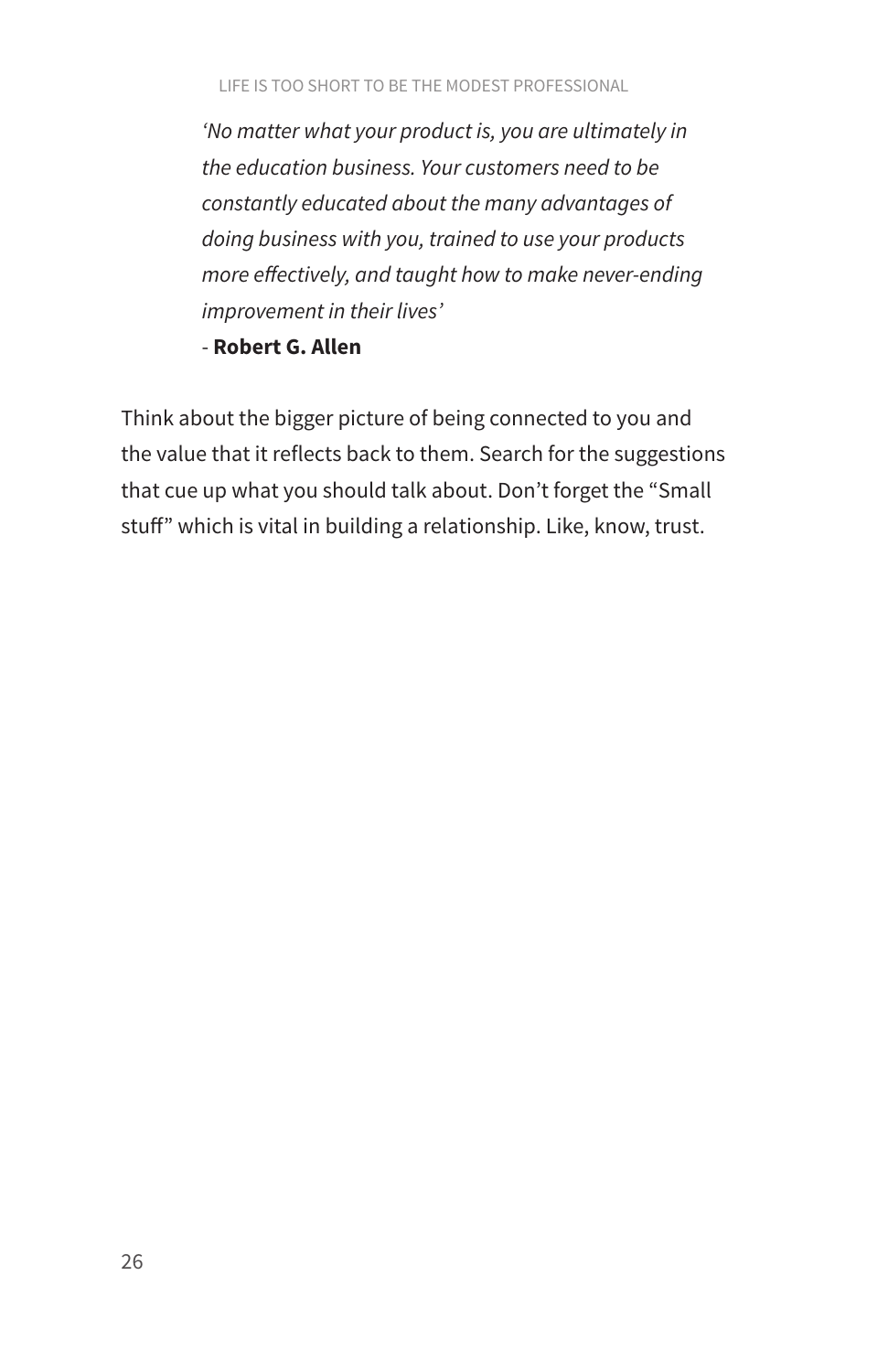#### CHAPTER THREE

## Can you describe your preferred audience?

Look for potential listeners to meet... not for potential leads to sell too. This is the 'L' in relevant. You need to communicate that you are not looking to connect with a 3rd party that is 100% certain to be in the market for what you do. If they are that is a real bonus. This is more about raising your profile and building relationships, business is a by-product of relationships. You are looking to connect with people who would appreciate the value of having a professional business development professional as a key connection.

> *'Character is like a tree and reputation like a shadow. The shadow is what we think of it; the tree is the real thing'* - **Abraham Lincoln**

In the course of life the majority of us will at some point need to sit down with; business development professionals regard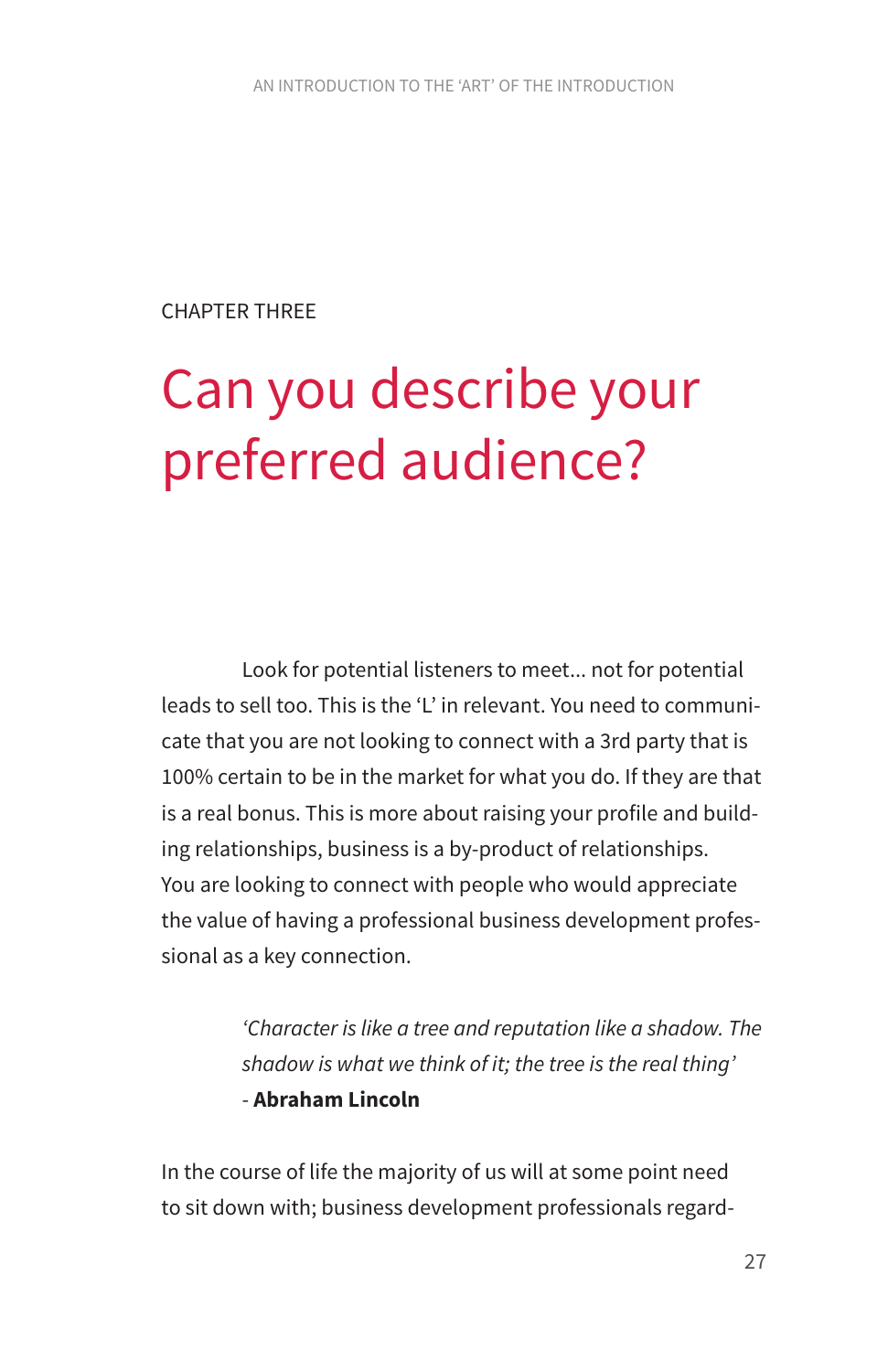ing a range of requirements from law to financial services to IT services and banking and so on. So make it clear that you are looking to create connections and not looking for connections that have immediate needs. It can be a real leap of faith to focus on building relationships and not leads to convert immediately. Of course leads, and lead conversion is vital but the cart cannot go in front of the horse. This is a key distinction in the way that you ask to be referred.

> *'Be more concerned with your character than your reputation, because your character is what you really are, while your reputation is merely what others think you are'* - **John Wooden**

Your job is to help them identify the people you should network with and connect with too. Think in terms of the value of what you offer. The vocabulary to communicate this might be to search within your offer and to talk to them specifically about that. You might talk about it in the following way as an example:

*I am looking to connect with professionals that are likely to have a network of quantity surveyors in the commercial area of real estate. They may wish to connect with me as I am active in that area via my professional status as an award winning architect. I possess connections within the sector that maybe a talking point when we meet. I'm happy to add value to their network as well as looking to enhance mine*

It has to be more than just your skill. Will you make them look good by association? When you have discussed the group you are focusing on then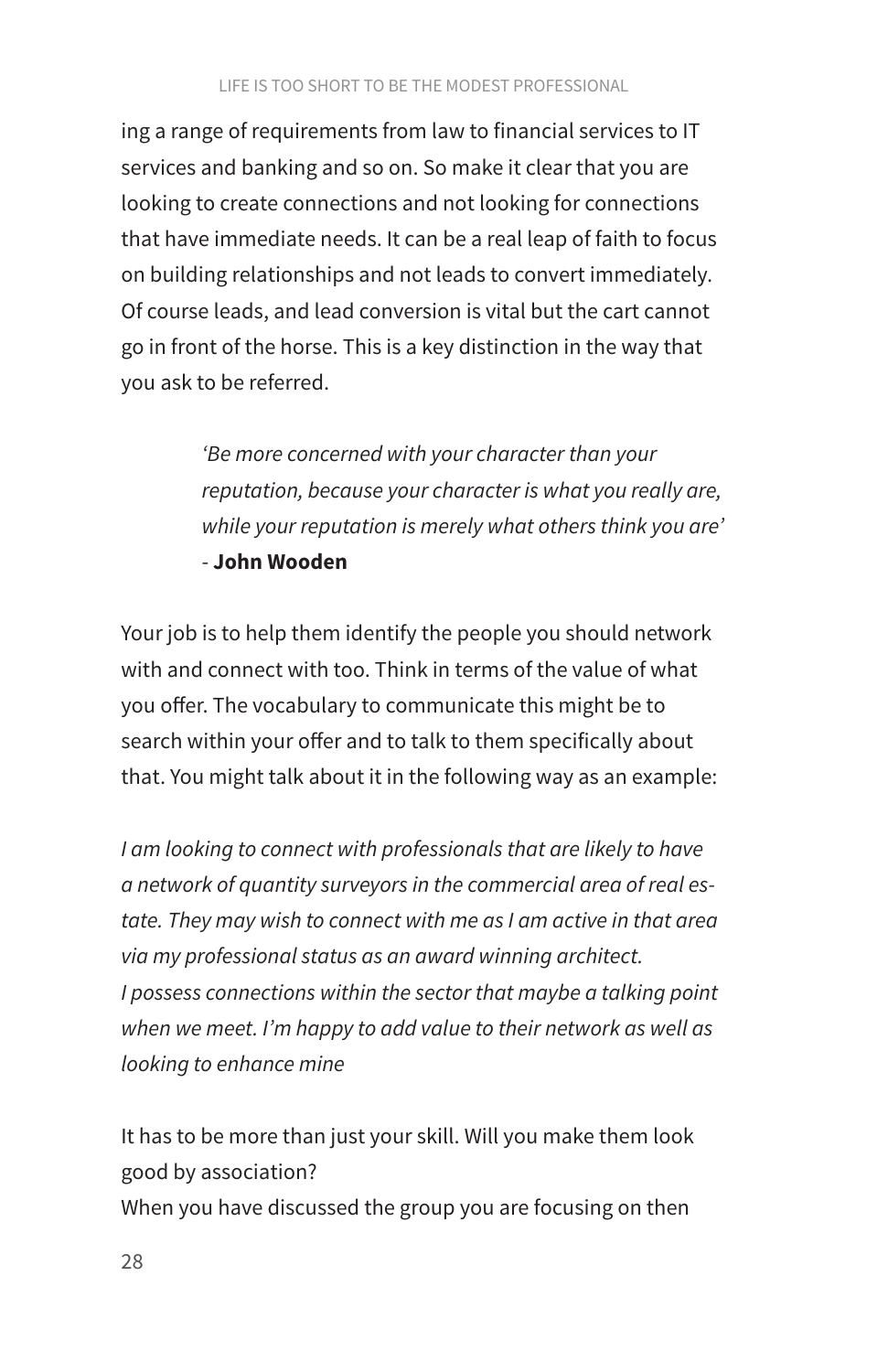think about how your expertise serves the needs of those people. In real terms we are looking for potential clients but also for other types of introductions. If you were me who would you try to reach out too? I am looking to raise my profile and would appreciate direction if that is appropriate.

It would be fair to say that a typical business development professional would need to build and manage a network of between **60-100 people to achieve their business and career goals.** It's critical that you find the right contacts as it is likely that you can't manage more than that and the volume of wrong contacts reduces the capacity for right contacts.

> *'Position yourself as a centre of information and knowledge. That will convert you into someone of value and people will respond to that and you will become what you project'*

#### - **Unaccredited**

In terms of building a network that really delivers results you must search for listeners and identify an audience you can really work with. Think in terms of those who have an obligation, of some sort, to be connected to your profession because of their profession or their personal needs.

Start thinking with that in mind and think in terms of:

- Those who will listen to you
- Those that would value an introduction
- Those that would appreciate information that they are unaware of

Make it very clear that you are not asking for some type of sales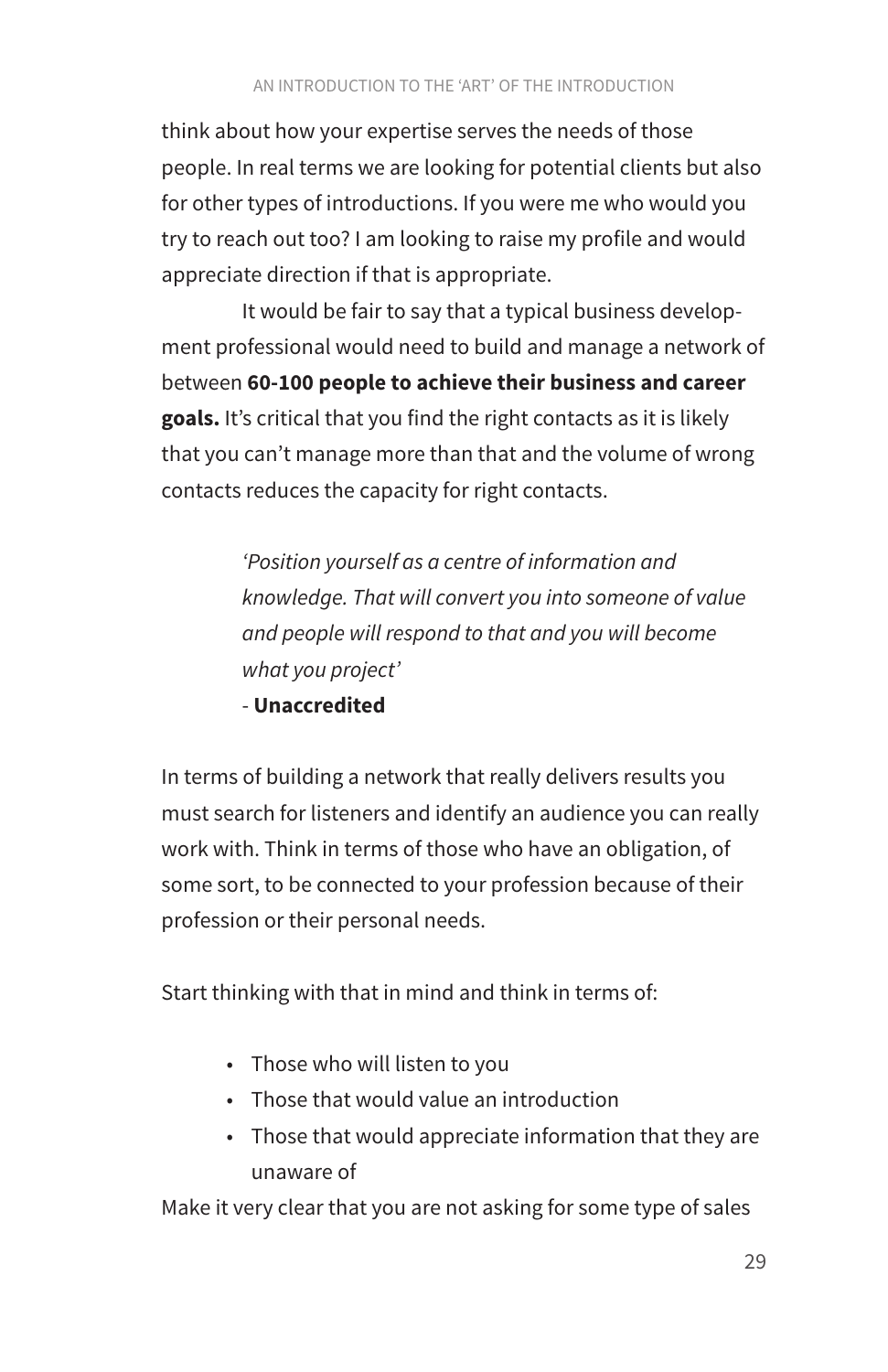lead but you are raising your profile in the community that you are targeting. What most people fear, when they don't know you very well, is that they refer you to someone and you treat it like a hot sales lead (when it isn't) and the person they referred you to comes back to them and says: **"Why did you do that?!"** 

So it's very important to reassure them that this isn't the case and you highly value the relationship with them and would NEVER do that. You may know you would never do that but it needs to be crystal clear to the party referring you to remove that fear of the unknown outcome.

Engage with the referrer in identifying who you want to be introduced too:

- Identify who they potentially know
- Describe the group you want to connect with
- Be precise in describing this audience
- You are not looking to connect with just anyone
- You need a specific kind of connection
- Someone who potentially recognises the value of your offer

The more specific that you can be in describing this target then the easier it is for a 3rd party to identify an introduction of value. In terms of a taking the process a step further then this method can support you connect into the market where you are potentially the most value.

It could be that you know the names of the people you want to develop better relationships with and can name then.

If so, then do so. If that is so and you have yet to meet them then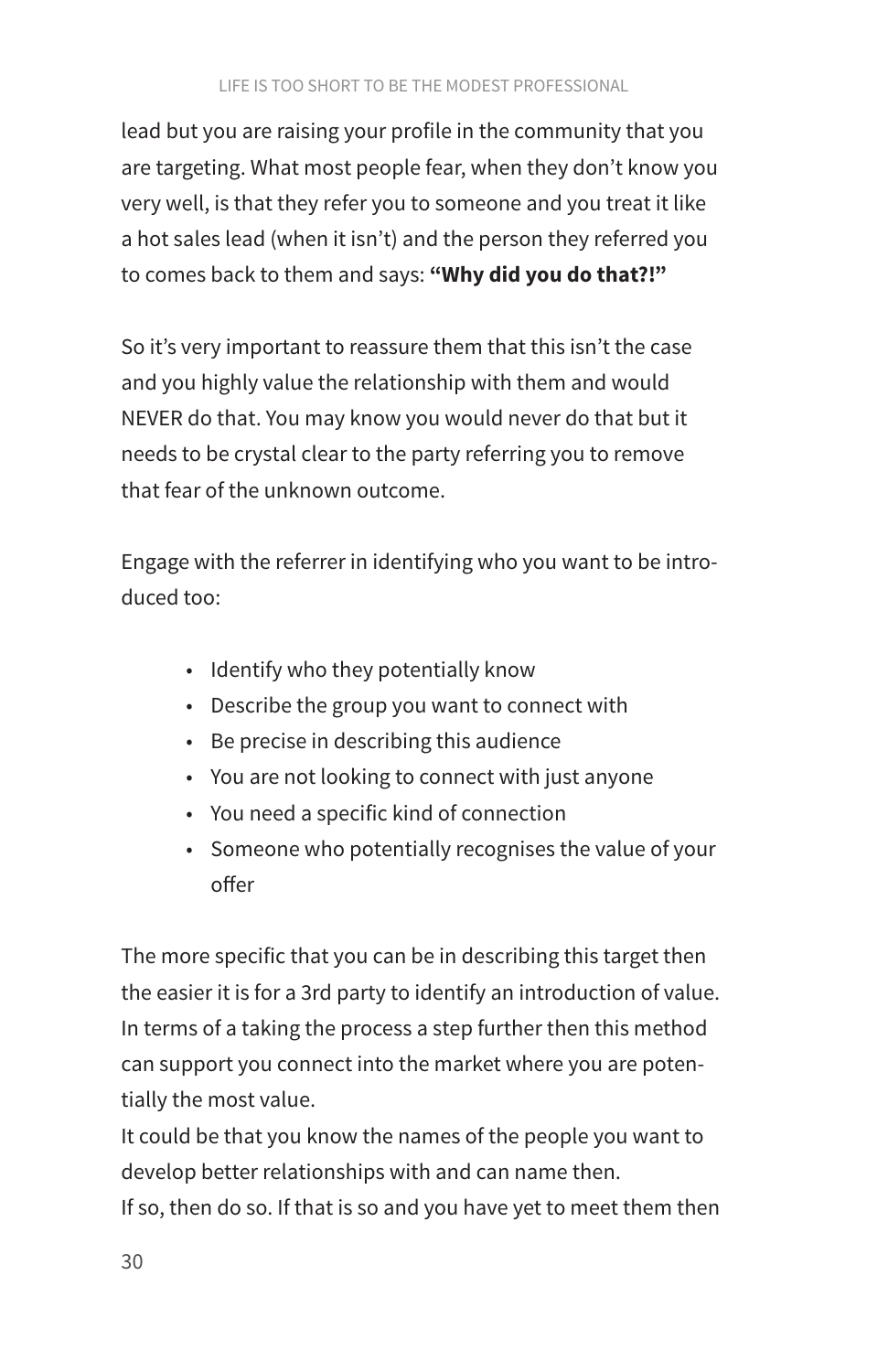an introduction via a 3rd party will support the connection. If you don't know the people that you need to connect with by name you may consider describing them by their job title or profession. As examples: a banker, a lawyer, a broker, accountant or a HR manager.

If you want to meet people who can introduce you to their contacts it will 'help them to help you' by making a list of those you already know in that area if that is possible.

Another alternative is to ask if the referrer is aware of any specific membership organisations that it might be worth your while to be introduced to.

> *'A friendship founded on business is better than a business founded on friendship'* - **John D. Rockefeller**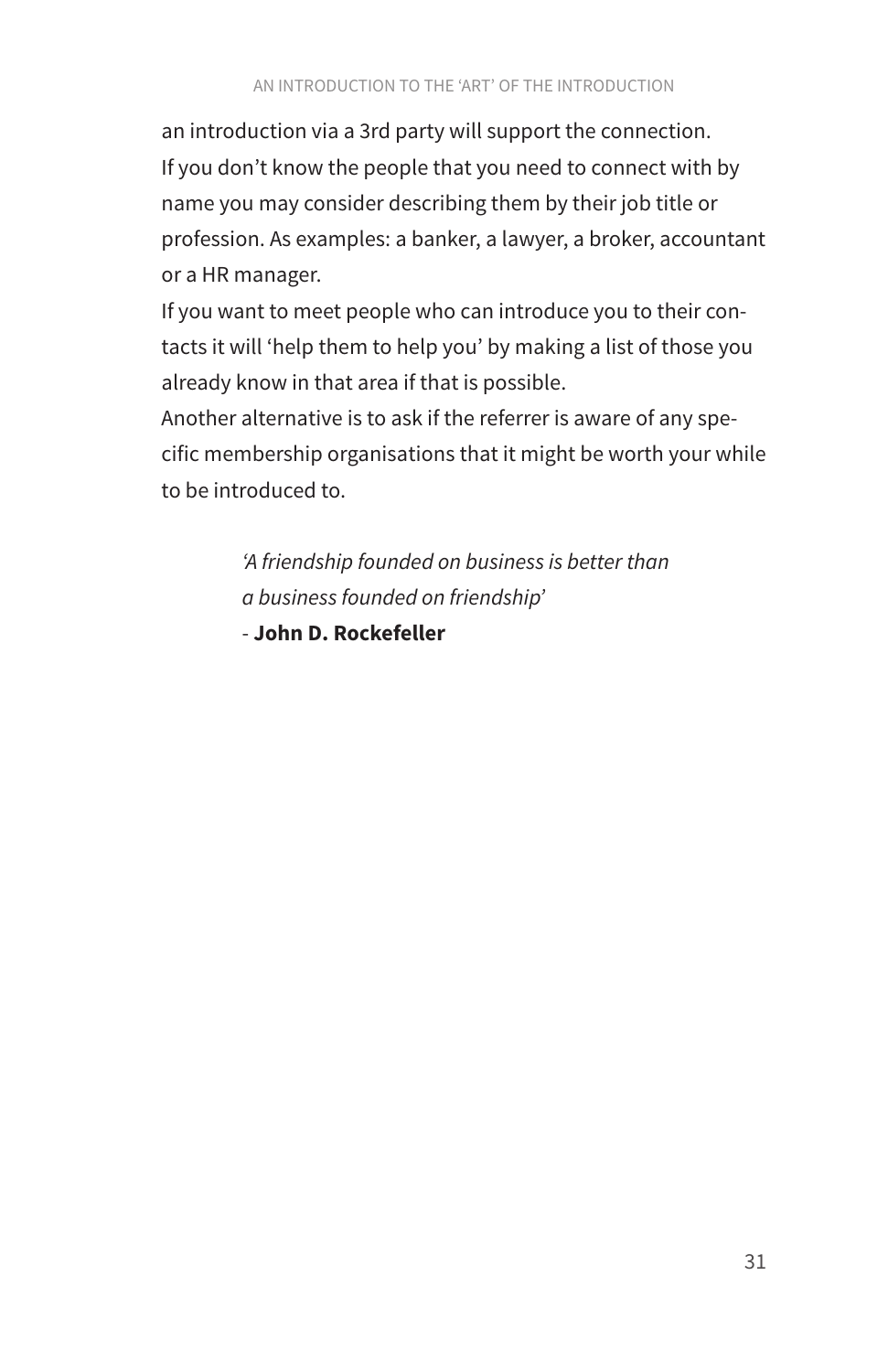#### CHAPTER FOUR

# What is the key to being introduced?

Expertise is the key to getting referred. People are more likely to meet an expert than any other type of introduction. Quite often just describing one aspect of what you do can make it easier for people to refer you. Giving them too many options turns focus to blur and this is something you should resist.

> *'Very narrow areas of expertise can be very productive. Develop your own profile. Develop your own niche'* - **Leigh Steinberg**

You need to position yourself as an expert in your field within the community as this is what will separate you from the other players that are also talking to your audience.

'*People who have expertise just love to share it.*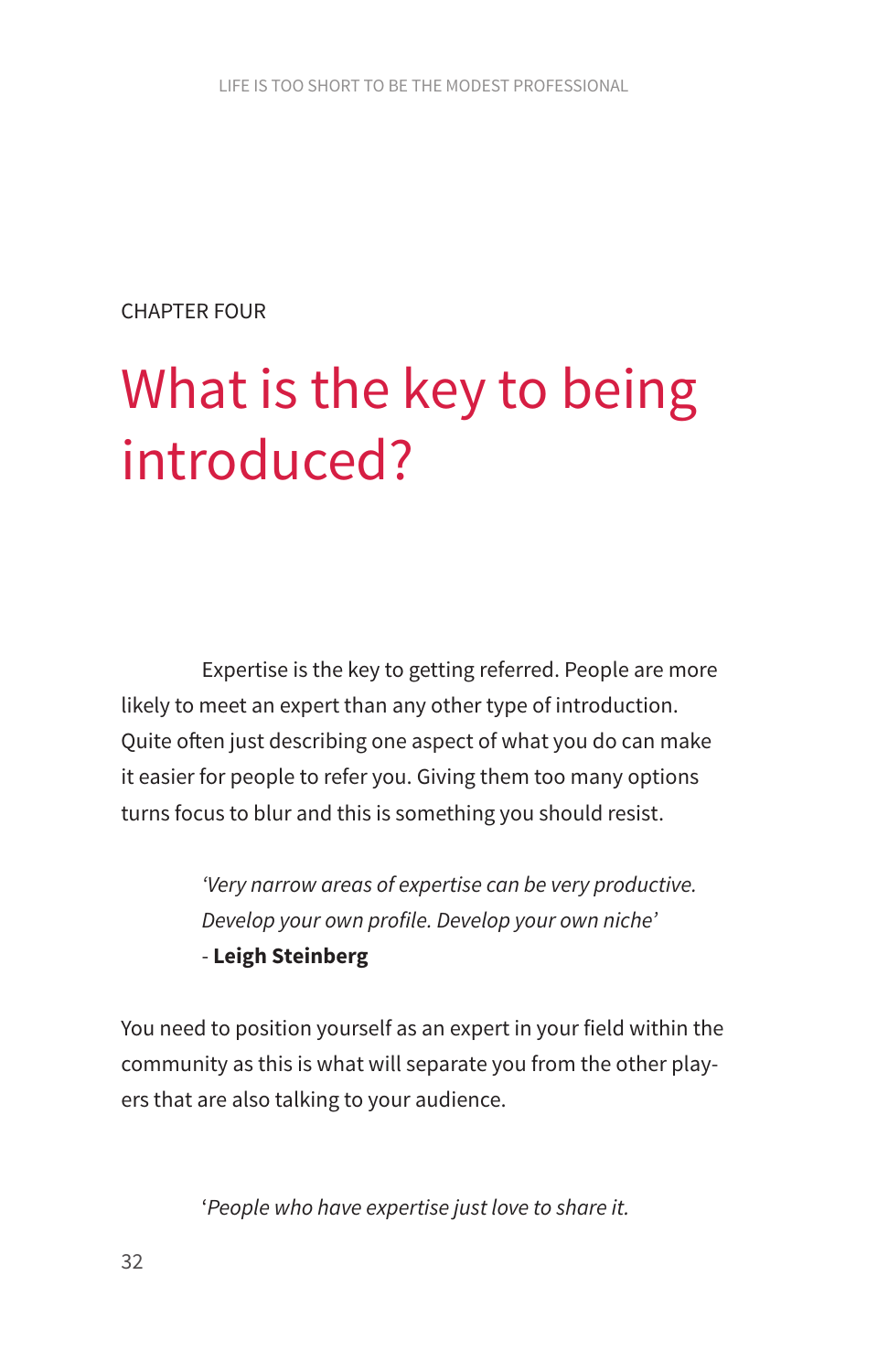*That's human nature'* - **David Baldacci**

Think about the strongest words that deliver the real value of what you do rather than just – describe what you do. What is the benefit of your offering, who can benefit from it?. There are many benefits of dealing with an expert and you need to build up your benefit case so that is clear what your expertise means to your target market.

> *'Take a long, hard look at your lead generation methodologies. It's really all about the leads. Do your best to always move from less assertive methodologies to those that are more assertive and more effective. That's where the results are'*

#### - **Ken Krogue**

Ensure that you can describe your value in terms that a layman could communicate it. If they were engaged in a conversation with the potential referee, what words would they actually say to communicate your value?

- "I know someone that can….."
- "I know someone that is....."
- "I know someone who....."

Be assertive and clear as to what your value is. The more specific that you are then the more likely you are to create meaningful openings. Think about how you can make it clear what your expertise could mean to the 3rd party? What is your total perceived value financially to a 3rd party?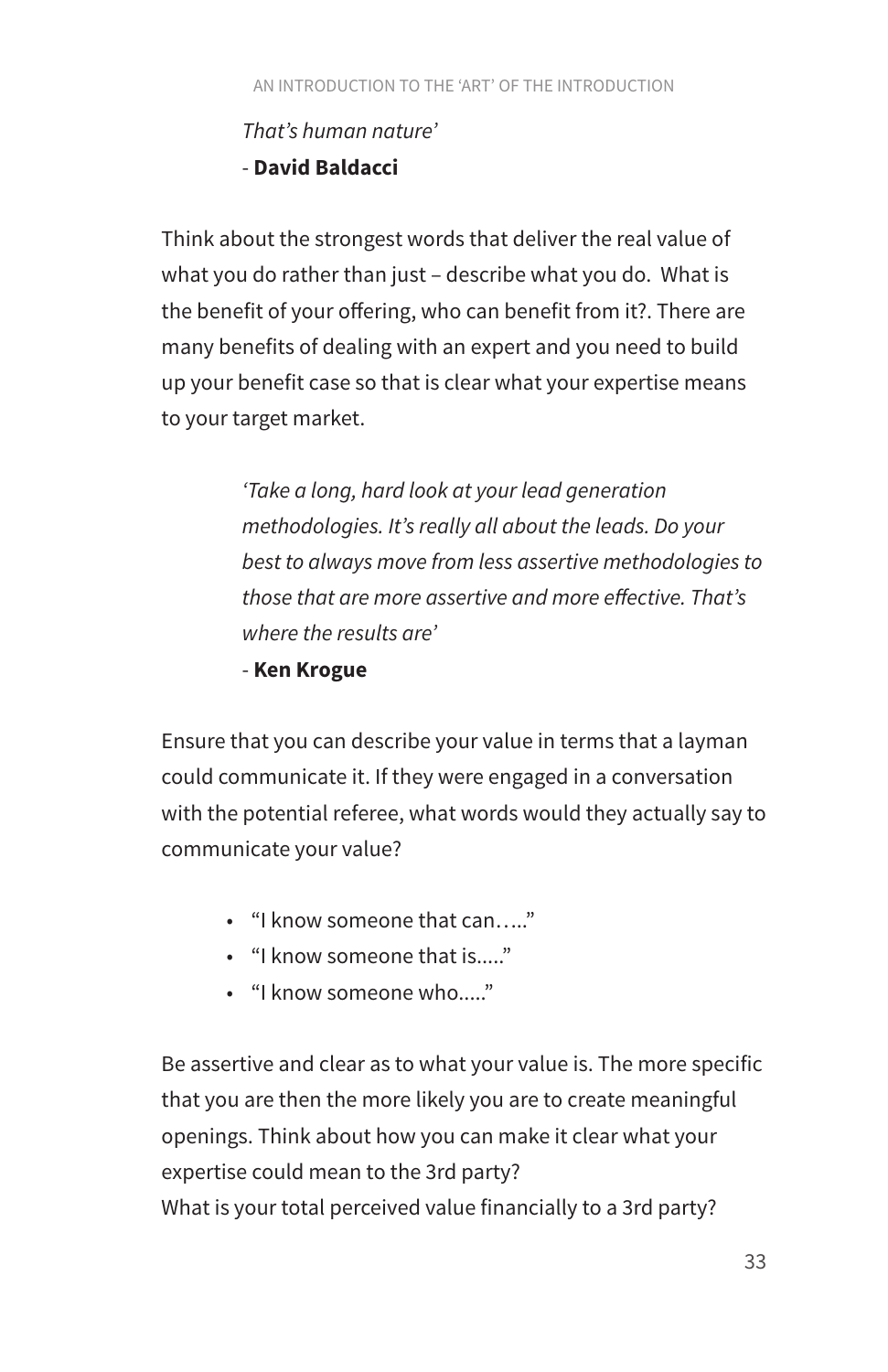This could be revenue or a saving of costs. You need to assert this rather than presume that there is an understanding.

#### **When you make 'the-ask' look for two or three introductions.**

Be very clear about this. It does not feel intrusive to ask for two or three. It might be out of your comfort zone to do this right now, but the sooner you step outside it, the sooner it will become the norm for you.

If you ask for this then you will probably get one or two really good connections. Usually the names that are first thought of will be the best ones to connect with as these will be the introductions where the referrer has a real connection to the 3rd party. It is normal that they will also be the most qualified. If they are happy and have gratitude for what you have done then you have the relationship to work hard at sourcing introductions that will value meeting an expert.

> *'Gratitude is a currency that we can mint for ourselves, and spend without fear of bankruptcy'*

#### - **Fred De Witt Van Amburgh**

When names are put forward then you need to double check that you are relevant. What is the potential that you will be relevant? Again be assertive on this point. Taking vague connectivity as a sign of a potential connection will potentially waste your time. It is so important to ensure that a proposed introduction has the potential to be a productive use of your time as well as theirs and you may have to 'kiss a lot of frogs' before you find a connection.

*'The way I see it, if you want the rainbow, you gotta put*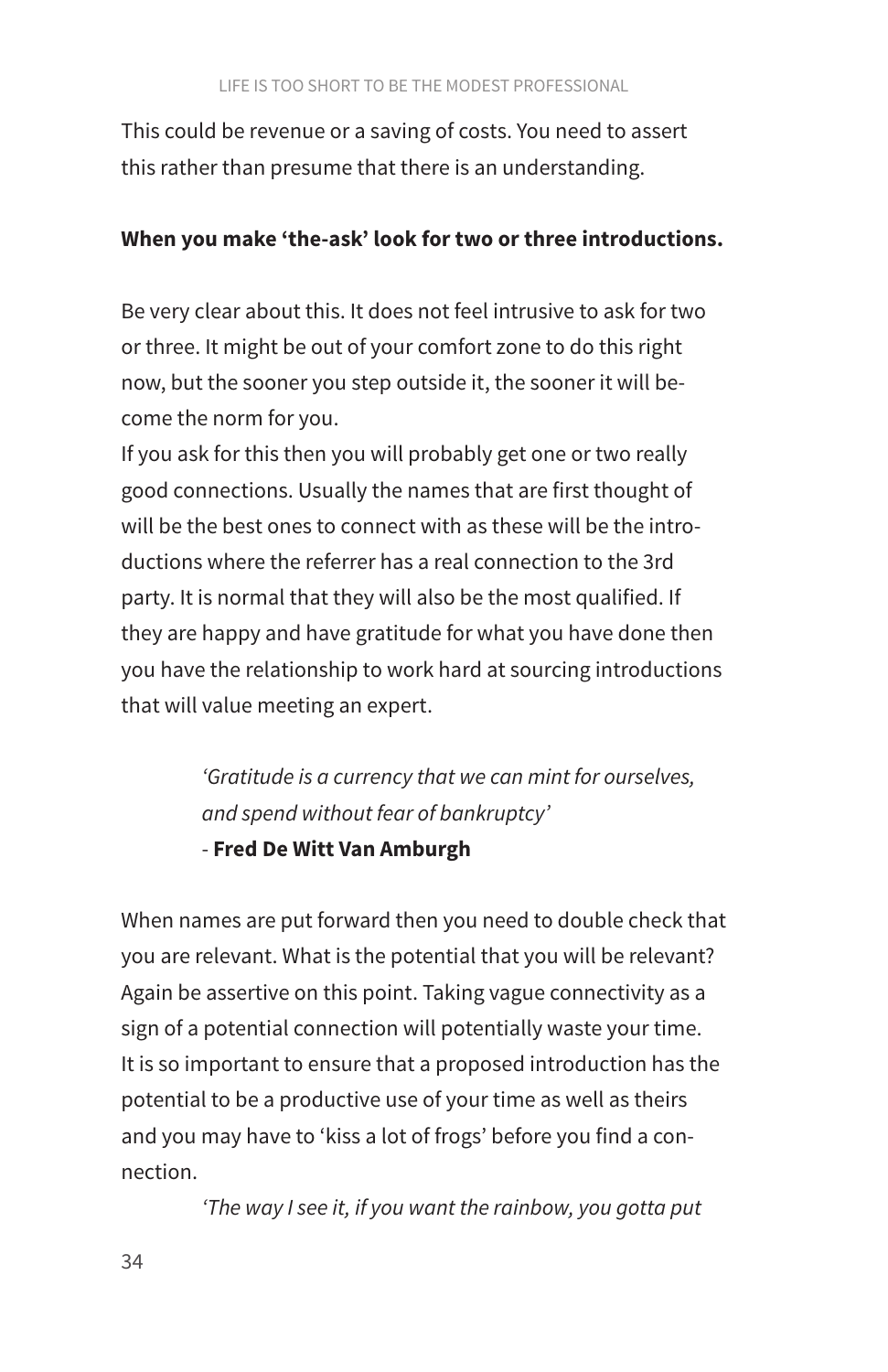*up with the rain'* - **Dolly Parton**

This is not the easiest process but it is vital in terms of sorting out the reality of an introduction. So ask questions and test the validity.

#### **'What did I say that made you think of them to refer'?**

Then consider are they really a match for your ideal connection? Remember that you are seeking to be in front of your prime audience and this is the key to success. Source the introductions that really make a difference. You need to know about them as it is not enough to accept that the names offered have potential.

> *'Silent gratitude isn't very much to anyone'* - **Gertrude Stein**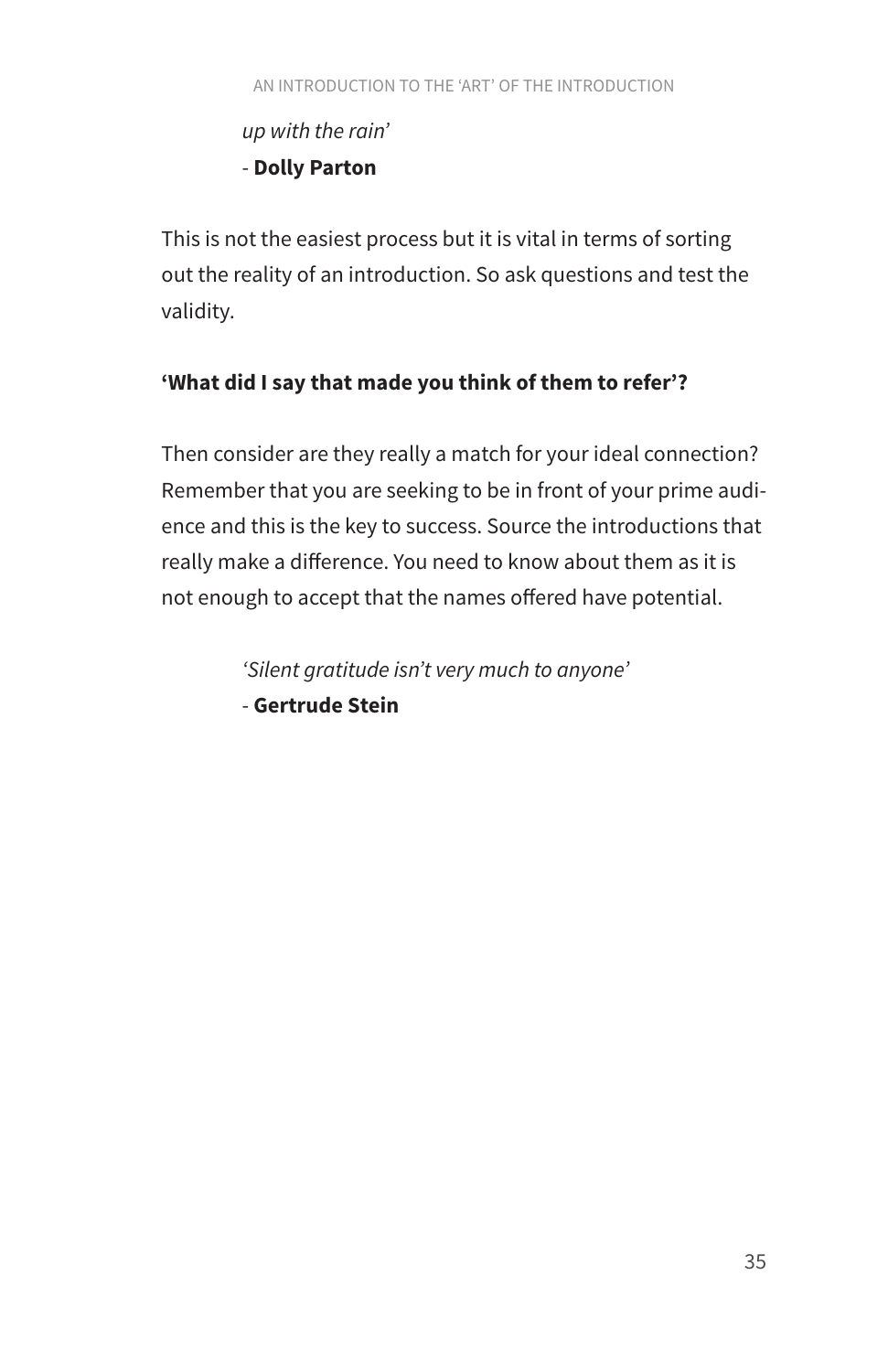#### CHAPTER FIVE

### How to take action

Validate the process in your mind before you push on. It is as straight forward as this you must 'V'alidate it as the process that decides what you are capable of within your profession. No other method of marketing will create the market place for your expertise. If you cannot be referred you will not have introductions and you will fail at some point. Fail need not mean leaving your profession but also means continually underperforming throughout your career.

#### *'Small deeds done are better than great deeds planned'* - **Peter Marshall**

So you must focus on your communication skills at this point. If you have the communication skill to explain why someone should use you then you have the skill to explain why someone should introduce you.

It is critical that you must ask the referrer to make the connection and ask that the referrer take immediate action and ask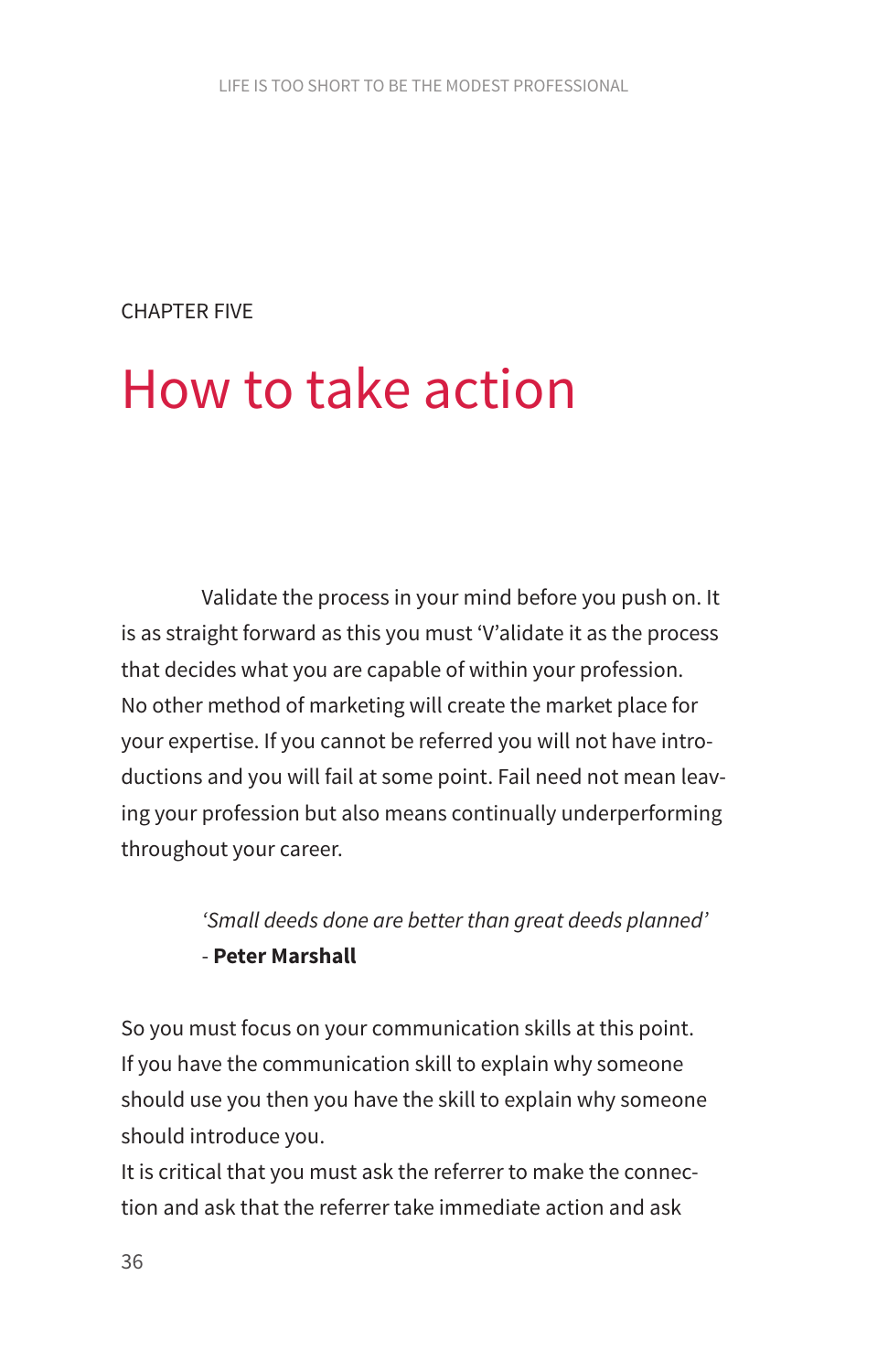your referral source to make contact with the connection.

*'Action is the foundational key to all successes'* - **Pablo Picasso**

You must take this action while they are clear on your value and the benefit you deliver. The reality is that if you do not ask for the introduction the process will not work.

> *'There are risks and costs to action. But they are far less than the long range risks of comfortable inaction'* - **John F. Kennedy**

Without a professional introduction an approach is a COLD CALL. This includes that if you call someone who doesn't know you or you make contact with someone who is not expecting the call.

> *'Take a long, hard look at your lead generation methodologies. It's really all about the leads. Do your best to always move from less assertive methodologies to those that are more assertive and more effective. That's where the results are'*

- **Ken Krogue**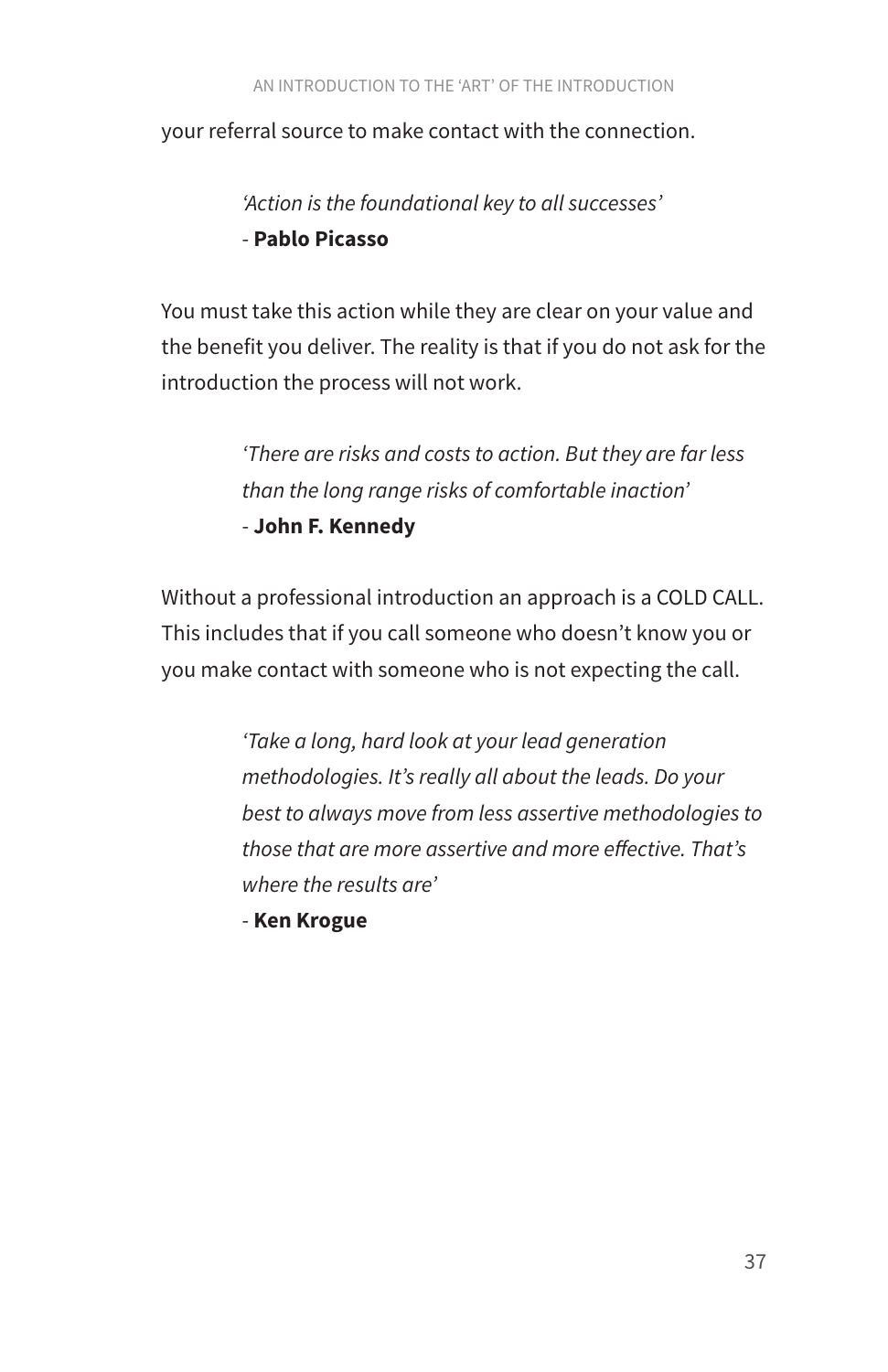#### CHAPTER SIX

# Reflection upon positive action

'A'ction comes from validation of how you work. You need to replay this in your mind and why it is in the best interests of your target community that you focus on working with them in such a professional manner. Reflect on this method of supporting the needs of your target community. What is stopping you?

> '*A comfort zone is a beautiful place but nothing ever grows there'*

#### - **Unaccredited**

Remember the benefit to you of this process as it is to get you in front of the people you want to meet and who will value you a meeting with you. If you are referred then the initial meeting with the new prospect has an easier opening. Your meetings no longer commence with the thoughts: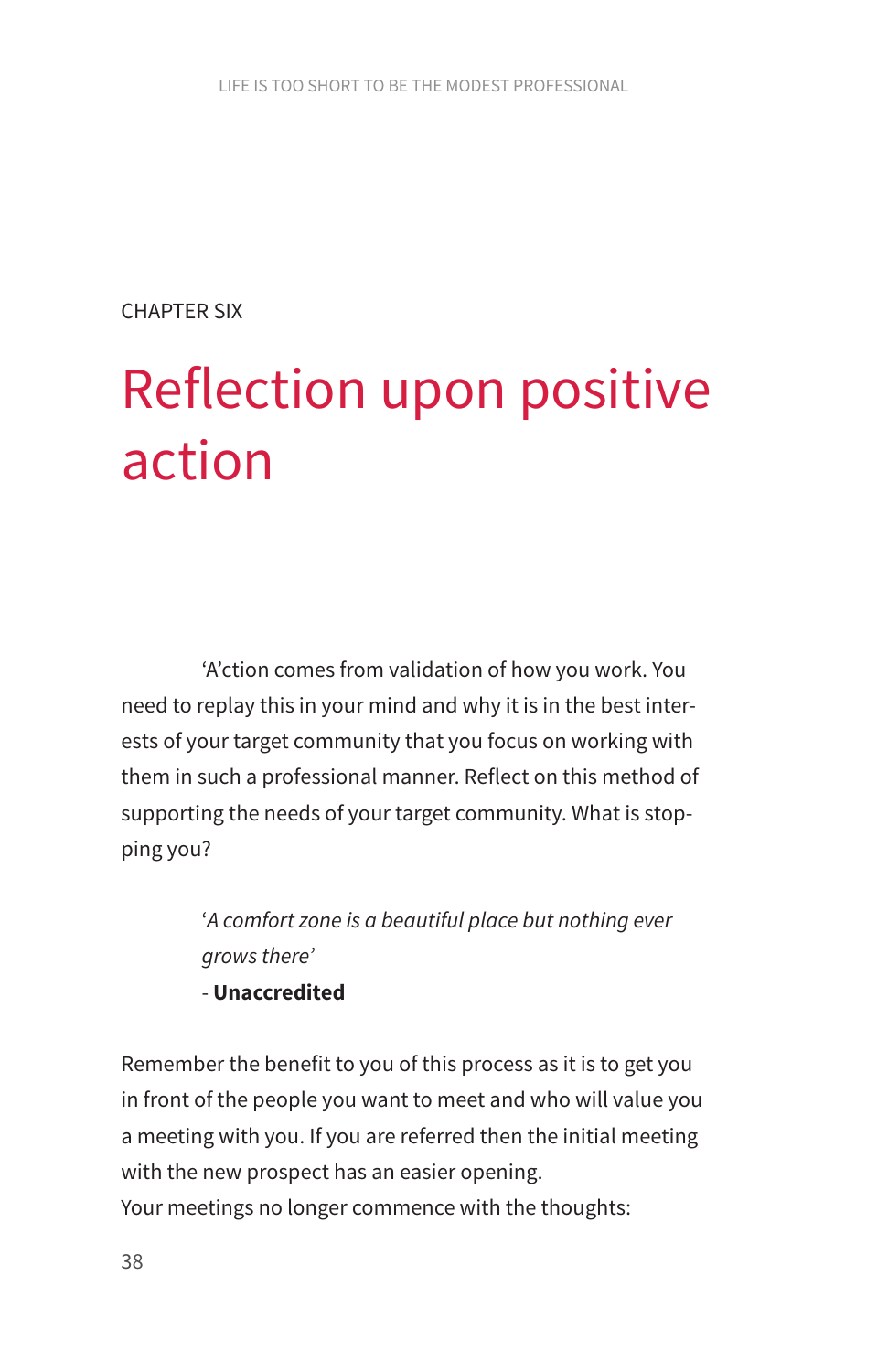- 'What am I going to say to begin a conversation'?
- 'How can I connect with this person'?
- 'What if the prospective introduction doesn't see the benefit'?

When we are referred and meeting a referral we are able to engage immediately in a relevant conversation as we know why they are sitting down with us. Information gathered on potential common interests also help get the conversation flowing and make it easy to segue onto why you are looking to connect with them professionally. We have to generate our openings in a manner that support our client bank building.

#### *'God provides the wind, but man must raise the sails'* - **St. Augustine**

Creating connections is always about quality and not about quantity. To take your career forward the emphasis has to be about the quality of what you do before quantity is a question or a point of reference.

> *'Quality is never an accident. It is always the result of intelligent effort'* - **John Ruskin**

Introduction based marketing is not a numbers game. If you are doing the wrong things or taking unprofitable actions then numbers will not compensate for that.

*'Insanity: doing the same thing over and over again and*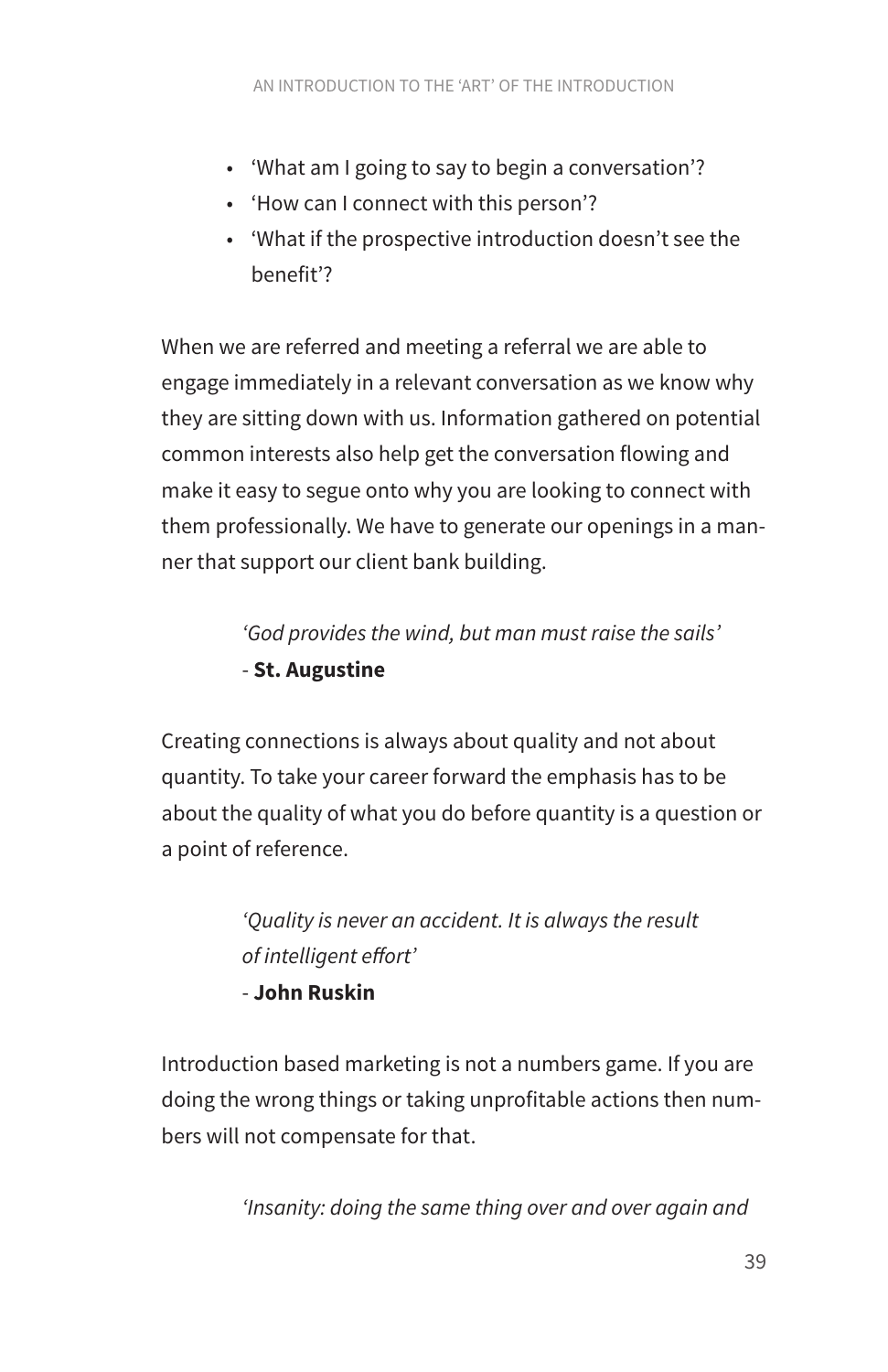#### *expecting different results'* - **Unknown**

Saying the wrong things to the wrong person is not a numbers game and neither are meetings with the wrong market place. Skill and focus are required.

As a business development professional a bench mark of 75% conversion is typical as you build your client bank and as you become more skilful then this will improve too. The professional outcome is that referral marketing increases revenue. This includes the client acquisition process improving it and shortening it so that your time use is improved. This process increases revenue as you reduce the number of unproductive prospect meetings that you get involved in. This process increases revenue as referred prospects give introductions as they were referred and so do the introductions.

Reflect upon this. Think about someone you know and trust in business or in your personal life. If this person came to you and asked you for an introduction would you make the connection if you thought that the connection was relevant? Of course you would. If you are asking a client & you have done good work you have earned the right

> *'Those who dare to fail miserably can achieve greatly'* - **John F. Kennedy**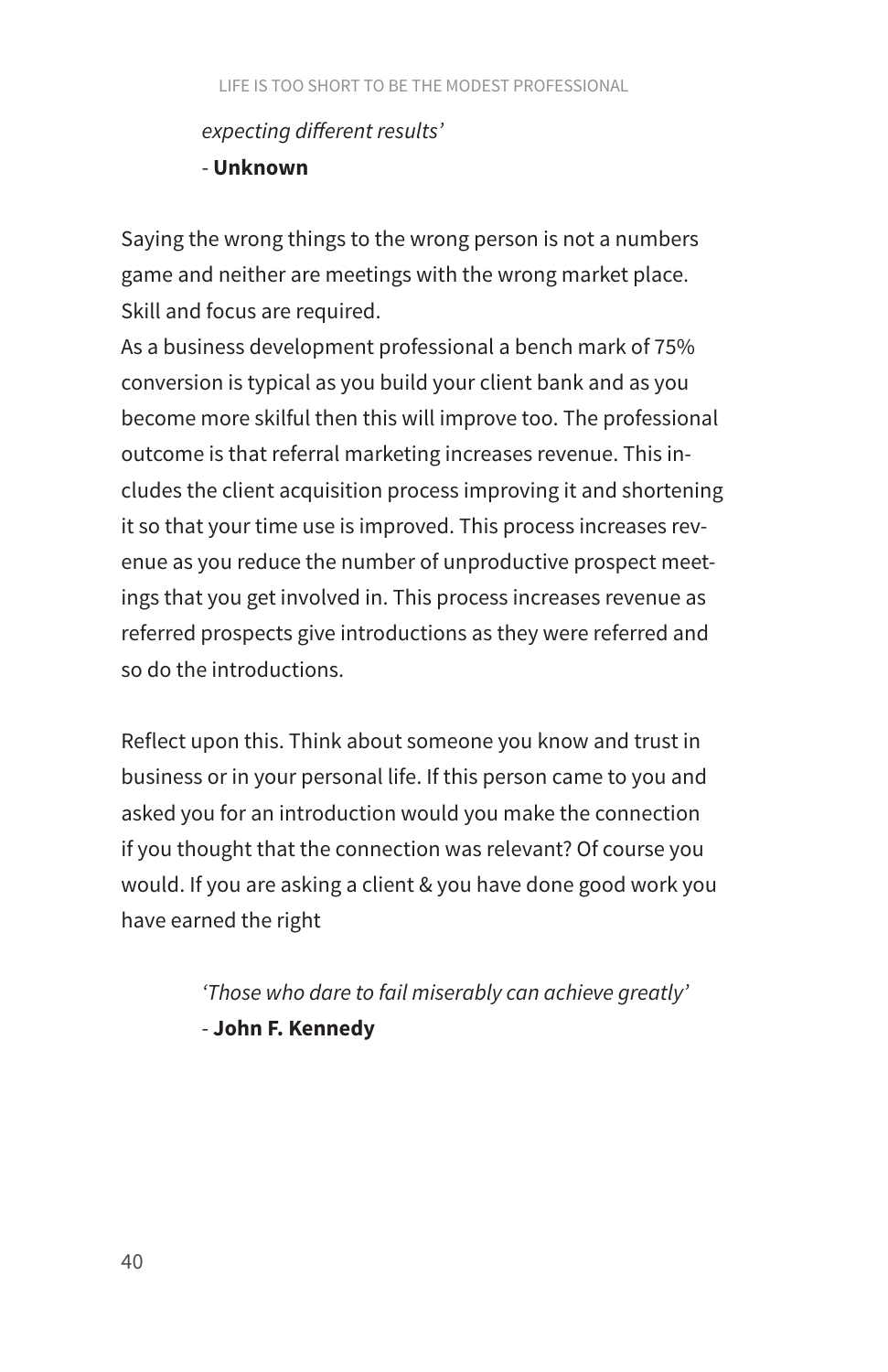#### CHAPTER SEVEN

# Follow through counts for everything

'N'ext steps are the moves that you should make after asking for an introduction. You need to ask the referral source to let the 3rd party know that they have made a connection and that you will be making contact.

Remember the referral source is doing their contact a favour by referring you and essentially you are asking your referral source to be helpful to someone else. Your referral source knows you are a professional solution which you are.

> *'Make the customer the hero of your story'* - **Ann Handley**

A key feature of this type of client bank development is keeping your referral source abreast of developments. Let them know how you got on.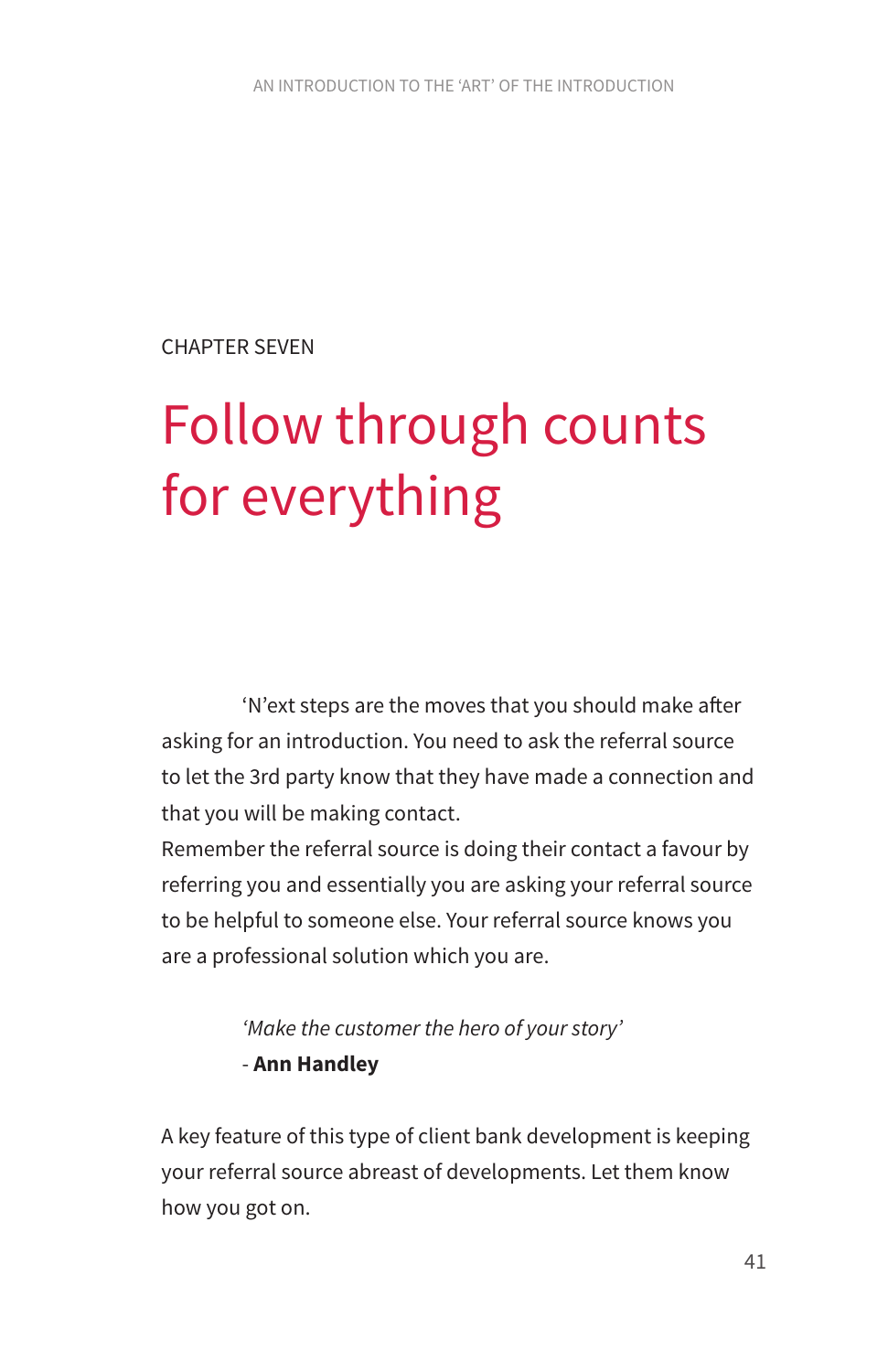#### LIFE IS TOO SHORT TO BE THE MODEST PROFESSIONAL

It is critical that you feed back the results of making the connection to the person that introduced you and show gratitude whether the outcome was successful or not. This is part of an ongoing educational process to them on what is a good introduction for you and also reinforces the fact that they will not look bad by association, as they now know what happened. The unknown becomes the known. So thank them if it is a positive meeting and thank them even more if it isn't. Let them know why you think they connected with you. Let them know why you think they didn't connect with you.

> *'The only people with whom you should try to get even are those who have helped you'*

- **John E. Southard**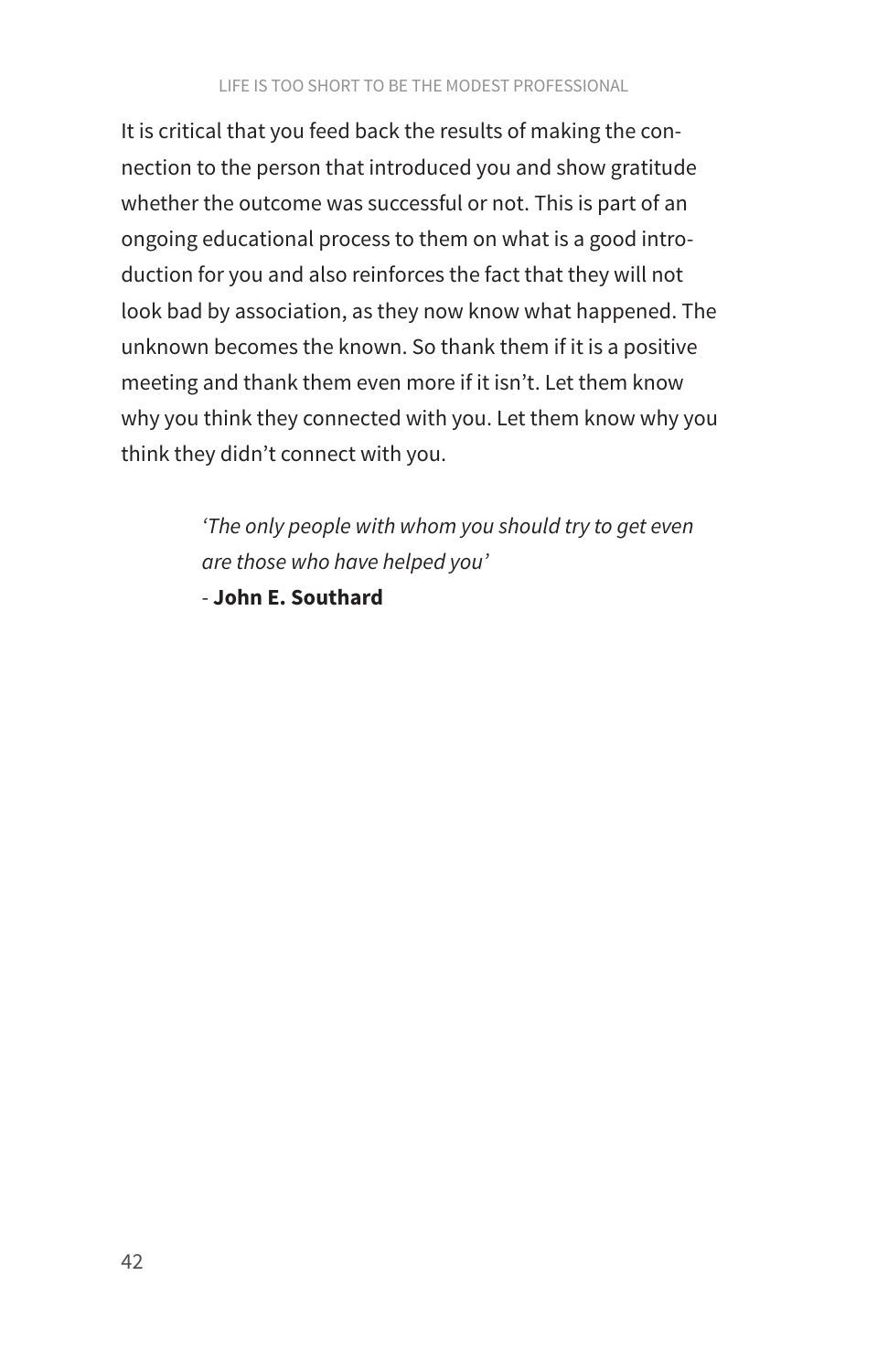#### CHAPTER EIGHT

# What is the 10,000 hour rule?

To close off **RELEVANT ©** we get to the 'T' in Training. This is the key to generating the ability of asking for a referral and it is an ability that can be developed and improved upon. For most business development professionals asking for an introduction in the right manner and at the right time is nearly an art form.

> *'There are two paramount differences between art and science. The first is that art is subjective while science is objective'*

#### - **Unaccredited**

This is because that they have not broken the request down into a manageable and measurable process. On top of that asking for a professional introduction can be very stressful yet it can be a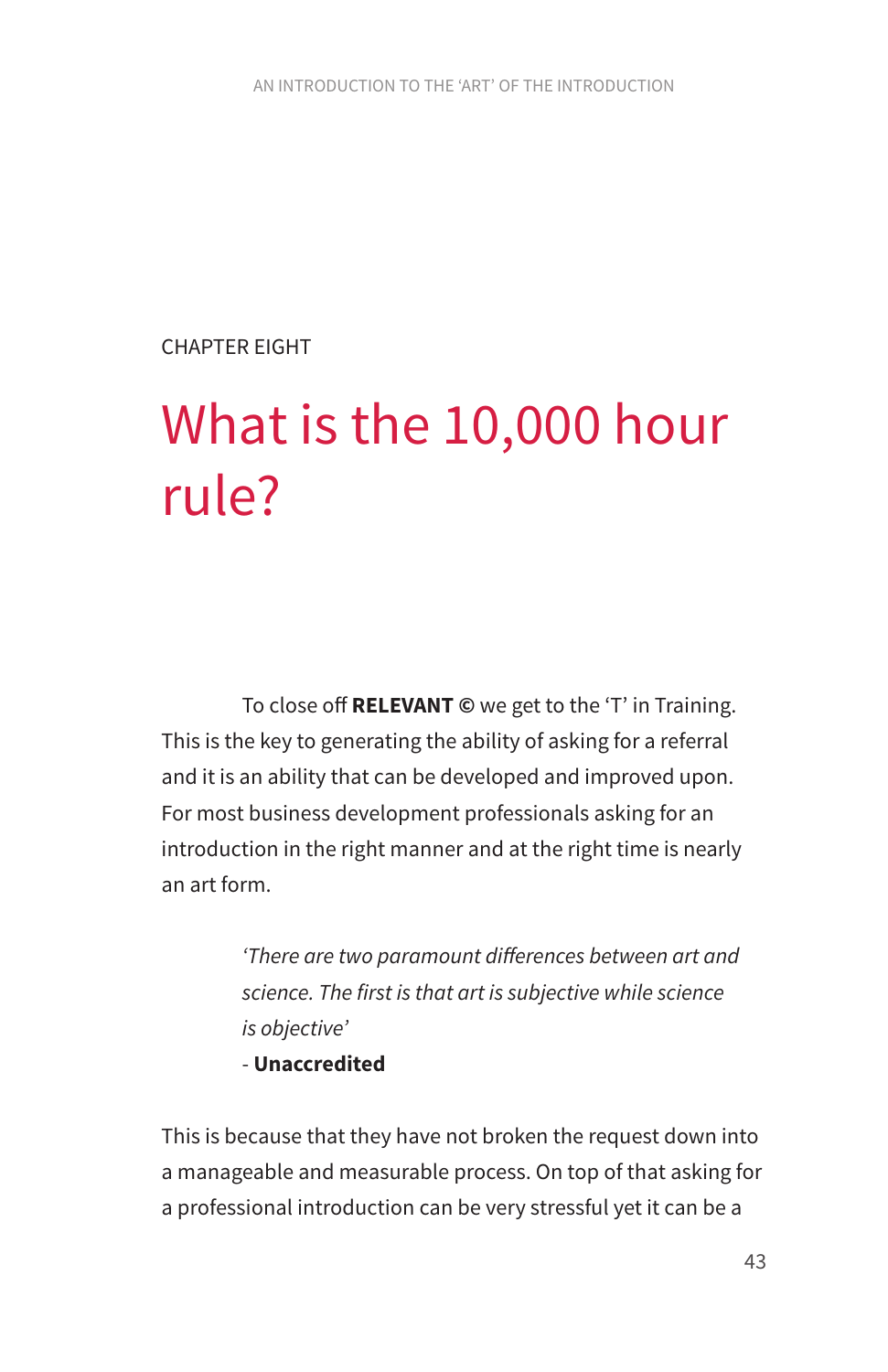career defining skill if you master it to the degree that is possible.

*'Formal education will make you a living; self-education will make you a fortune'*

- **Jim Rohn**

The author Malcolm Gladwell referred to the concept of the 10,000 hours rule and this essentially suggests that it takes 10,000 hours of practice to create a skill set to a superlative level. Here are two guaranteed shortcuts to the 10,000 hour rule

#### **The first is deliberate practice.**

It is that simple. You must make a deliberate effort to practice the micro skill of asking for a professional introduction. So few professionals do this yet this skill above any technical skill or competence will help you make a connection to the type of client that you wish to be introduced to. And that's where the idea of deliberate practice comes in to build expert habits. Deliberate practice in a nutshell means that rather than just going through the motions to say that you have done something that you are quite intentional in doing the work. You focus on it and you pay attention to the process and the outcome (and how can you change the process to improve the outcome). You are definitely not just: 'getting your reps in'.

#### **The second is to study and replicate the masters only.**

The material here has its root from interviewing literally dozens and dozens possibly even hundreds of business development professionals over a period of twenty years and prior to the internet and post the internet. It has not been generated by the thoughts of one 'guru' speaker but has been organised into a se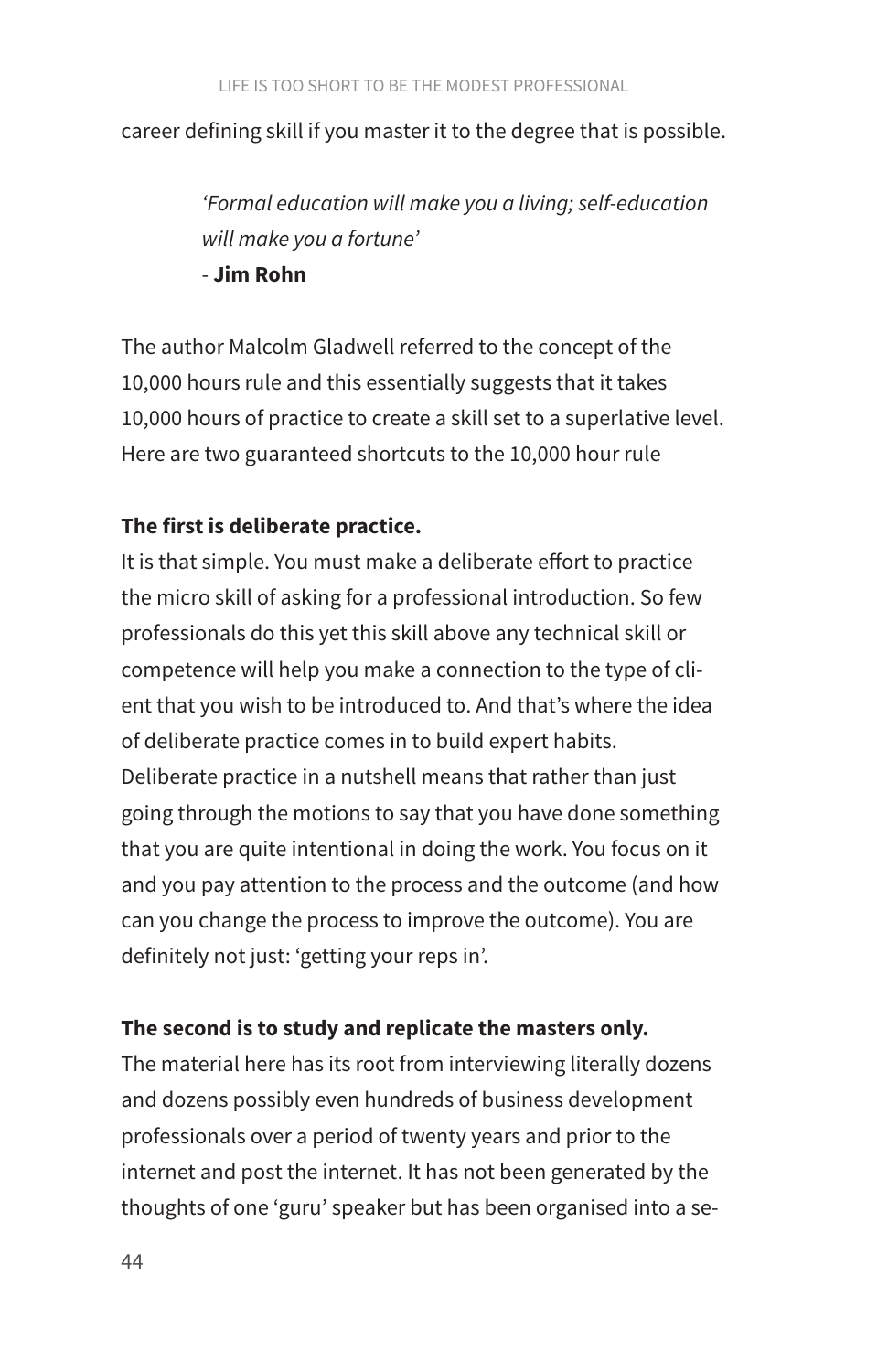ries of steps and the method is clear and definable. So no matter what anyone else tells you it is exceptionally doubtful that there isn't a whole lot that hasn't already been done before. We accept that no one has put your spin on it, but learn from the best and don't reinvent the wheel.

The foundational principles are the foundational principles. Essentially right now we are iterating from what the thought leaders in our field are doing. By reading about and studying the greats in business development – both their successes and their failures – you will accelerate your learning curve by not having to go down a path they have already gone.

> *'I fear not the man who has practiced 10,000 kicks once, but I fear the man who has practiced one kick 10,000 times'*

#### - **Bruce Lee**

To make deliberate practice work the next step is to identify someone you know really well that you can talk through the method. Again, this may be outside you comfort zone but feel the fear…and do it anyway! You are looking for someone in business development then so you now have someone else who faces the same challenge which is to master how to request a professional introduction.

> *'When it is obvious that the goals cannot be reached, don't adjust the goals, adjust the action steps'* - **Confucius**

You will discover that the majority of professionals in business development welcome the opportunity to listen to someone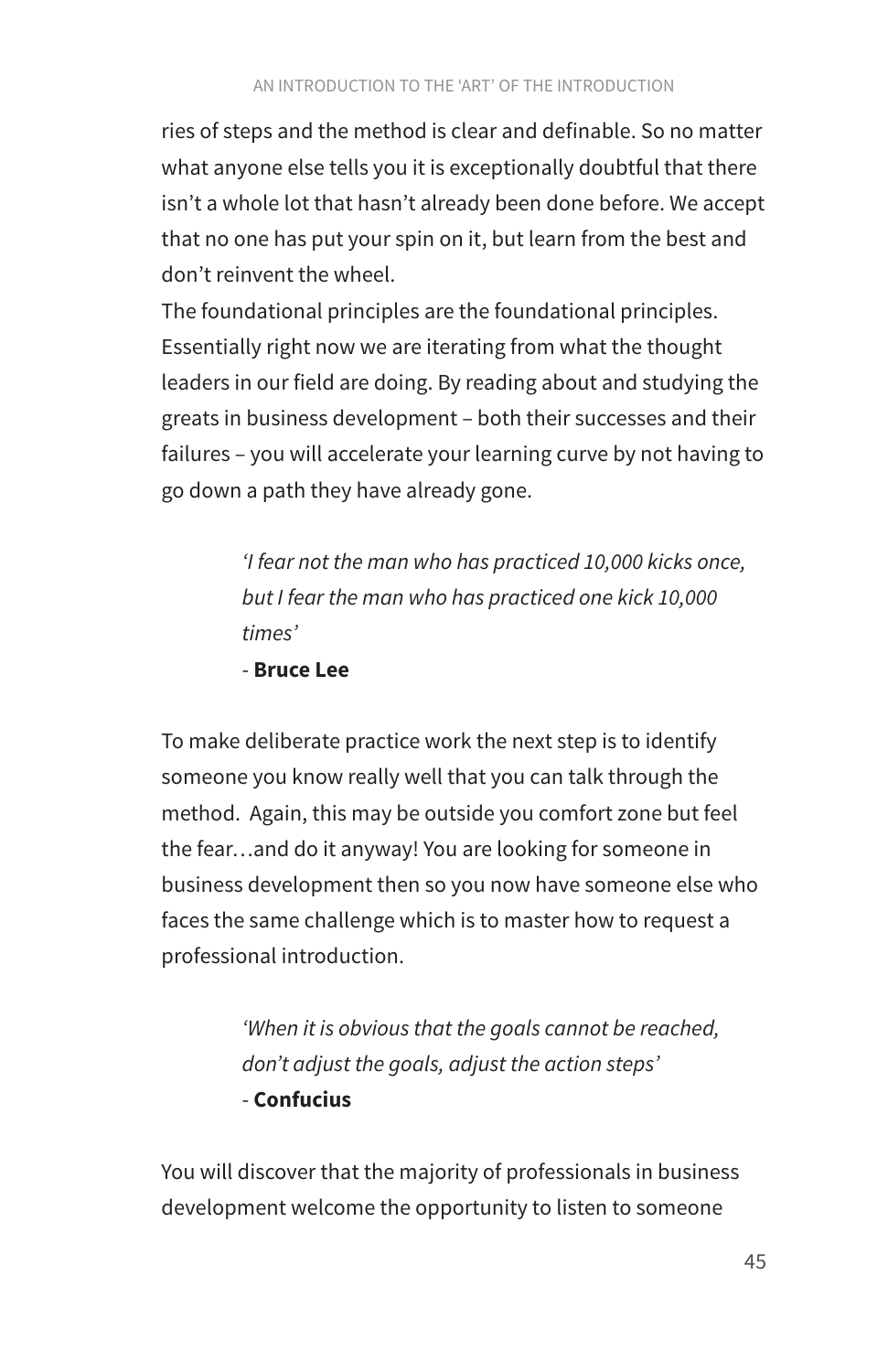else's craft. It also gives you the opportunity to listen how they would do it and this may inspire you to rethink how you are making the request. So let's keep it simple and identify a 'practice partner' someone you know really well and it could be a friend or a peer and any serious about business development who would welcome the idea of practising dialogue with a non competing professional.

> *'Practice is not the thing you do when you get good. It's the thing that you do that makes you good'* - **Malcolm Gladwell**

To improve your delivery record yourself and play it back. Take it from two musicians with less than average voices, no-one like the sound of their own voice recorded; this is not unique to you! Very, very, few people do this yet this process of self reflection and self critiquing will be how you move forward. If you don't do this you are actually practising on your clients and connections. If you put aside one hour per week to do this then you are addressing this skill set more than anyone else that you know in your area in this profession. It will pay off.

> *'Opportunity is missed by most people because it is dressed in overalls and looks like work'* - **Thomas Edison**

You are developing this crucial skill set to the highest professional level and remember professionals get paid and amateurs don't!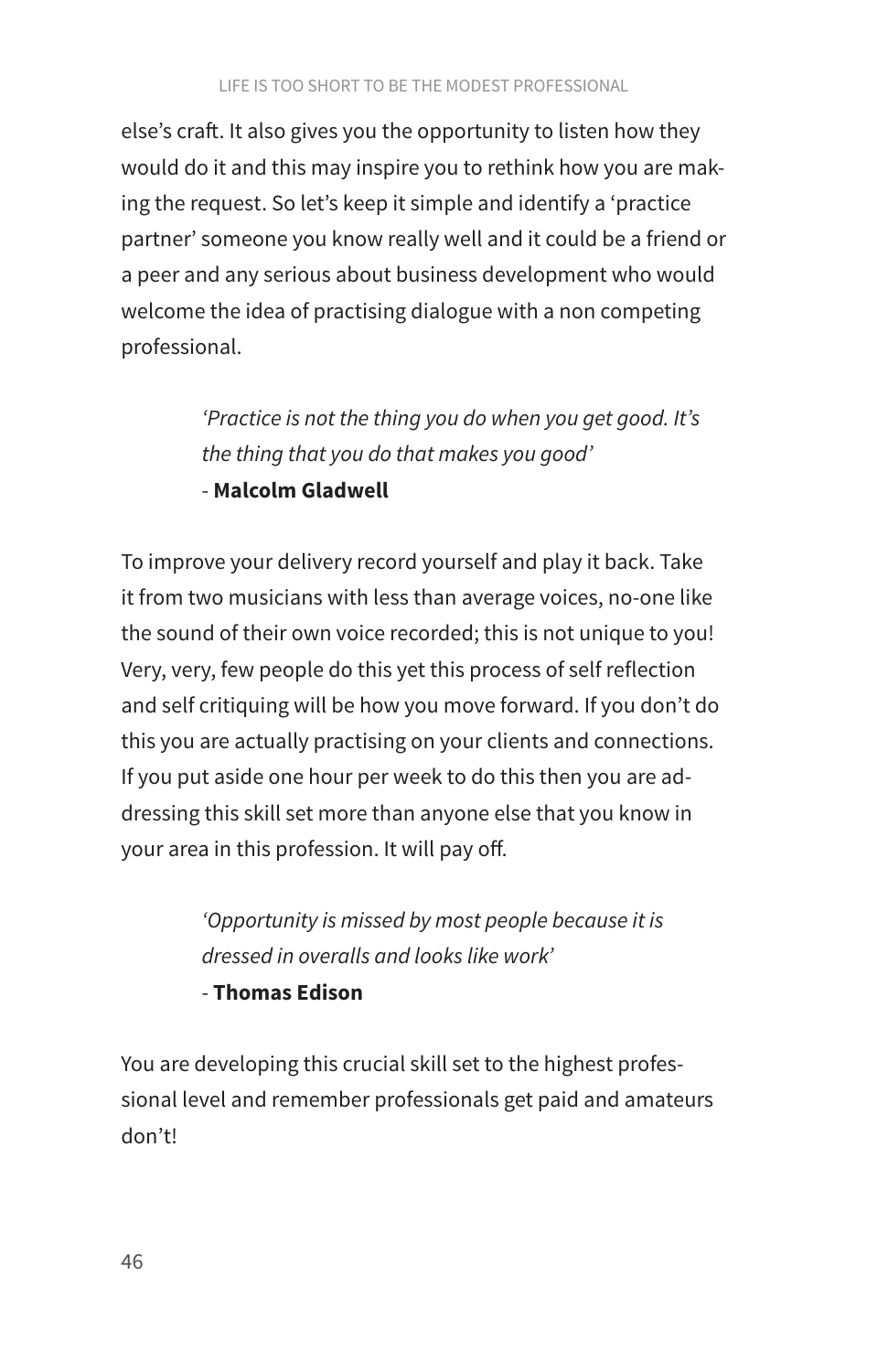#### AN INTRODUCTION TO THE 'ART' OF THE INTRODUCTION

*'The harder you work, the luckier you get'*

- **Gary Player**

*'Luck is what happens when preparation meets opportunity'*

- **Roman philosopher Seneca**

The differences between amateurs and professionals:

- Amateurs show up to practice to have fun
- Professionals realise that what happens in practice happens in games
- Amateurs think good outcomes are the result of their brilliance
- Professionals understand when good outcomes are the result of luck
- Amateurs focus on the short term
- Professionals focus on the long term
- Amateurs show up inconsistently
- Professionals show up every day

#### Don't be an amateur!

*'The difference between an amateur and a professional is in their habits. An amateur has amateur habits. A professional has professional habits. We can never free ourselves from habit. But we can replace bad habits with good ones'*

- **Steven Pressfield**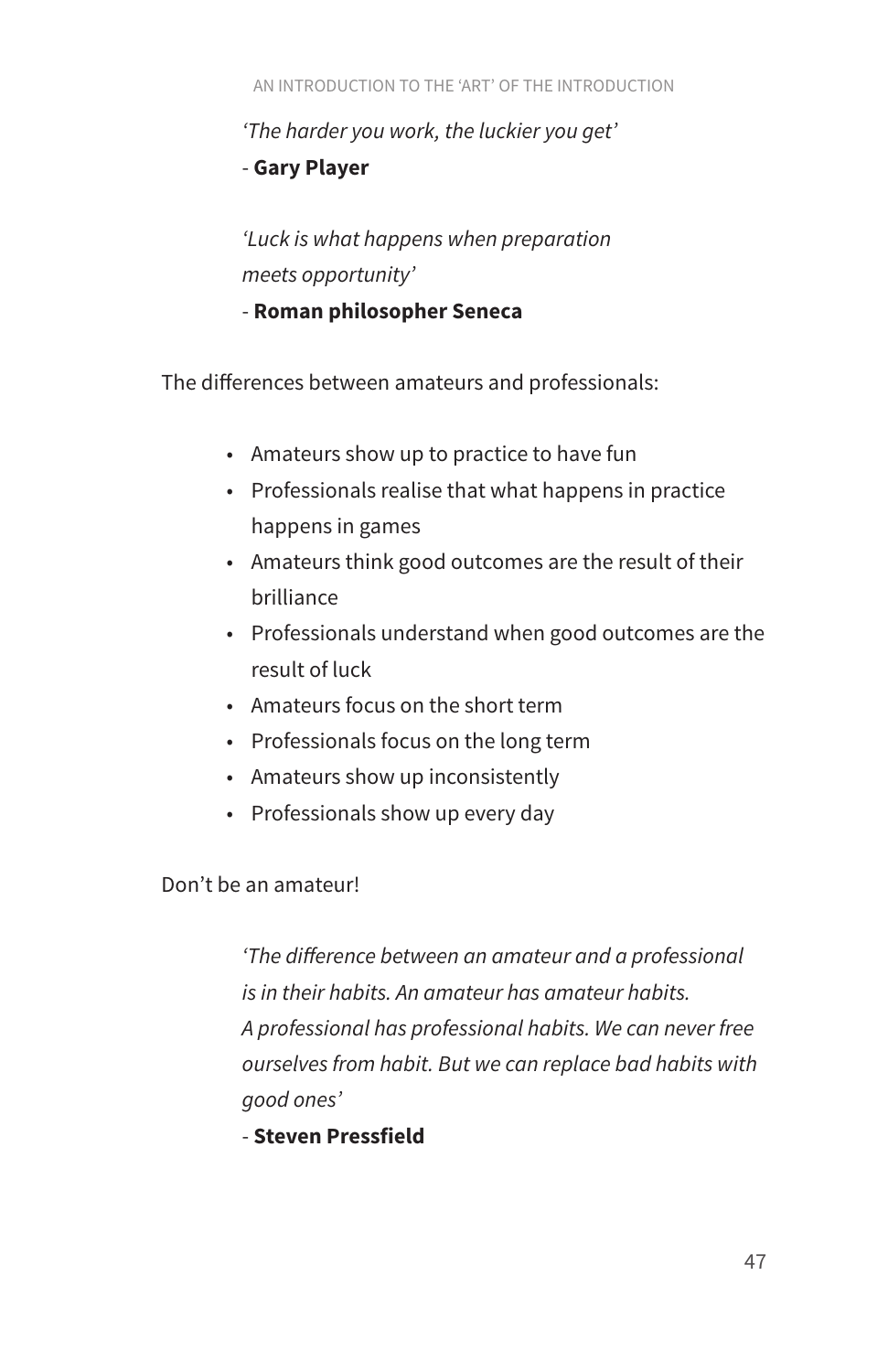Remember you are not asking people for business leads but you are asking people to introduce you professionally. This is a crucial distinction and it will shape the dynamics of the conversation, it will influence how you approach the task, it will alter how they listen to you and it will alter how they respond.

> *'Excellence is an art won by training and habituation. We do not act rightly because we have virtue or excellence, but we rather have those because we have acted rightly. We are what we repeatedly do. Excellence, then, is not an act but a habit'*

- **Aristotle**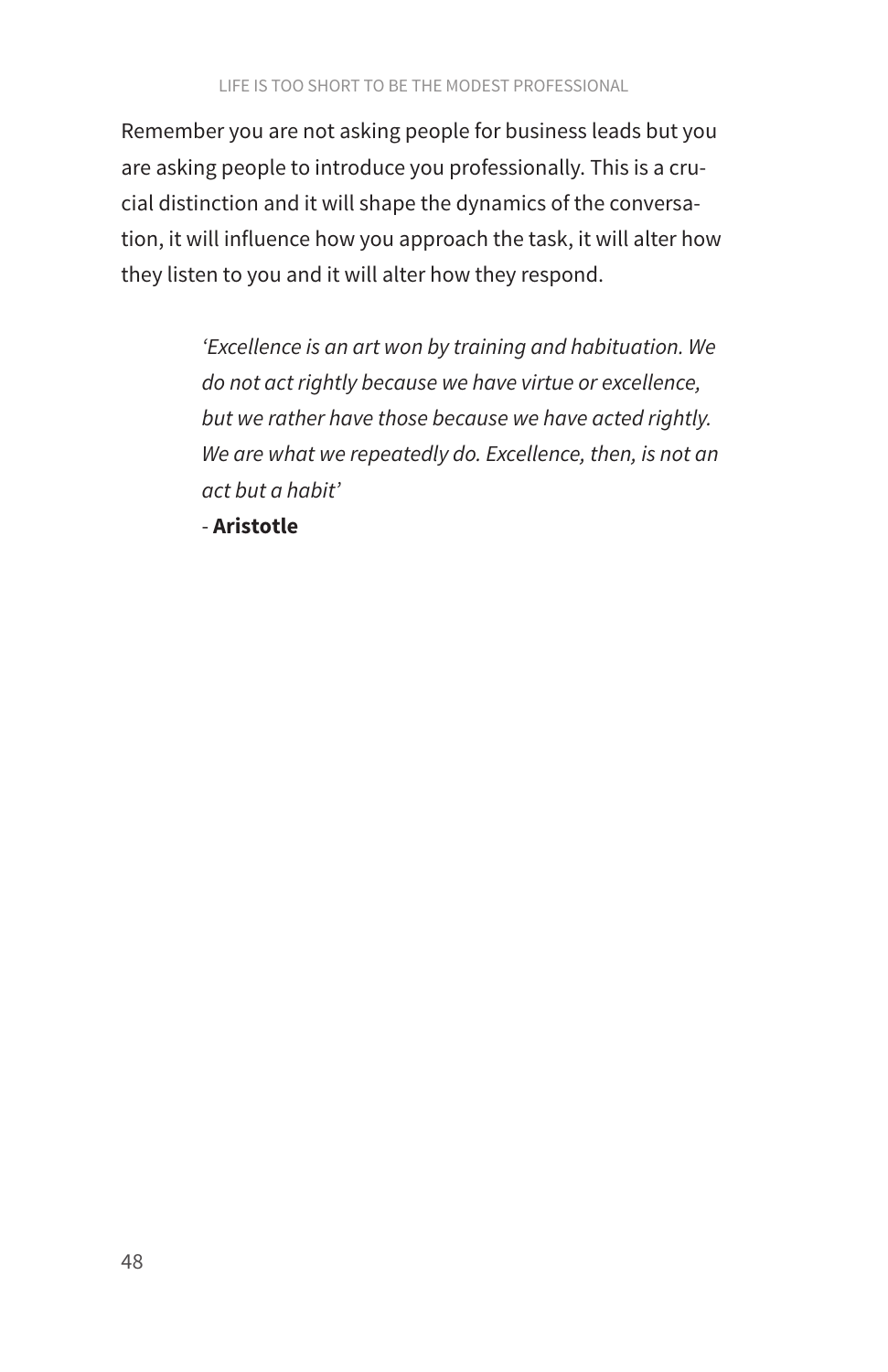CHAPTER NINE

# Our template for a professional introduction request

You build your career and network through professional introductions only:

Because you listen to peoples private affairs, referral is the only way. Essentially you are looking to raise your professional profile You are not looking for people in the market for your services only. You are looking for people that will benefit from the connection

The majority of people will need your services at some point Reinforce that you build your business through referral and introductions only. This is a very powerful statement you are making: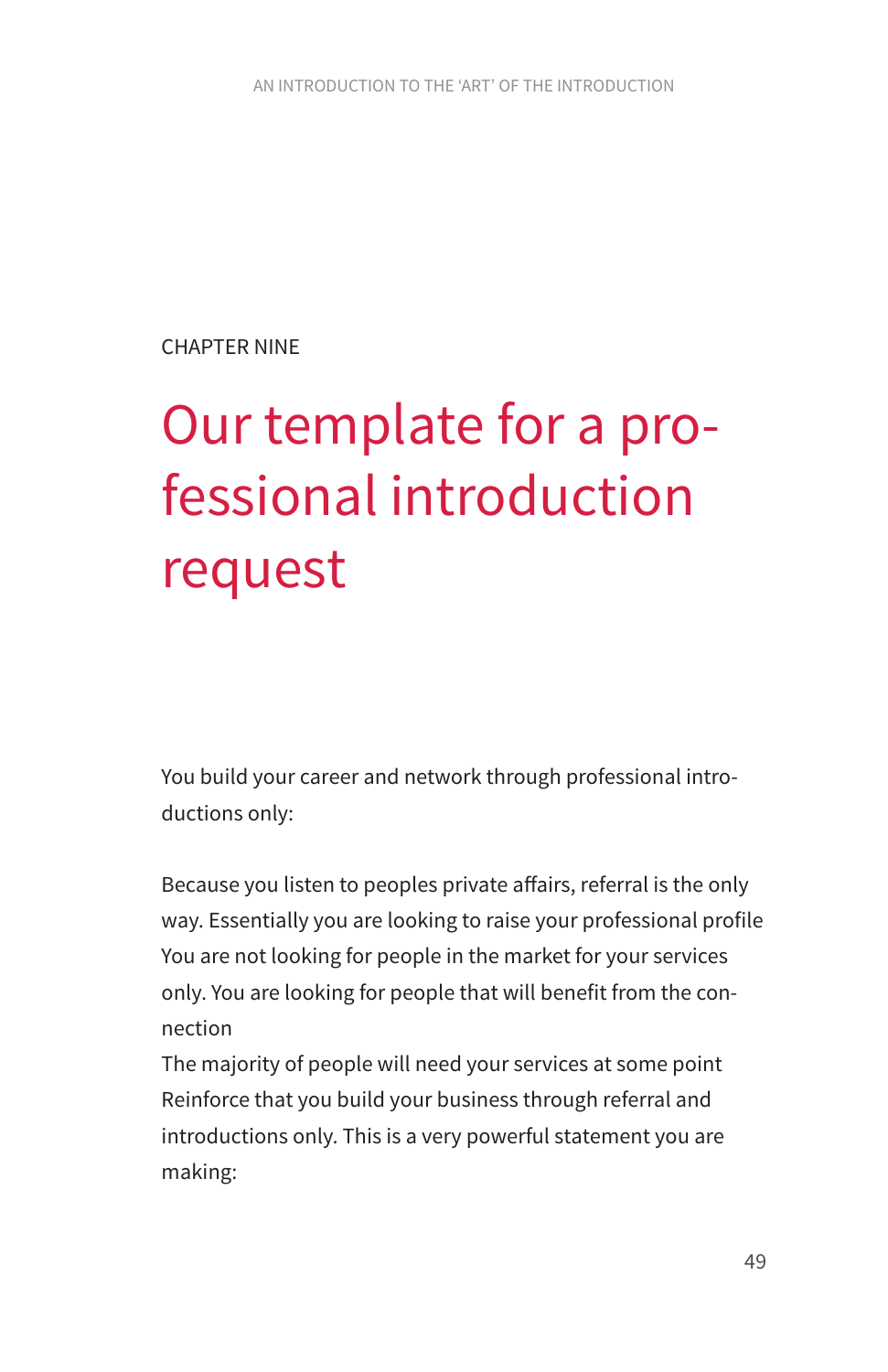- You are stating you are confident about who you are
- You are confident about what you offer
- You will make them look good by association
- You stand on your personal reputation
- Reinforce the value of your delivery/skill/monetise

If your referral source is a current client/ambassador, discuss the results they achieved by working with you/you deliver. Remind them/explain why they decided to work with you:

- What does your client/ambassador think about your delivery?
- What has been their experience of working with you?
- Why did the client choose you?
- Why clients do chose you?
- What results were achieved?
- Quantify the results you deliver
- Monetise the outcome if appropriate
- Identify who they potentially know
- Describe the group you want to connect with

Be precise in describing this audience .You are not looking to connect with just anyone, you need a specific kind of connection Someone who potentially recognises the value of your offer. Describe your value in terms that a layman could communicate it It is quite clear what your expertise could mean to the 3rd party Your total perceived value. Ask for two or three introductions. (You will probably get one or two good ones). The first people thought of will be the best, also the most qualified. It doesn't feel intrusive to ask for only two or three.Double check that you are relevant.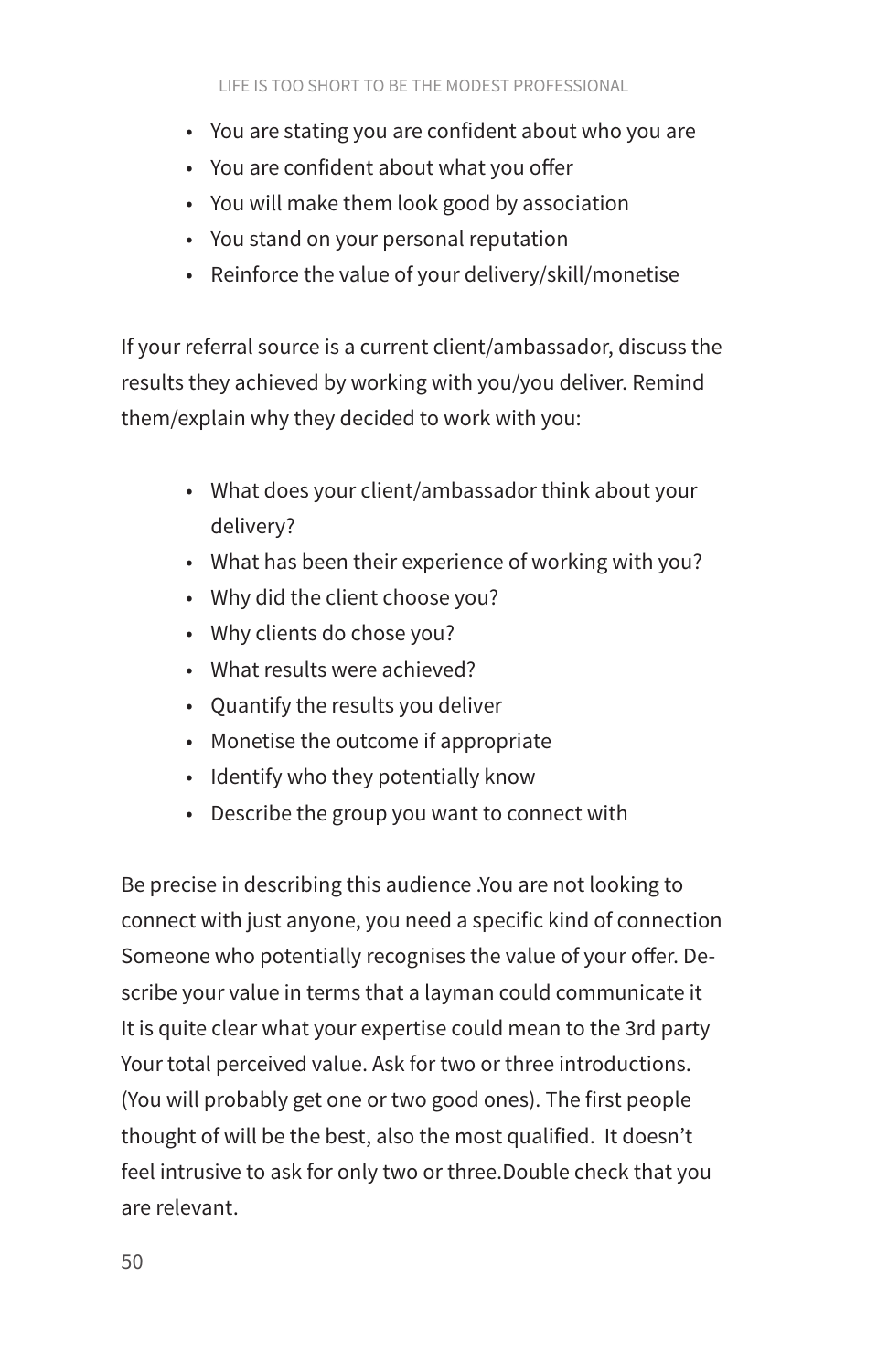CHAPTER TEN

### Your next steps

Your ability to be introduced & connected to your target market will define what you are able to achieve within this industry. The key to your productivity is being introduced at the highest professional standard.

> *'Productivity is never an accident. It is always the result of a commitment to excellence, intelligent planning, and focused effort'* - **Paul J. Meyer**

You know have to take responsibility for your network of connections and your ability to be referred by them. You will discover that with this skill tomorrow will improve dramatically.

> *'This is a wonderful day. I've never seen this one before'* - **Maya Angelou**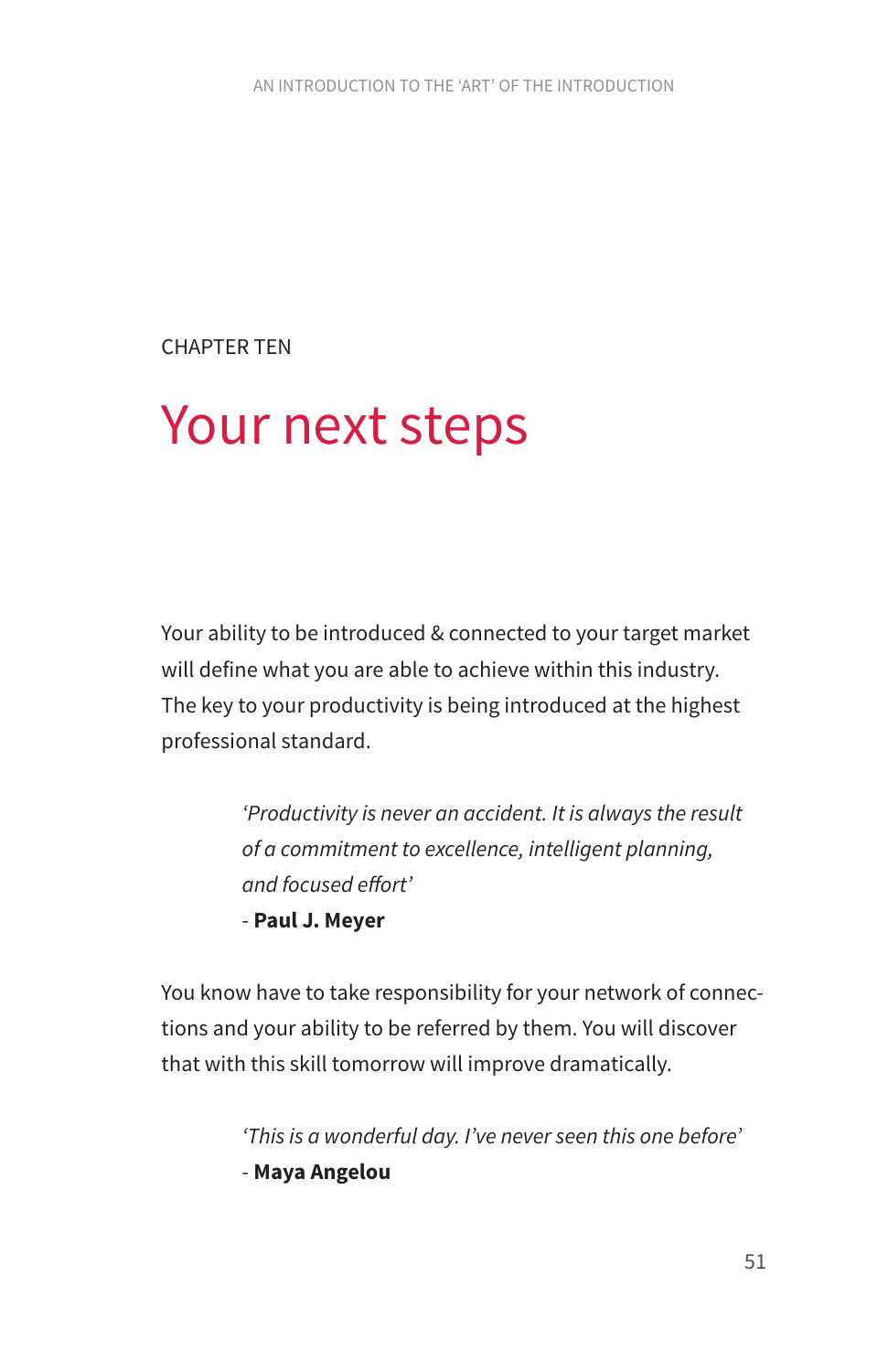## Authors

### **John R. Spence**

John R. Spence is a recognised authority on business development & has qualified for the Million Dollar Round Table on two separate occasions in the UK. He is referred to by the UK Insurance industry on various subjects around business development. Authored the ILM endorsed: 'The Executive programme in Business & Professional networking'

Spence is an accredited trainer working in the US, UK & Central Europe working in the UK Legal Sector with Wilkinson Read & Partners and also in Central Europe with Kosalko Consulting.

### **Martin Byrne**

Martin Byrne arrived in the UK from Auckland, New Zealand in 1985, lived in London for 20 before moving to Manchester in late 2006. The move was what started Martin on his networking journey as a new territory meant having to make new connections. In 2010 Martin took 4Networking in the northwest from 9 to 26 groups in a calendar year and built a network that presented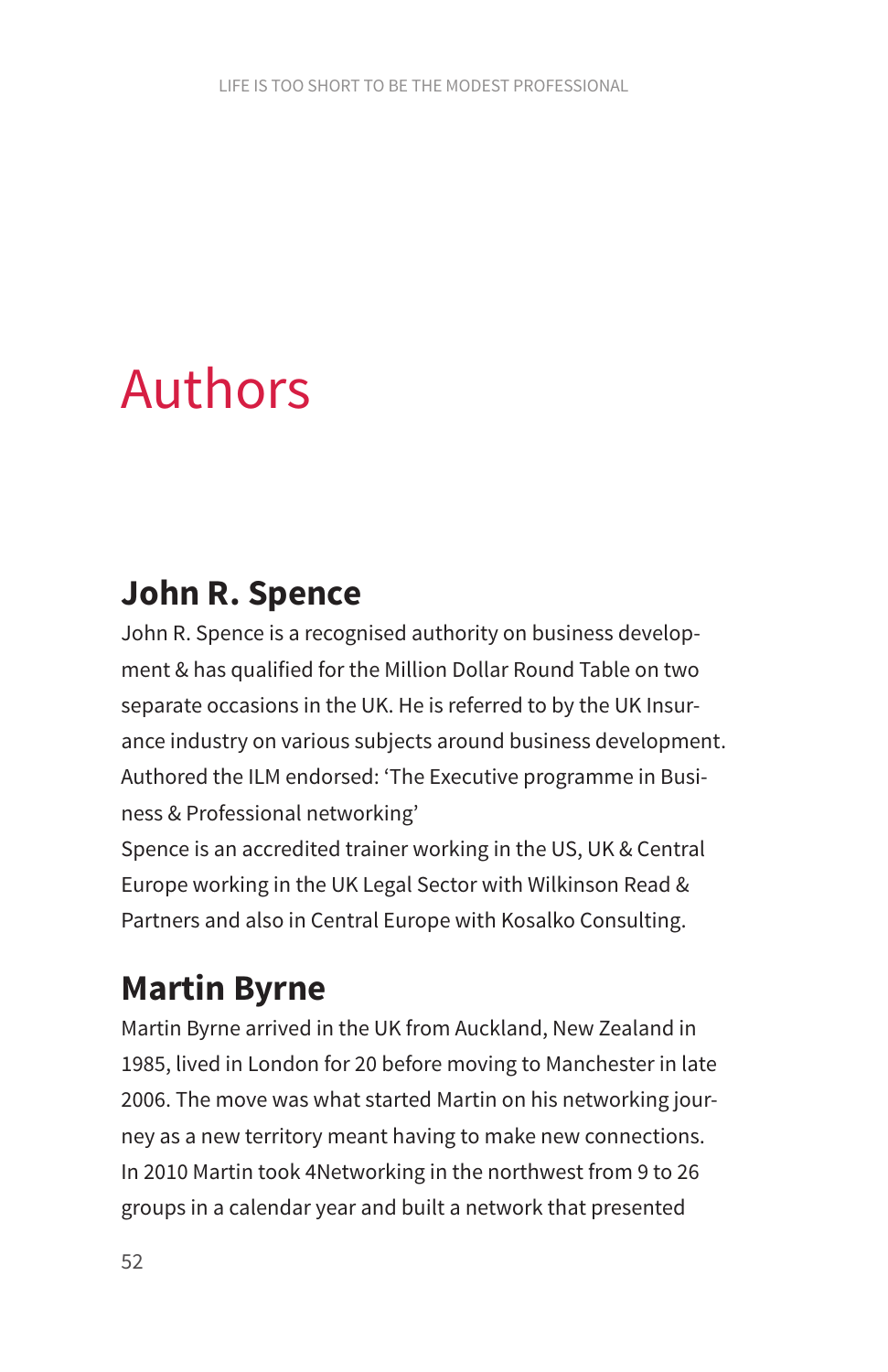many opportunities to him. He runs Business Protect Limited, a financial services company that focuses purely on business protection. He is a senior partner in Core Business Solutions, an international strategic consultancy with offices in Manchester, Dubai and Bejing.

### **Further reading**

2018 the publication 'The 3 ° of separation – improving prospect management' will be released. This is an advanced strategic publication aimed at business development professionals.

Co-Authored by Aleksander Gora, Tomasz Sokół & John R. Spence & edited by Los Angele based Business Editor Barbra Ardinger PhD.